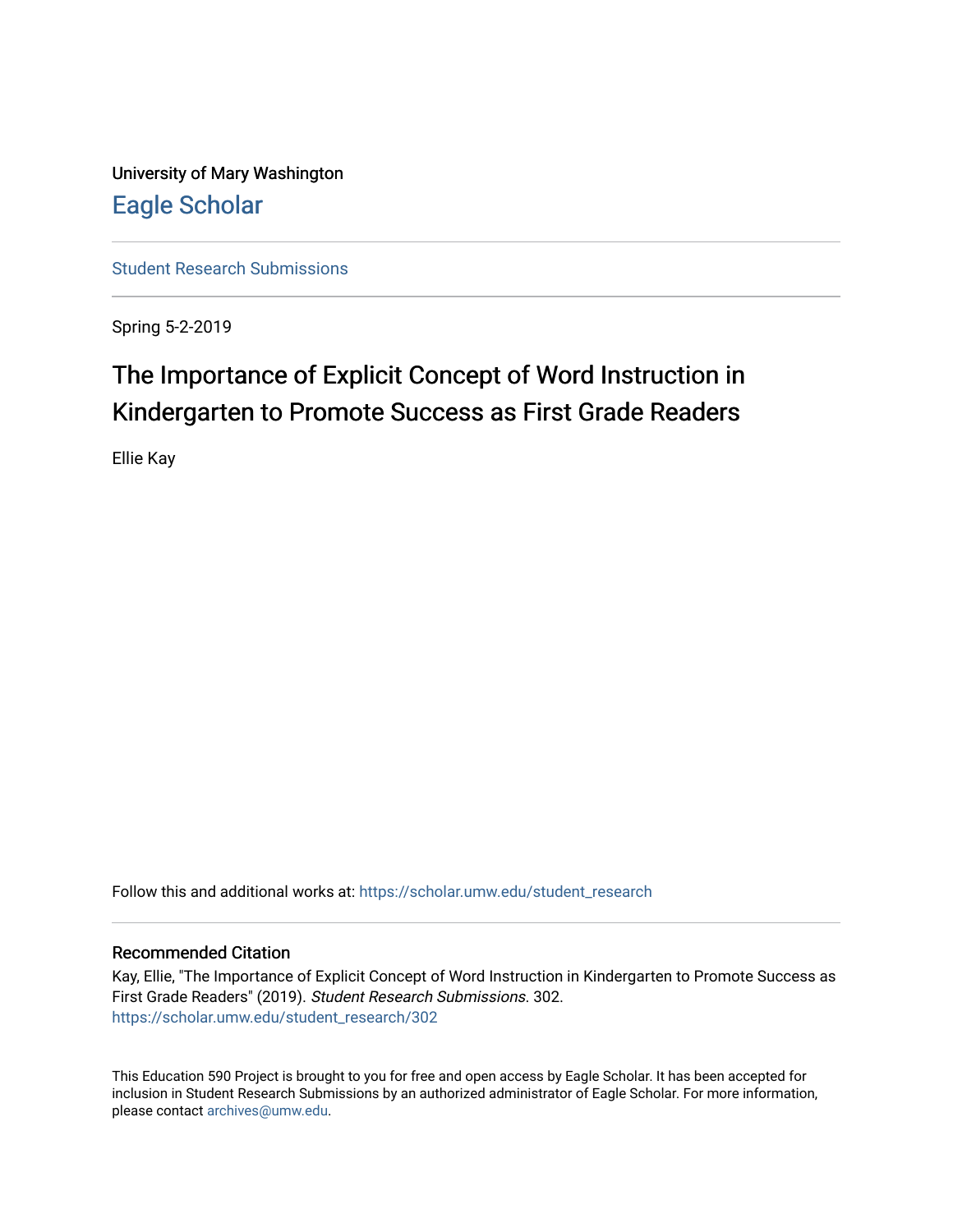# **The Importance of Explicit Concept of Word Instruction in Kindergarten to Promote**

# **Success as First Grade Readers**

University of Mary Washington

Ellie Kay Advisor: Dr. Nancy Guth April 30, 2019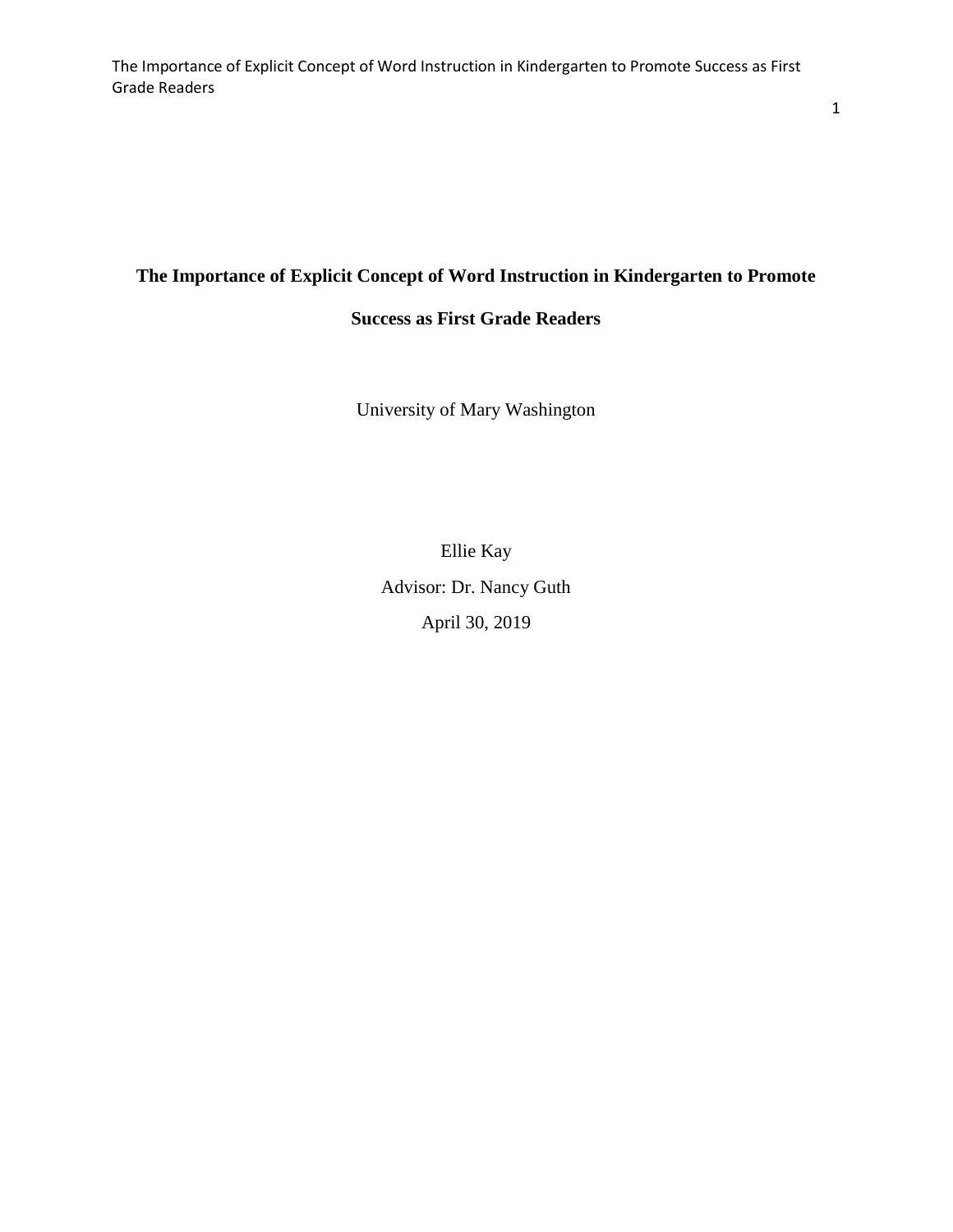#### **Abstract**

The purpose of this study was to investigate the effects of direct and explicit concept of word instruction in a Tier Two setting for kindergarten students who had not met the University of Virginia (UVA) Phonological Awareness Literacy Screening (PALS) benchmark for concept of word in September 2018. This study took place in an elementary school in Northern Virginia. The participants included boys and girls in kindergarten who had not met the concept of word Benchmark cut-off. Data was collected using the Fall PALS-K and Mid-Year PALS to select participants for the study as well as establish a baseline to monitor progress. The UVA PALS K Form B – Spring 2019 was used to assess concept of word at the end of the study. The findings from this study will aid primary teachers in building concept of word in their students.

*Keywords:* Concept of word, Phonological Awareness Literacy Screening (PALS), rhyming words, letter-sound knowledge, alphabet knowledge, syllabication, phonemic awareness, emergent reader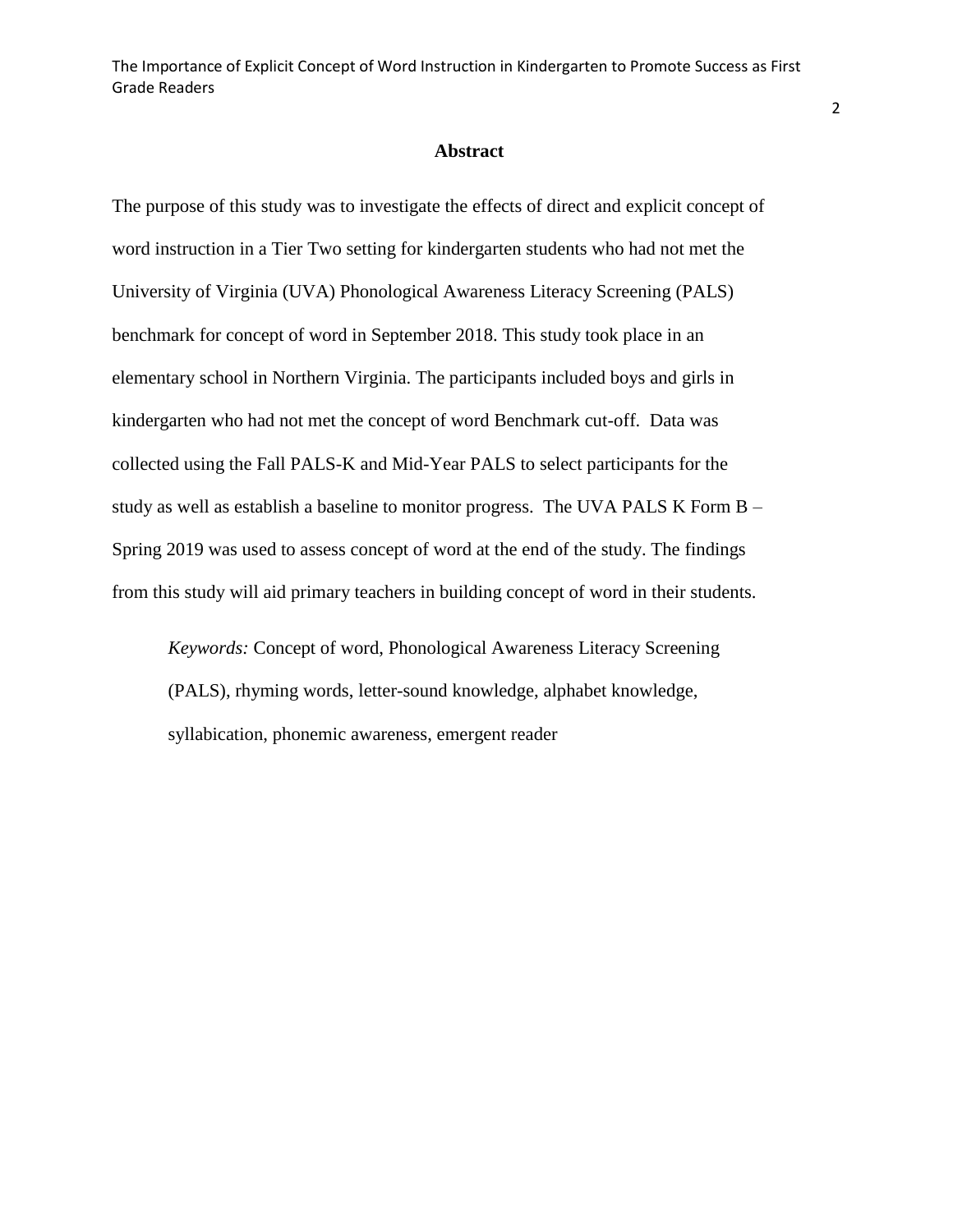# Table of Contents

| Best Practices to Achieve Concept of Word in Text within a Balanced Literacy Curriculum  14 |  |
|---------------------------------------------------------------------------------------------|--|
|                                                                                             |  |
|                                                                                             |  |
|                                                                                             |  |
|                                                                                             |  |
|                                                                                             |  |
|                                                                                             |  |
|                                                                                             |  |
|                                                                                             |  |
|                                                                                             |  |
|                                                                                             |  |
|                                                                                             |  |
|                                                                                             |  |
|                                                                                             |  |
|                                                                                             |  |
|                                                                                             |  |
|                                                                                             |  |
|                                                                                             |  |
|                                                                                             |  |
|                                                                                             |  |

 $\overline{3}$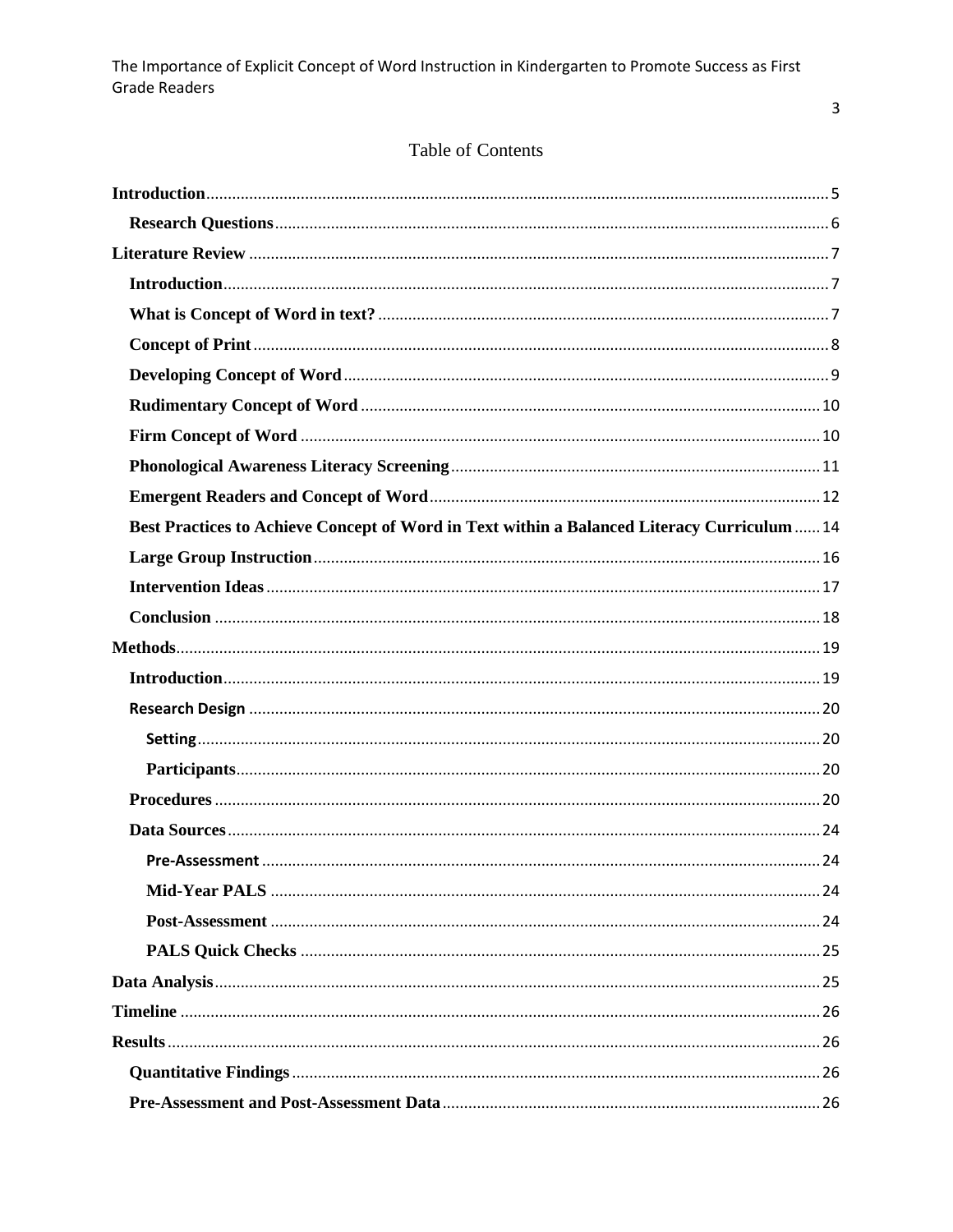$\overline{4}$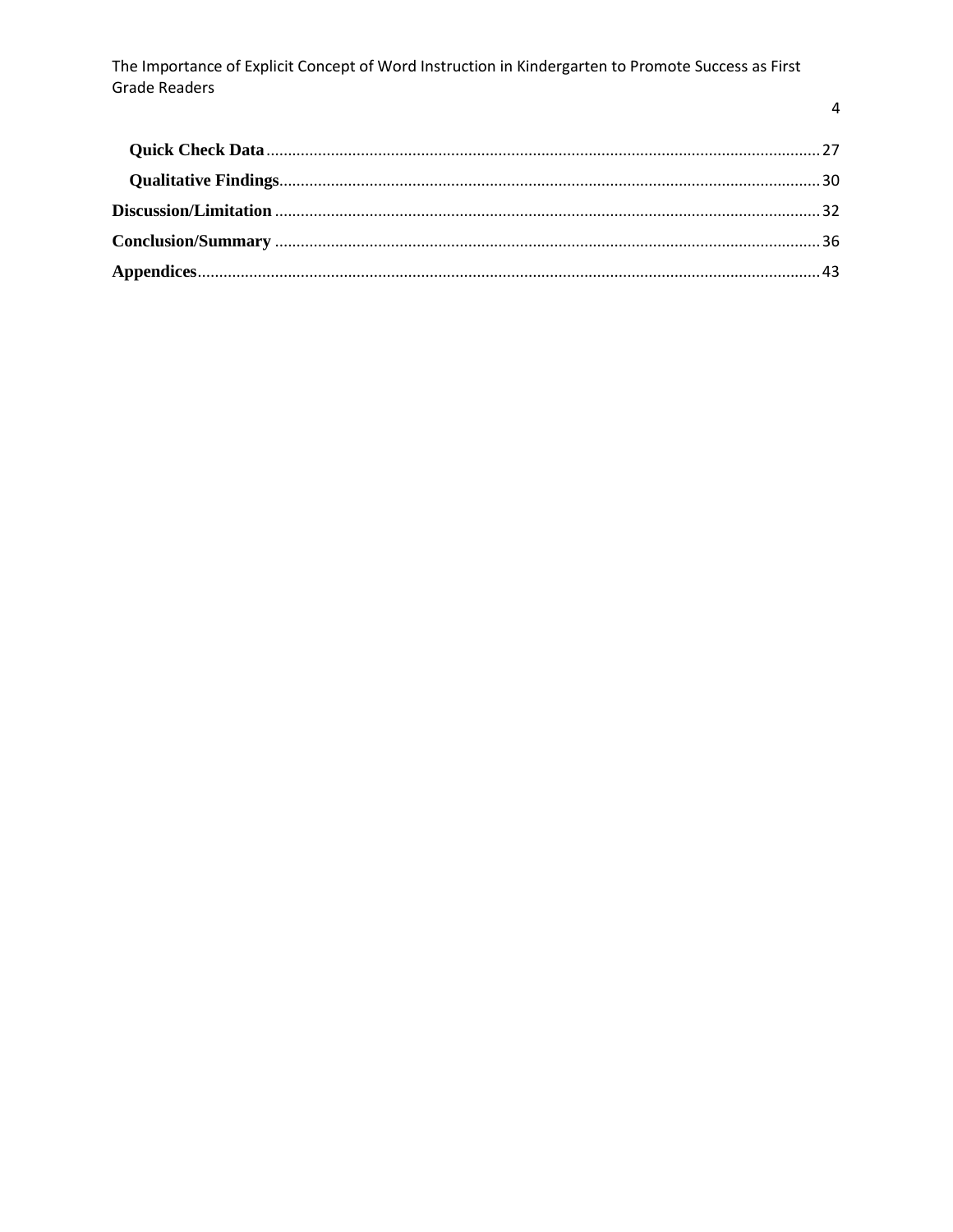#### **Introduction**

<span id="page-5-0"></span>Most Virginia kindergarten and first grade students are assessed three times a year using the Phonological Awareness Literacy Screening (PALS) developed by Invernizzi, Swank, Juel and Meier (2003). This assessment was designed to help teachers easily identify students at risk for reading problems. The PALS assesses kindergarteners for phonological awareness, alphabet knowledge, concept of word and grapheme-phoneme correspondence. At the end of May, 2018, a number of kindergarten students in my school located in rural central Virginia, did not make benchmark on the PALS for concept of word (COW). Concept of word is when children match their spoken words with memorized written text. As of September 2018 these students were among the lowest readers in their first grade classes and three were identified as at-risk while twelve more did not meet the 2018 Fall PALS concept of word benchmark. In October 2018 thirty-three out of fifty-nine kindergarten students were identified as not having met the PALS benchmark for concept of word. This was a concern because the research shows that concept of word in text is a watershed moment in learning to read. Morris (2003) states that having ownership of concept of word comes before and may aid in the full development of phonemic awareness. Through this study I explicitly taught concept of word skills, as well as implemented and shared strategies with the kindergarten team that helped close the gap in the kindergarteners' concept of word skills.

Research shows that concept of word results in kindergarten are a good predictor as to how children will perform in first grade reading classes (Blackwell-Bullock, Invernizzi, Drake,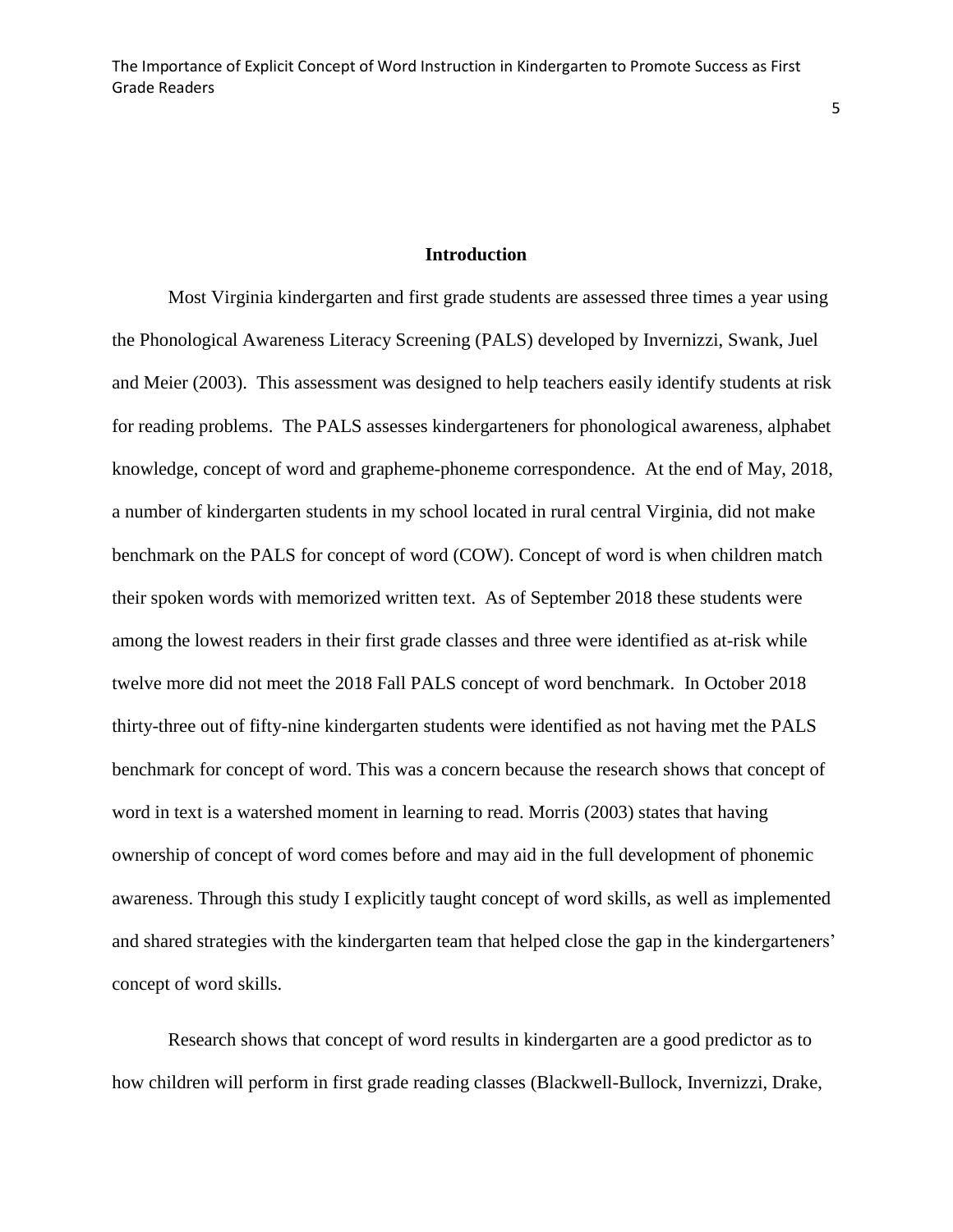and Howell, 2009). Blackwell-Bullock et al. (2009) state that it is important to identify where on the concept of word continuum the students are and to implement daily concept of word instruction to enhance the students' skills. My goals for this action research project were: (1) to remediate the first graders I now work with on a daily basis; (2) provide explicit concept of word instruction to the identified kindergarten students; (3) meet with the kindergarten teachers prior to and during the implementation of this study in order to discuss their understanding of concept of word, and to share my rationale and collaborate with them.

When I started this research study I had no idea how much I would learn and grow as a teacher as a result of working with thirteen energetic, joyful and eager kindergarteners. The students came happily into my classroom ready to learn and play with the poems we were working with each day. Through the use of traditional nursery rhymes I was able to explicitly teach letter-sound knowledge, alphabet knowledge, rhyming words, phonemic awareness, syllabication and concept of word in just twenty minutes a day. Each new poem was met with anticipation and excitement, and previous rhymes were not forgotten. By encouraging and allowing the students to be active learners I feel I fostered a love of poetry, rhyme, and literature as well.

### <span id="page-6-0"></span>**Research Questions**

A solid foundation of concept of word is necessary for first graders to become successful readers.

- Does explicit concept of word instruction help below benchmark kindergarten students reach PALS concept of word benchmark by the end of their kindergarten year?
- When Kindergarteners receive small group, explicit concept of word instruction as well as daily large group lessons, does it lead to more success in concept of word acquisition?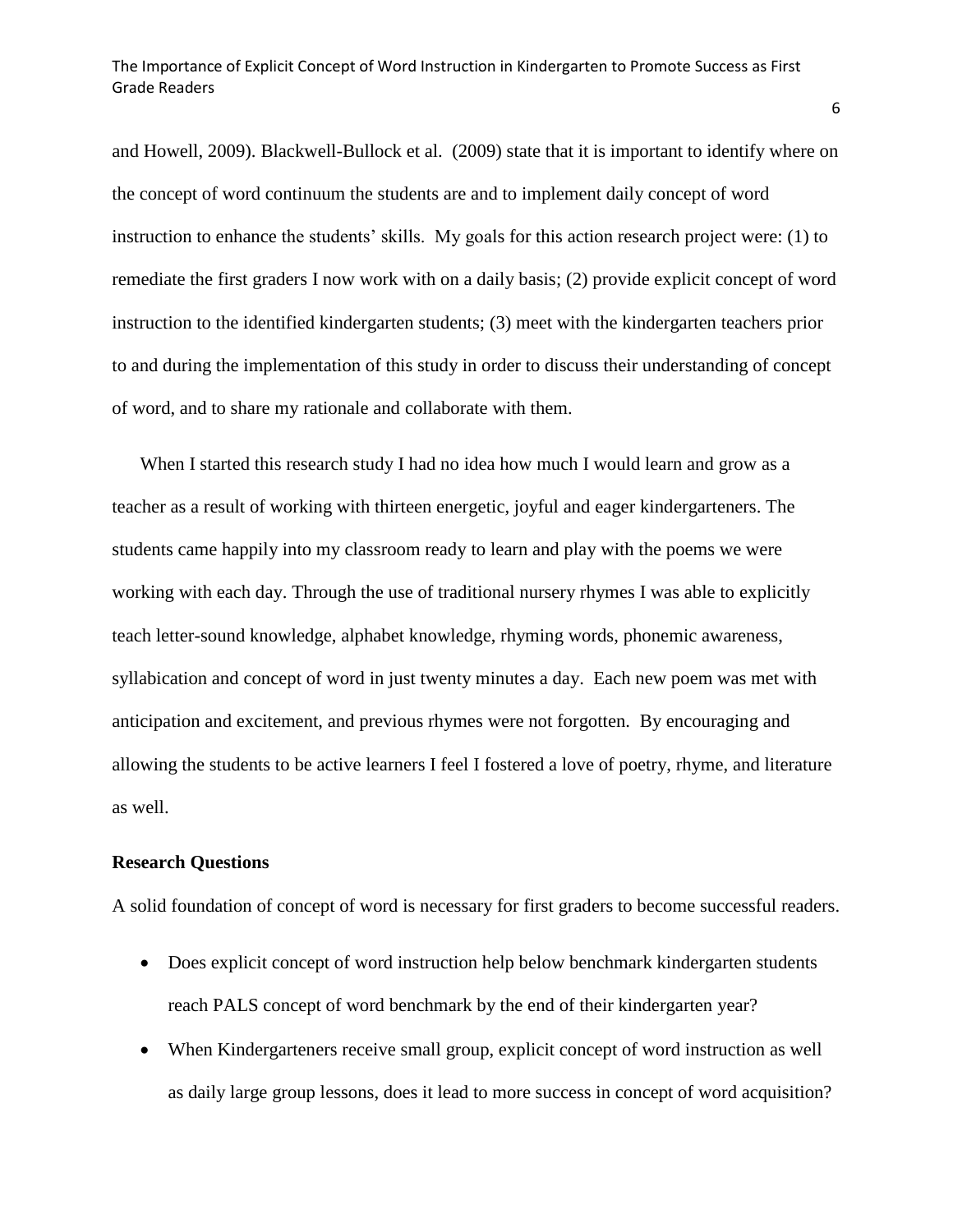### **Literature Review**

#### <span id="page-7-1"></span><span id="page-7-0"></span>**Introduction**

The importance of concept of word in text is not understood by all classroom teachers, and has not been researched as much as other early literacy concepts such as phonological awareness. (Gately, 2006). Gately (2006) hypothesizes that because concept of word is easily achieved by most students it has not received as much attention. Morris, Bloodgood, Lomax and Perney (2003) hypothesize little attention has been paid to concept of word because researchers themselves have spent little time actually observing children learning to read. They state that until someone observes a child struggling to match oral words to print, it is easy to pay little attention to this important developmental skill. Teachers understand the importance of students being able to identify letters and their sounds as a solid predictor of future reading success, however, many do not make the connection between a child's ability to match spoken word to print by pointing as another valid predictor. According to Morris, Bloodgood, and Perney, (2003); and Warley, Llandrum and Invernizzi, (2005) research shows that demonstrating an understanding of the concept of word in text is a reliable indicator of future reading success. Blackwell-Bullock, Invernizzi, Drake, and Howell (2009) state that more attention needs to be focused on identifying where on the concept of word continuum a child is and then delivering daily concept of word instruction.

### <span id="page-7-2"></span>**What is Concept of Word in text?**

According to Morris, Bloodgood, Lomax and Perney (2003), concept of word in text is "an awareness that spoken words match to printed words in the reading of text" (p. 306). This can be a rather daunting prospect considering when children enter school, most are unaware of what a 'word' is. Steven Pinker (1994) has written, humans are hard-wired to speak without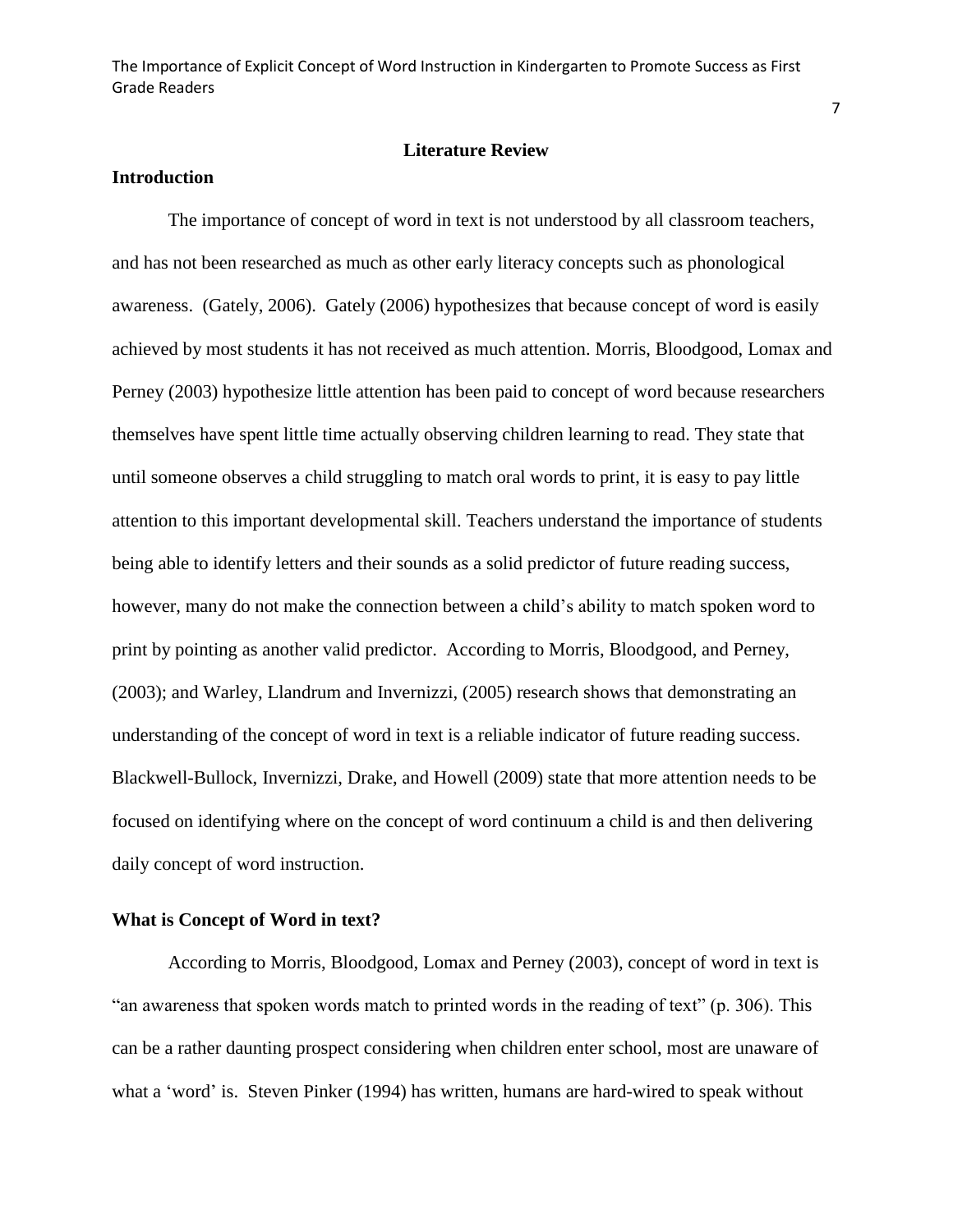having to think about it. Children learn to speak and listen in order to understand meaning, with no attention to separation between words. Other research on children's awareness of words in speech shows that most children entering school are not able to divide oral language into distinct words (Flanigan, 2006). In Flanigan's paper, "Daddy, Where Did the Words Go?", he writes about his son trying to point to the words of a favorite memorized poem and discovering he had run out of words because he lacked concept of word and was confusing syllables for words. According to Marie Clay (1991, 2001), children need to discover what the word units are that make up speech. They need to be explicitly led to break down a phrase such as - *letmehaveitnow* -into words, *let me have it now* before they can try to match their spoken words to words in print. Clay was one of the first to stress the importance of concept of word, or "reading the spaces" (1991, p. 165) in which children could match their speech to written words. According to Bear, Invernizzi, Templeton and Johnston (2008), concept of word is being able to point to words in print while reading a memorized passage, poem or sentence. It is the moment that suggests a child is ready to move from the emergent stage of reading development to the letter namealphabetic beginning stage of reading.

#### <span id="page-8-0"></span>**Concept of Print**

Concept of word is not to be confused with concept of print. Marie Clay (1991) wrote that children who are read to at home and come to school with a love of books have had valuable preparation for learning to read. Clay wrote that concept of print is what emergent readers need to understand how print is used to represent language. These concepts include: how to hold a book, understanding the difference between pictures and captions, turning pages correctly, identifying the front of the book from the back, and finding the title. Also a child with concept of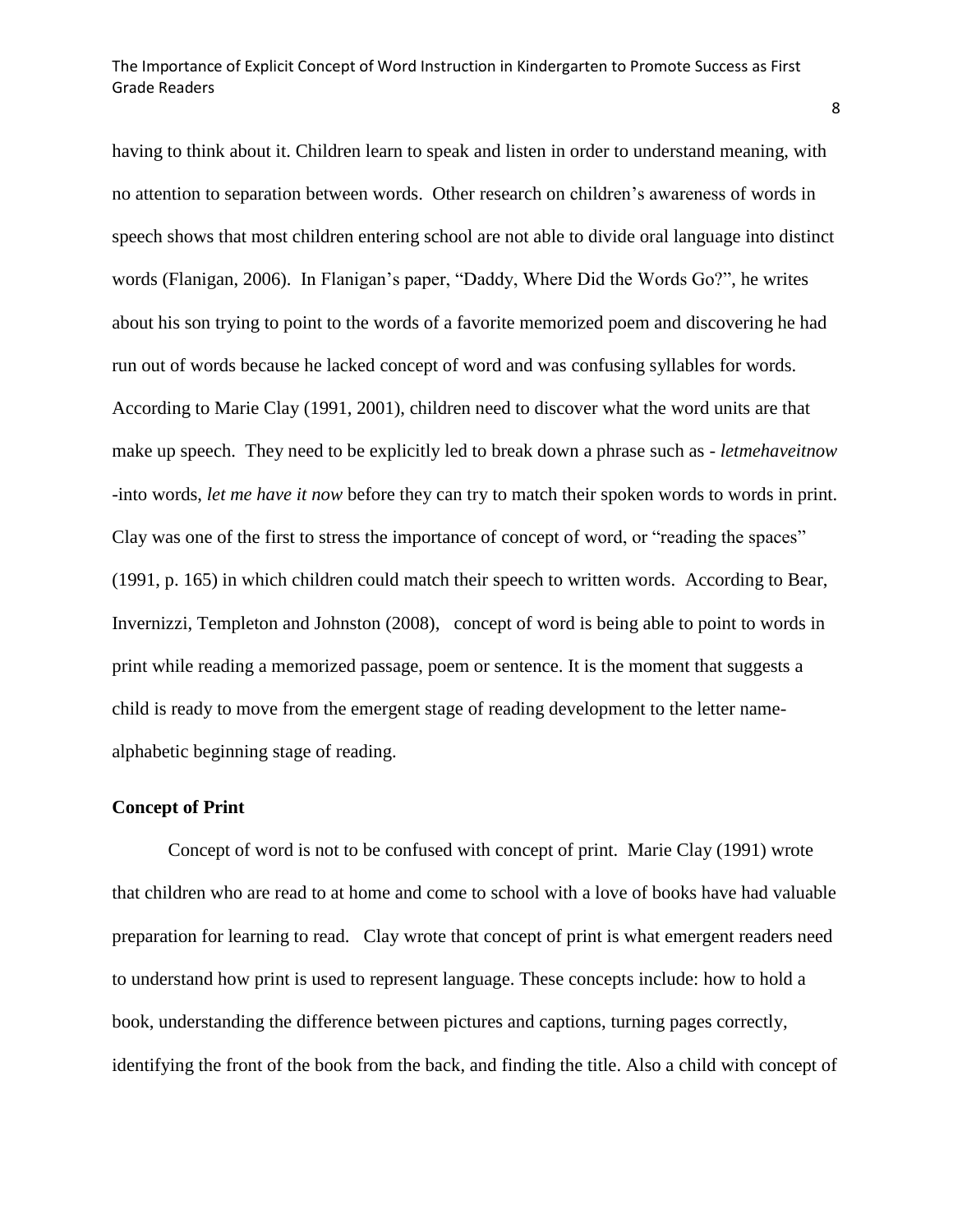print understands that we read the print from left to right and from top to bottom (Barone, and Mallette, 2013).

Schwanenflugel and Knapp (2016) state that these important skills, also known as conventions of written language, can be developed through the use of shared reading experiences which will help all children reach this important concept. Bear, Invernizzi, Templeton and Johnston (2008) stress the importance that children need more than just talk and modeling to achieve these skills they need hands-on practice. The use of finger pointing with familiar memorized text will ultimately lead to the development of concept of word.

#### <span id="page-9-0"></span>**Developing Concept of Word**

Blackwell-Bullock, Invernizzi, Drake and Howell (2009) feel that the definition of concept of word is more than the understanding of matching speech to print. They state that concept of word in text is not a case of you either have it or you don't, instead it is part of a developmental continuum starting with developing concept of word on the left which leads to rudimentary concept of word and finally a firm concept of word located on the right. See Appendix A for more information. According to Blackwell, Invernizzi, Drake and Howell (2009), children in the developing concept of word stage know fewer than twenty letters and sounds. They may have rhyme, but do not differentiate between words and syllables. These children may point at random letters and/or words and do not touch under each word while reciting a poem. Some of these students may point to some words, but get confused by multisyllabic words. Children at this stage identify zero or few words both in and out of context. According to the Phonological Awareness Literacy Screening (PALS) website Kindergarteners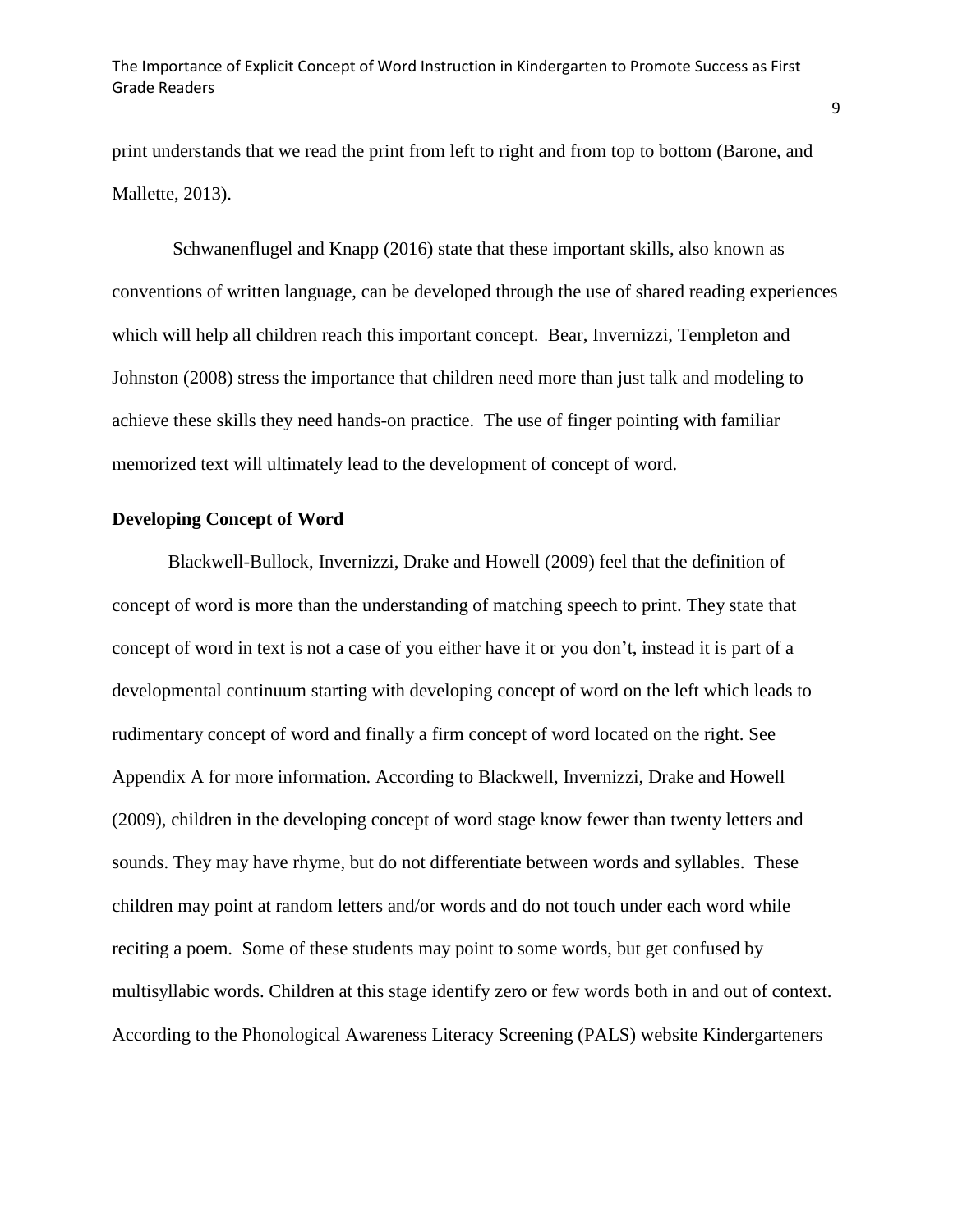scoring between 0-3 on the words in isolation word list are considered to be at the Developing Concept of Print Stage.

### <span id="page-10-0"></span>**Rudimentary Concept of Word**

Students in the rudimentary stage of concept of word know most letters and sounds, but frequently lack automaticity. They can identify the number of syllables in words and are starting to include some beginning sounds in writing. At this stage students can point to words and selfcorrect when confused by multisyllabic words. They are able to identify most words in context, but cannot identify as many words out of context (Blackwell, Invernizzi, Drake and Howell, 2009). According to the PALS website kindergarteners scoring 4-6 on the words in isolation word list are considered to be at the rudimentary concept of word stage.

#### <span id="page-10-1"></span>**Firm Concept of Word**

Students who have achieved a firm concept of word can consistently recognize letters and sounds as well as break words apart and blend sounds together to make words. When writing, these students use both initial and final consonants as well as some correct medial vowels. These students accurately point to all words in text and can identify all words in context as well as identify most of the words out of context. Blackwell-Bullock, Invernizzi, Drake and Howell, (2009) state that what sets students with a firm concept of word apart from those who don't is the fact that they can identify the words in isolation. They do caution, however, that recognizing these words in isolation is temporary. To really own these words they will need to continue to see and work with them in context, and not as flashcards. Research has shown that a child who has a firm concept of word has more success working with the phonemes within words, and that the ability to break apart the phonemes of a word follows this accomplishment (Blackwell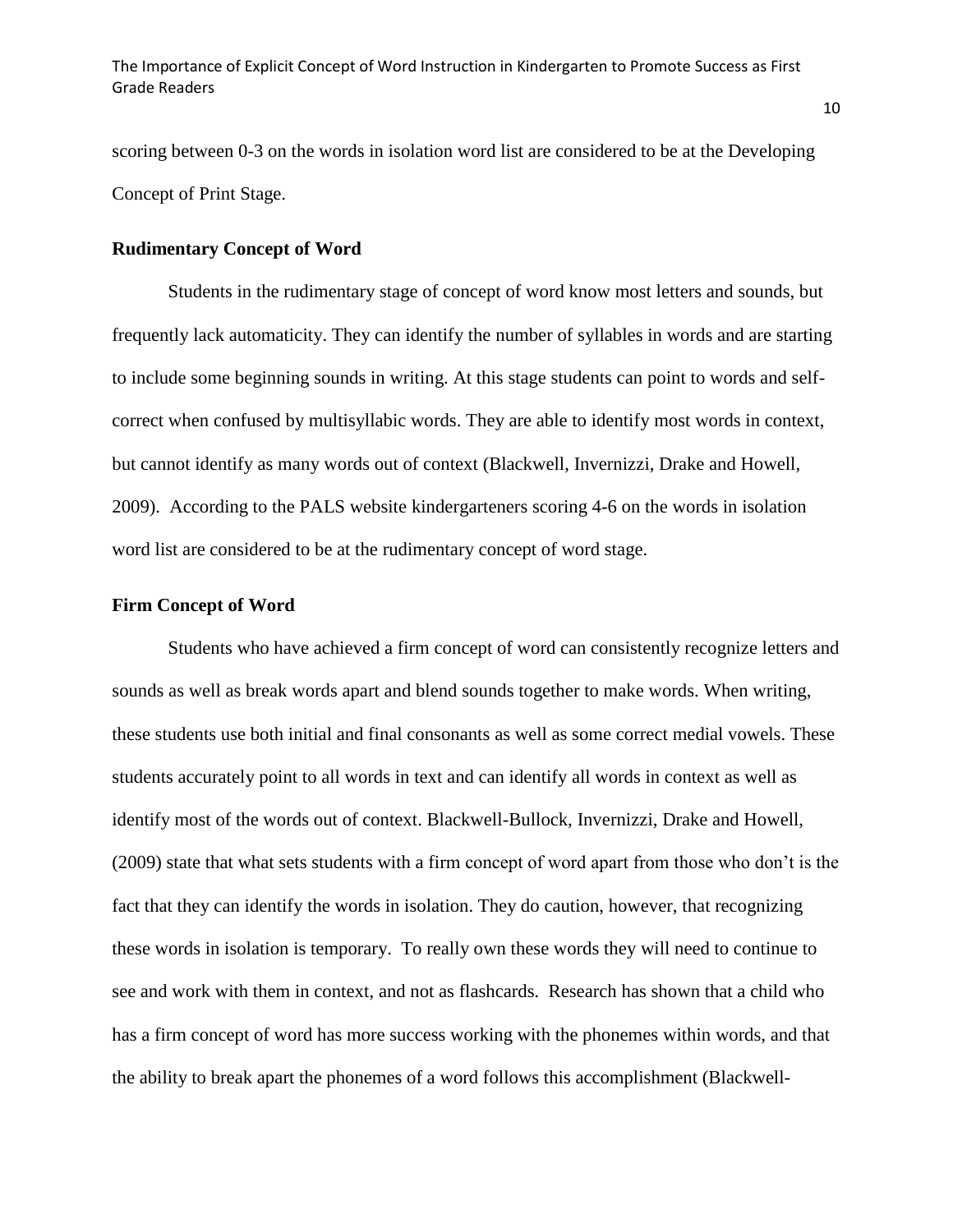Bullock, Invernizzi, Drake and Howell, 2009). Flanigan (2006) refers to Morris's (1993) research in his article, *Daddy, Where Did the Words Go?*, when he states that acquisition of a firm concept of word "plays a pivotal role in early reading acquisition that bridges a primitive form of phoneme awareness (i.e., beginning sound awareness) with a more sophisticated form of phoneme awareness (i.e., full phoneme segmentation)" (Flanigan, 2006, p.41).

### <span id="page-11-0"></span>**Phonological Awareness Literacy Screening**

The Virginia Assembly established the Early Intervention Reading Initiative (EIRI) in 1997 to identify children who were in need of additional intervention. To reach this goal the Phonological Awareness Literacy Screening – Kindergarten (PALS-K) was developed. Since then both the PALS-PreK and PALS 1-3 have been added. Most Virginia kindergarten and first grade students are assessed three times a year using the Phonological Awareness Literacy Screening (PALS) developed by Invernizzi, Swank, Juel and Meier (2003). This assessment was designed to help teachers easily identify students at risk for reading problems. The assessment assesses kindergarteners for phonological awareness, alphabet knowledge, concept of word and grapheme-phoneme correspondence.

The PALS-K COW assessment consists of: (1) students memorizing a short poem, four lines, using pictures; (2) teacher reads text while pointing under each word; (3) child reads words while pointing under each word. Child scores one point if he orally matches each word in print with his finger. The teacher then asks the child to identify two words per line. A child scores one point per correct word identified. Finally the child is asked to read ten words taken from the text and shown in isolation. One point is awarded per correct word read. The fall benchmarks are pointing-2, words in text-2, and word in isolation-0. Mid-year Benchmarks only include words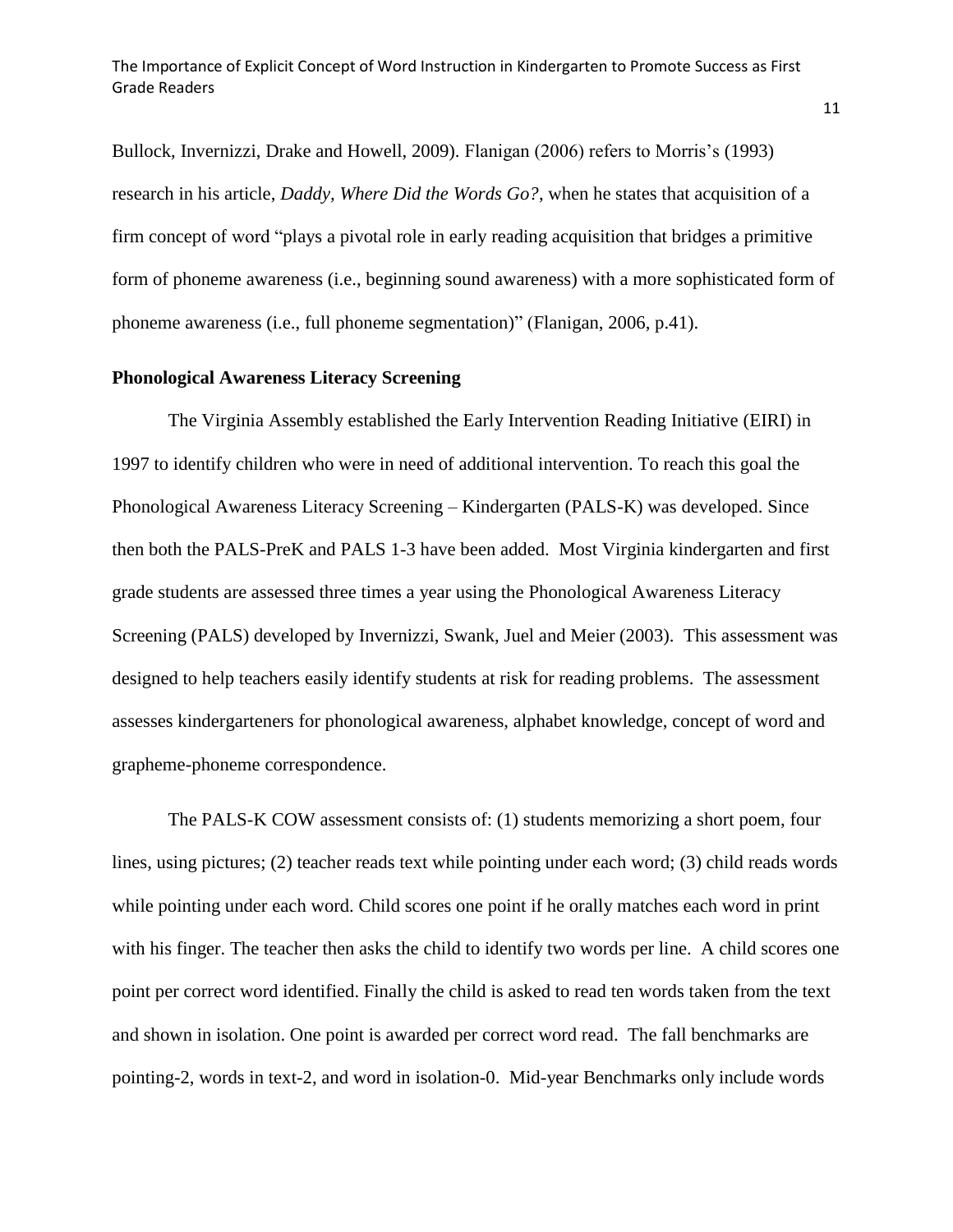in isolation 3-10. The spring benchmarks are pointing-5, words in text-9, and words in isolation-7 (PALS, 2018).

In their longitudinal study of the developmental steps in learning to read, Morris, Bloodgood, Lomax and Perney (2003) used an assessment similar to the PALS assessment with a couple of differences. Instead of just having the students memorize and finger point a short poem, they first assessed the child using a sentence reading task consisting of a three-page story, each page showing a picture and simple sentence. The examiner would tell the child to watch closely, as he pointed to and read each word, and the child was then asked to do the same, followed by the examiner asking the child to identify a specific word. The child's attempts were rewarded with one point per correct attempt at pointing and one point per correct word identification. The poem reading activity was similar to the PALS COW assessment except the poem consisted of only two lines and there was not a words out of context element.

Pool and Johnson (n.d.) in their paper, *Screening for Reading Problems in Preschool and Kindergarten: An Overview of Select Measures*, evaluate nine assessments including the PALS-K. The PALS-K was the only assessment that included a concept of word component.

Invernizzi, Justice, Landrum and Booker (2005) feel that the PALS-K provides teachers with a clear idea of their students' strengths and needs, however, they stress the fact that it is up to the individual teachers to ensure that their students receive "balanced, comprehensive, and flexible instruction that is needed for children to become truly literate" (2005, p. 496).

#### <span id="page-12-0"></span>**Emergent Readers and Concept of Word**

Flanigan (2006) based his research on concept of word in text on a study done by Morris (1993). Flanigan attempted to replicate Morris's study of his model of the development of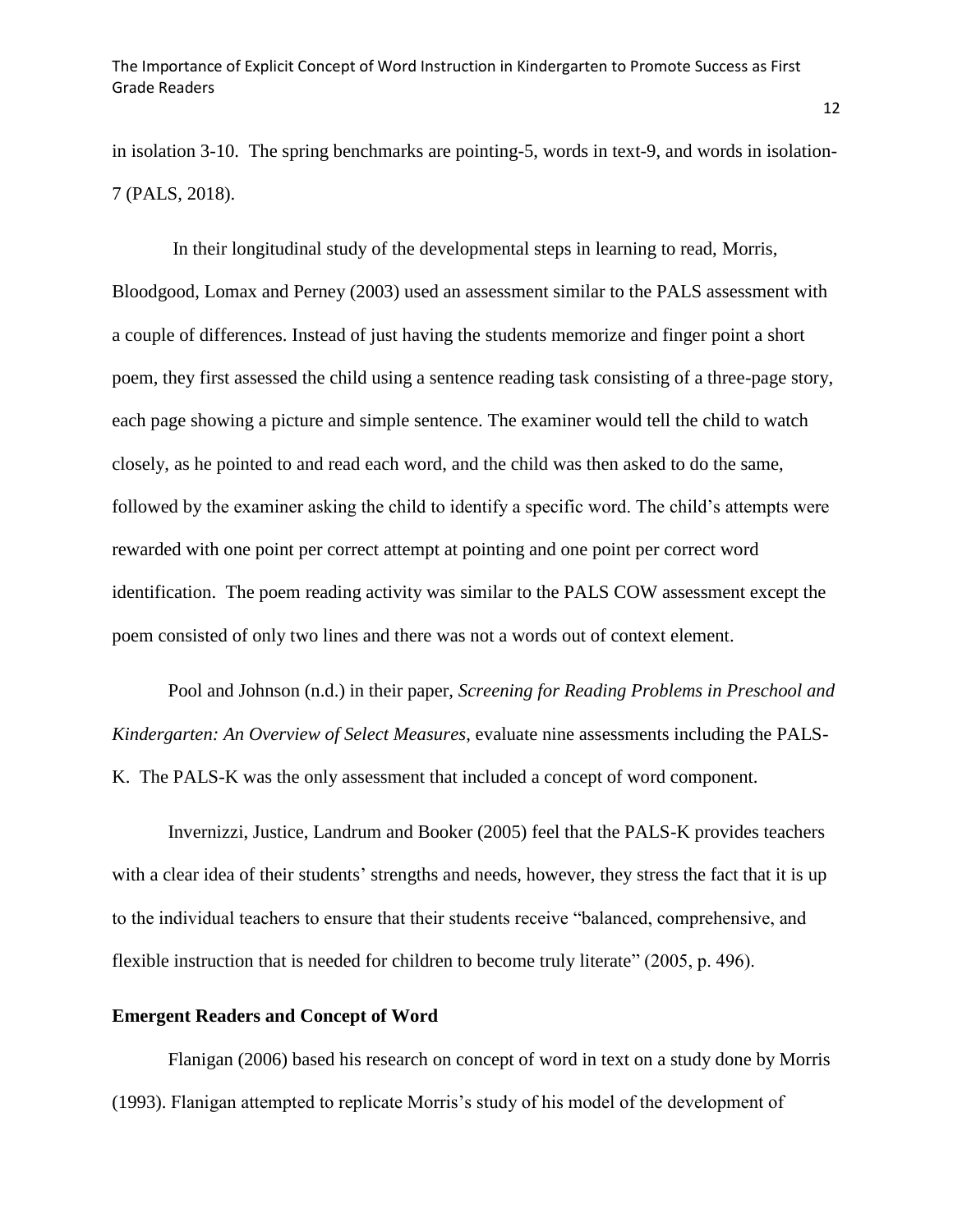reading development. According to Flanigan, an important idea coming from Morris's work was that concept of word in text is a developmental skill bridging a child's ability to identify beginning consonant sounds with the ability to fully segment simple words into phonemes. Flanigan's research showed that a child who did not have concept of word could not constantly break apart one syllable words into their phonemes. Flanigan's research also found that phonetic spelling and sight word acquisition could not take place until after a child had developed a firm concept of word. Flanigan wrote that he could only identify five studies from the previous decade that explored the relationship between phonological awareness and concept of word in text. According to Flanigan (2006) these studies demonstrate that a child's firm concept of word is tied in with the development of both phonemic awareness and spelling in a reciprocal manner. (Ehri & Sweet, 1991; Morris, 1993; Uhry, 1999, 2002; Morris, Bloodgood, Lomax, & Perney, 2003). Emergent readers need to focus on building their beginning sound awareness as well as working to move along the concept of word continuum. According to Flanigan (2006) when a child can hear the beginning sounds of words he can use that information to try to match spoken words with printed text. Flanigan (2006) also stresses the importance of not just 'telling' a student about beginning sounds and pointing at words, but to allow him/her to explore and practice what he has been told with support throughout the day.

According to the PALS website (2016), concept of word can be attained through numerous opportunities to see and work with words in text as well as attending to beginning and ending sounds in words. They stress the importance of integrating these skills with poetry, songs, big books and the child's writing. They emphasize that this important work is not accomplished using flash cards. The PALS website states that children are able to make progress traveling from left to right on the concept of word continuum because of the simultaneous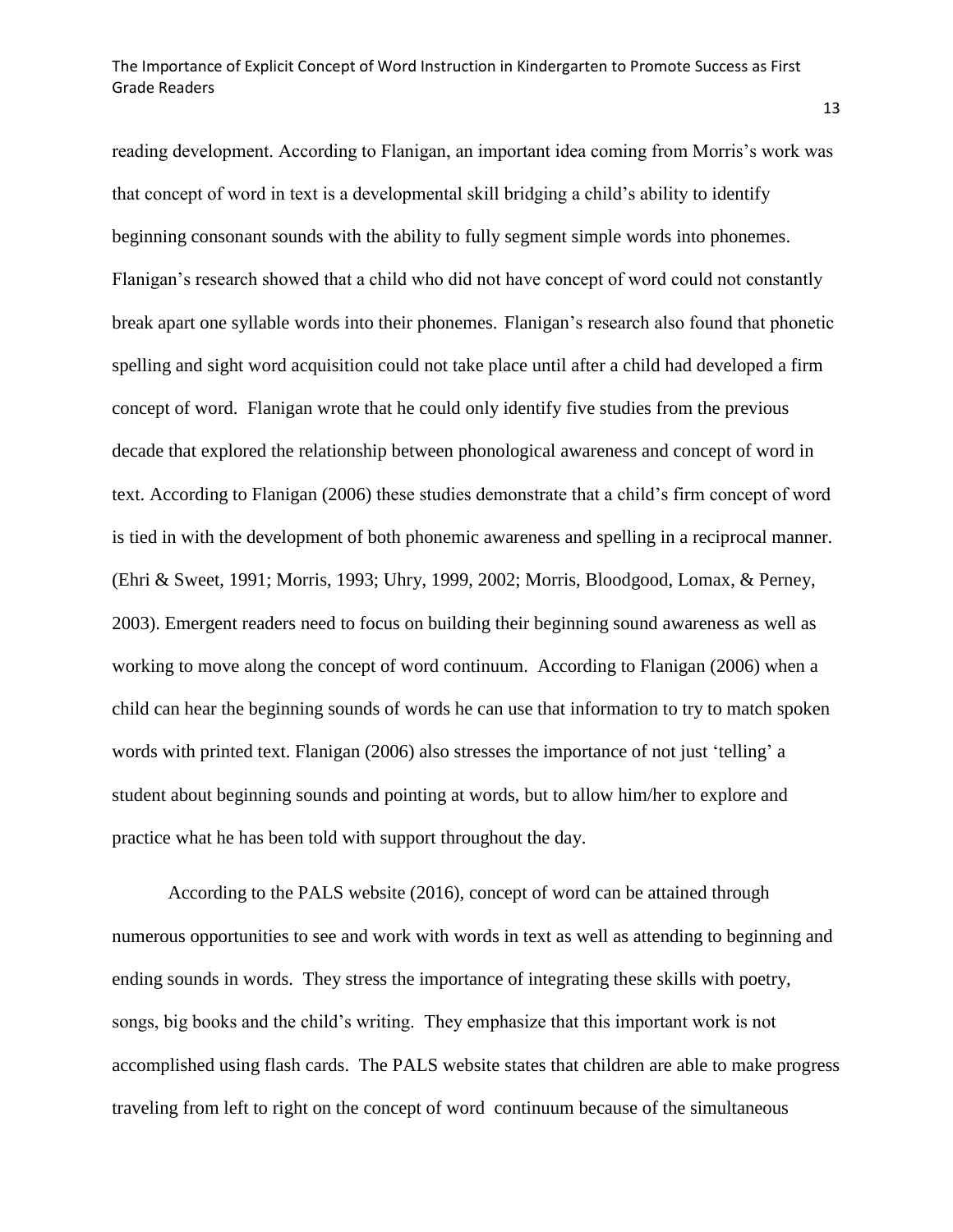occurrence of: support of memorized text; continued work learning and practicing letters and sounds; and being able to combine and use letter recognition and letter sounds while pointing to the text. The children also need to be able to read words in context and out of context in the form of a word list.

#### <span id="page-14-0"></span>**Best Practices to Achieve Concept of Word in Text within a Balanced Literacy Curriculum**

In his study, Flanigan (2006) prefers the use of a balanced approach to literacy where children are explicitly taught skills, but then are allowed and encouraged to use these skills within the context of varied and meaningful text readings. Flanigan envisions a model that provides teachers of kindergarten and first grade a developmental map to help them find their way through a balanced literacy program. While learning to identify and name letters as well as make associations between letters and sounds children need to be exposed to multiple experiences of finger point reading of familiar poems, songs, finger plays, nursery rhymes and dictated stories. While engaging the children in these whole group activities the teacher needs to be actively explaining how the pointing matches the words being spoken. She can also use this time to bring attention to the beginning sounds of some words and later ending sounds. For example, 'I know this word is moon because I see it begins with m.' Work in small groups will help children move along the continuum to develop a firm concept of word.

Flanigan (2006) also urges teachers to involve children in writing because this will ultimately fine-tune their concept of word in both writing and reading. In her article, *Predictable Charts an Effective Strategy to Engage and Impact Learners*, McClure (2015), discusses the use of Cunningham's predictable charts as a way to integrate reading and writing that supports instruction in phonemic awareness, phonics, concepts of print as well as concept of word and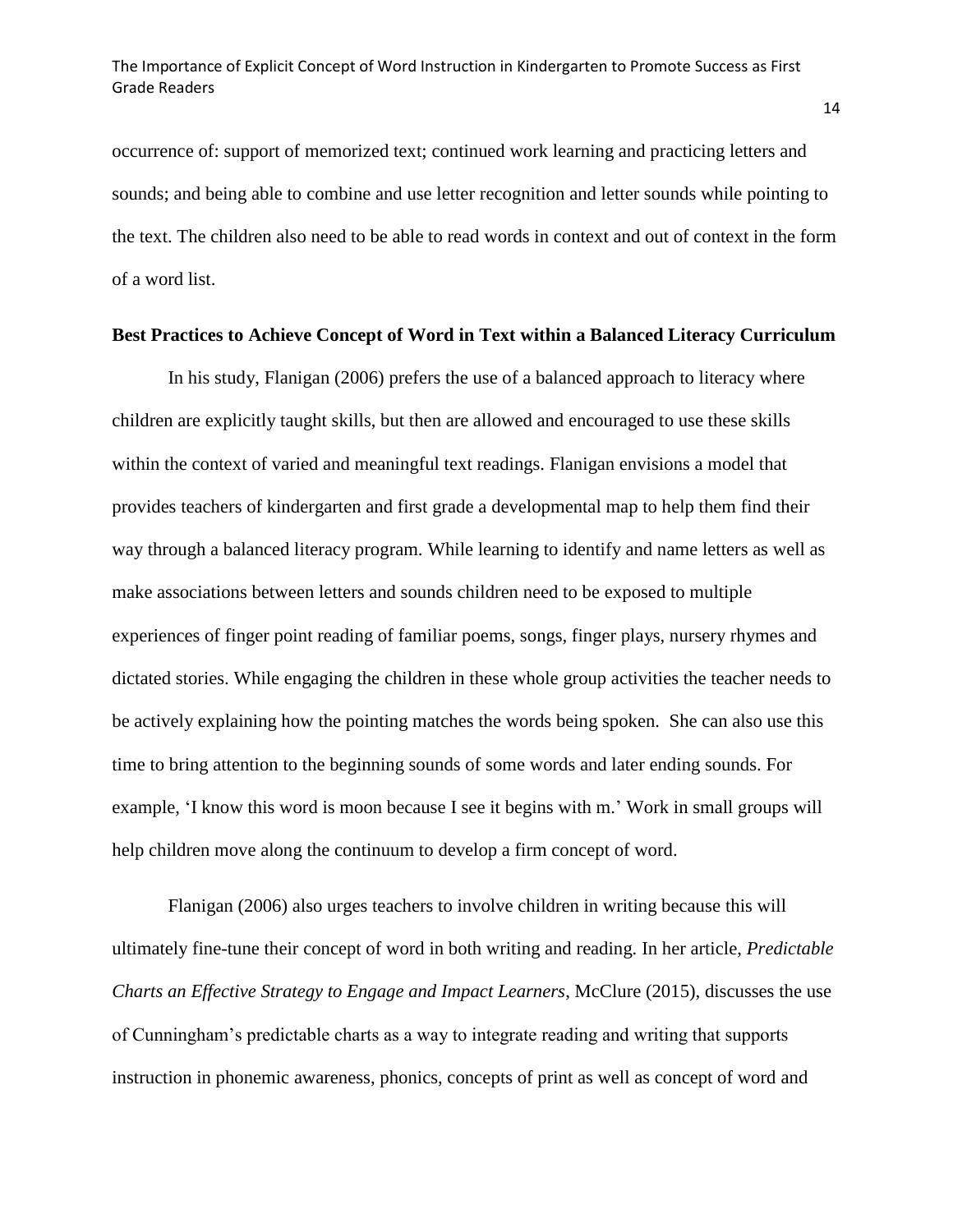recognition of high-frequency words. The predictable chart model involves introducing a topic that is timely and relates to either literature currently being read in the classroom or current topics taking place in the school environment. The teacher models a sentence starter and her own sentence. She takes the time to count the words in her sentences before writing it down on the chart paper. While writing the teacher is thinking aloud and uses the word wall and associated letters and sounds to demonstrate strategies the children can use. The teacher explicitly demonstrates where one word ends and where the next begins. She then takes dictation from half of her students, including their names in parentheses after each new sentence. The process of rereading and finishing the dictation continues the following day. Some of the students' created text are copied onto sentence strips and then cut apart so the students can use them to rebuild their own sentences. At the end of the week each student's text is copied onto a blank sheet of paper which the children illustrate and the teacher puts together into a new class book. According to McClure (2015), the use of predictable charts is an engaging strategy that can successfully become part of a balanced literacy program that helps children meet standards in an appropriate and interactive way.

According to Bear, Negrete, and Cathey (2012), students who have not acquired concept of word cannot learn and retain sight words and phonics. They are concerned when a child has not achieved concept of word by the end of kindergarten or by the second month of first grade. Bear, Negrete and Cathey (2012) suggest using language experience writing as well as guided reading to teach concept of word. They go on to explain that some children experiencing trouble establishing concept of word need to work with repeating tapping patterns and clapping syllables and rhythmic word patterns. Mesmer and Williams (2015) hypothesize in their research that a child's attentiveness to syllables in words helps a child gain concept of word.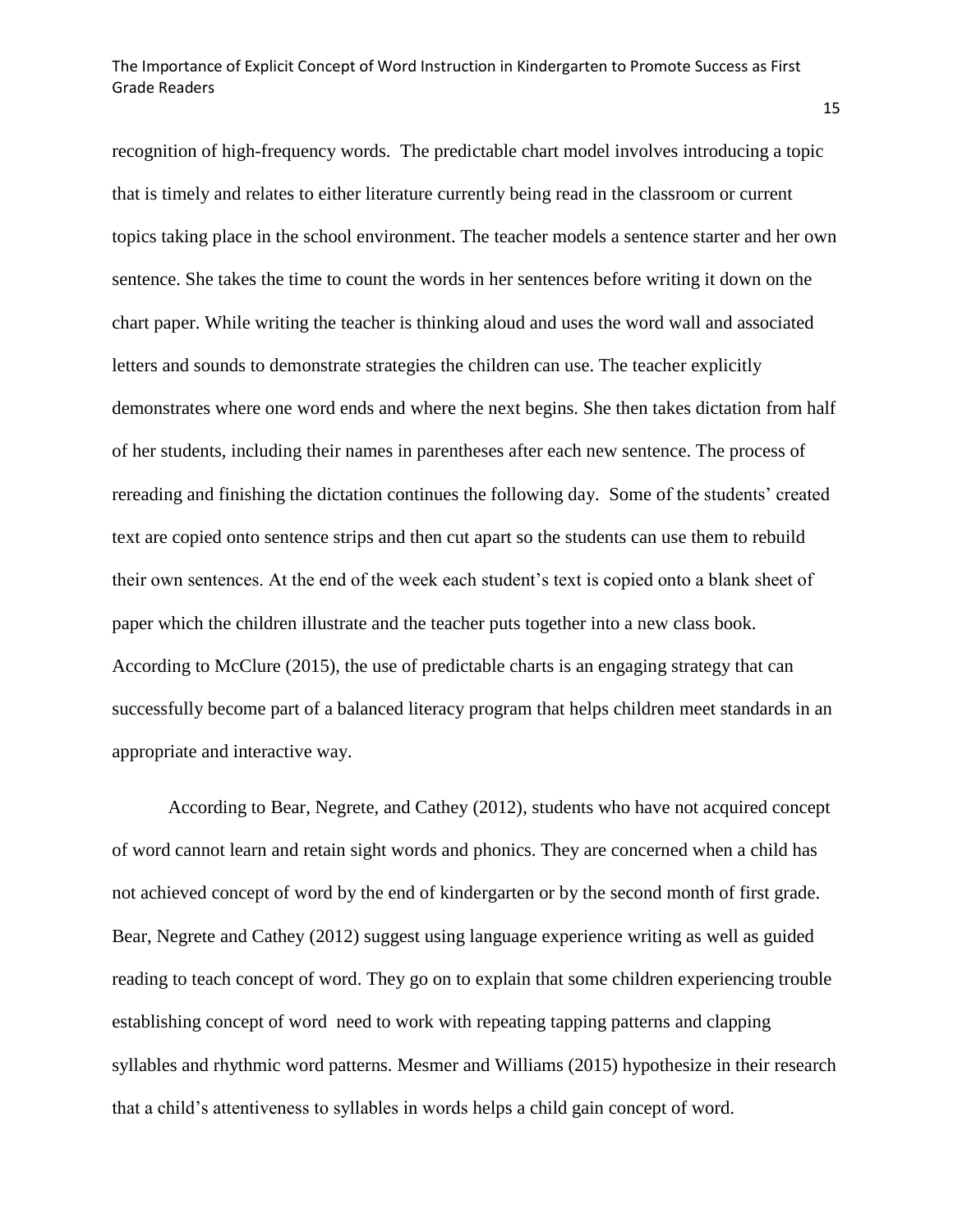"Direct instruction teaching methods have been found to promote the acquisition of literacy in developing readers. Equally important, learning strategies that allow children to construct knowledge through active participation increase their motivation for reading and writing" (Keaton, Palmer, Nicholas & Lake, 2007, p. 229). According to Keaton et al., (2007) teachers who agree with this assertion should provide their students with many experiences where they can actively take part in constructive learning through hands-on activities. The results of the study showed that most of the students' motivation to attend to the direct instruction was enhanced by the lively and happy learning environment (Keaton et al., 2007).

### <span id="page-16-0"></span>**Large Group Instruction**

Much of the literature states that making use of the morning message, shared language experience writing and daily read alouds to model and explicitly teach finger word pointing while allowing children to actively participate will help many children achieve concept of word (Flanigan, 2006; Bear, Invernizzi, Templeton, & Johnston, 2008; Neuman, Copple, & Bredekamp, 2001; Zucker, Ward, & Justice, 2009). Zucker, Ward, and Justice (2009), highly recommend using print referencing during read alouds in order to explicitly call attention to print by asking questions about the words themselves, requesting a child to find something in the text, making comments about the text to draw attention to specific details, and pointing to each word. The goal of print referencing is to get emergent readers to talk about the print itself and to help them "foster metalinguistic awareness" (Zucker, Ward & Justice, p. 63). During large or small groups Flanigan (2006) encourages teachers to scaffold their lessons for the children who need extra support by using the following strategies: echo reading – adult reads one to two sentences while pointing to the words and the students echo read in reply; choral reading – adult and child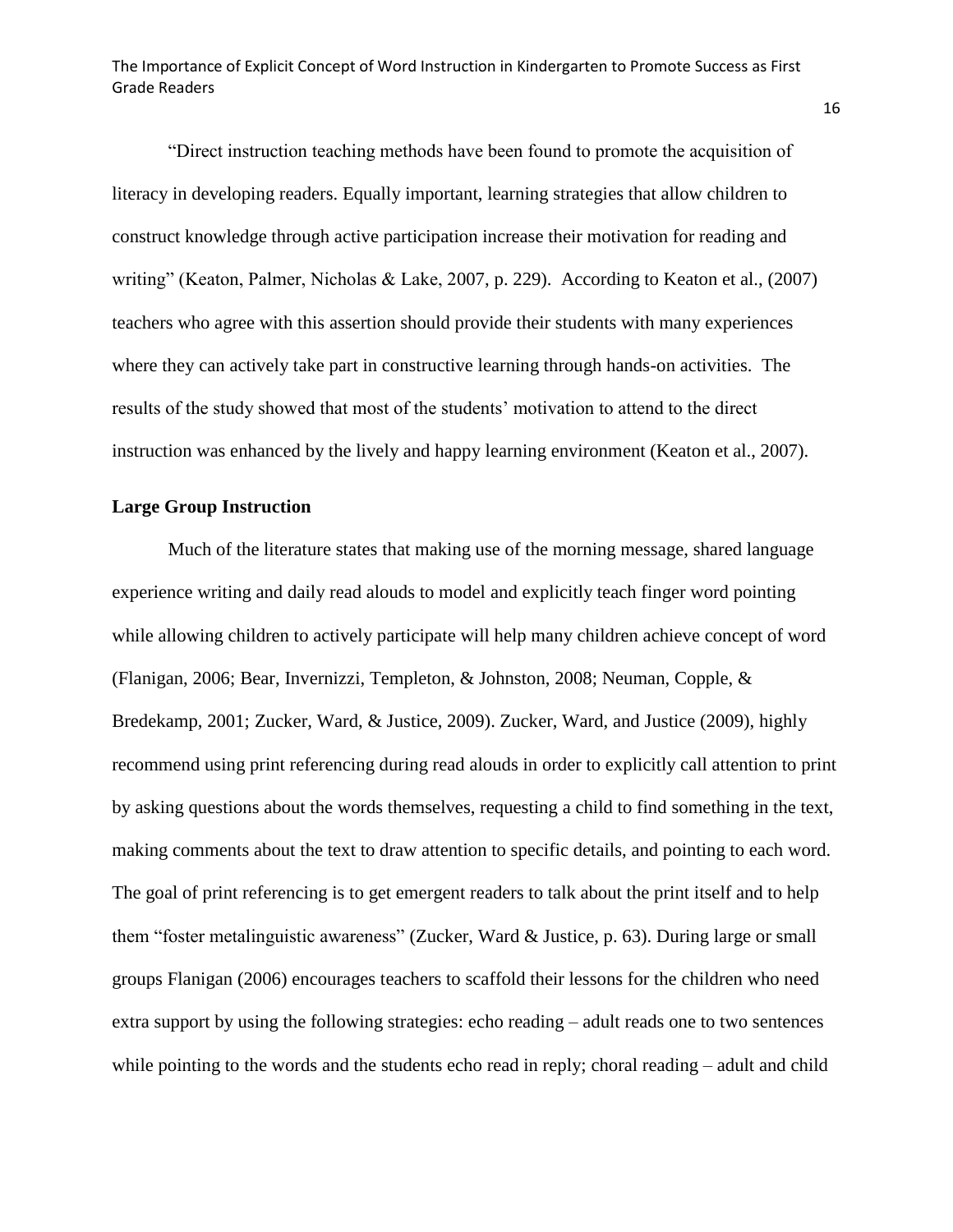point and read together; partner read – adult reads one page and student reads next; buddy reading –a stronger reader is paired with a weaker reader.

### <span id="page-17-0"></span>**Intervention Ideas**

According to the PALS website students who have been identified as being in either the developing or rudimentary concept of word stage need to receive extra intervention in order to gain this important emergent literacy skill. Flanigan (2006), Bear, Invernizzi, Templeton and Johnston (2008), the PALS website as well as other websites, Reading Rockets (2018), The Measured Mom (2018), Play to Learn Preschool (2018), The Comprehension Connection (2018) and The W.I.S.E. Owl (2018) all discuss and describe similar strategies to use for intervention for both small groups and individual children. All of these sources emphasize the importance of the children memorizing the short poems, songs or passages first using pictures before introducing the text and demonstrating how to finger point and read the words. Children who are in the developing stage should begin with two sentences and as they acquire a rudimentary level of concept of word, they can move on to four or five lines per activity. Flanigan et al. (2006) suggest introducing activities during a small intervention group that can be used in a concept of word center while working with a teaching assistant.

Segal-Drori, Korat, Shamir and Klein (2009) noted a limitation in their research on the effects of electronic and printed books on emergent readers; the researchers and **not** the kindergarten teachers implemented the interventions. They found studies that supported their chosen method; however, they found other research that states that interventions provided by outsiders may have only a short-term impact. Segal-Drori, Korat, Shamir and Klein (2009) state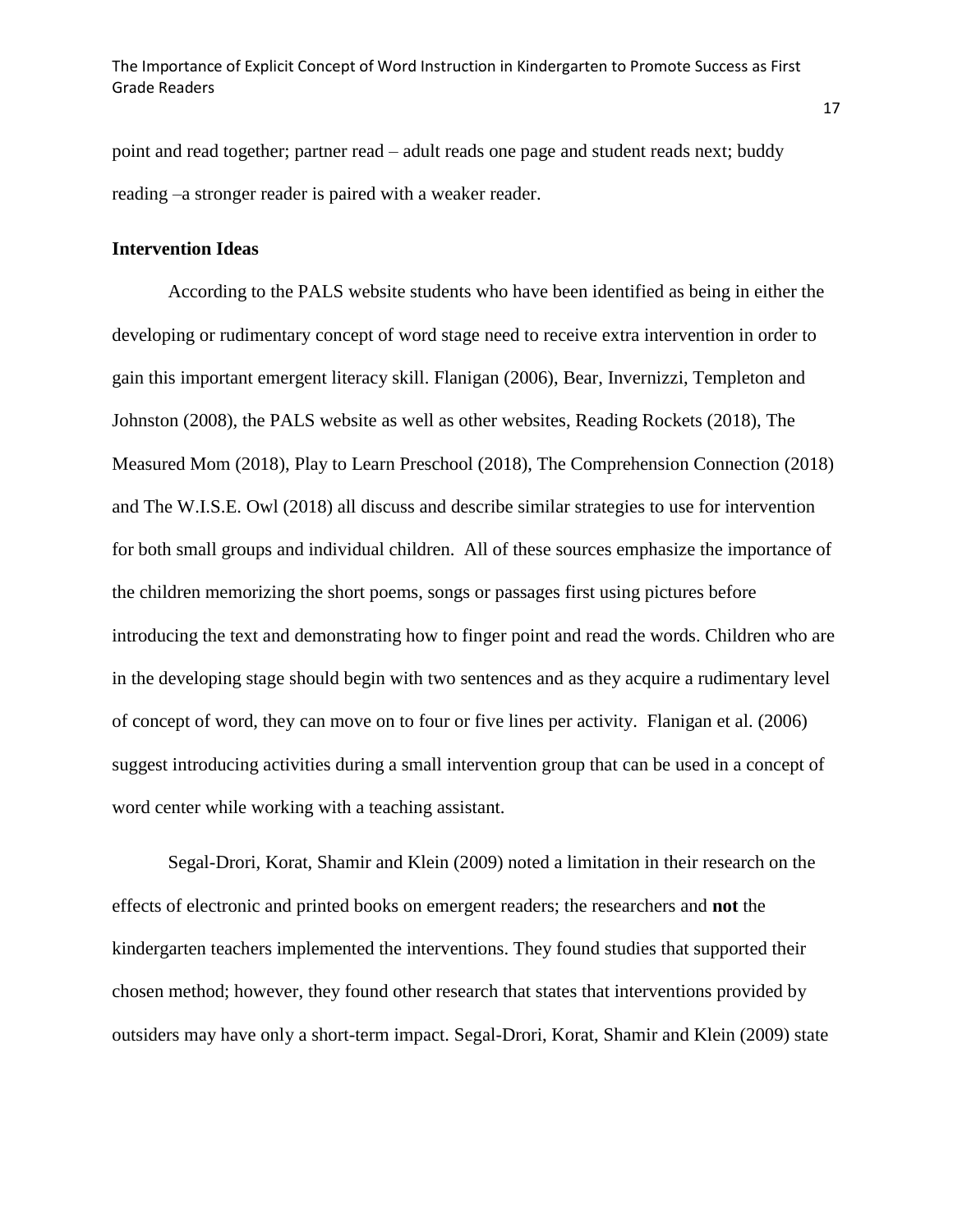in their paper that the goal is for teachers to gain the knowledge and skills needed to instruct their students and be able to implement these strategies and interventions throughout the literacy day.

Justice, Weber, Ezell and Bakeman (2002) in their paper, *A Sequential Analysis of Children's Responsiveness to Parental Print References During Shared Book-Reading Interactions*, discuss the importance of encouraging parent involvement at home in order to promote a child's understanding of print and words. In their Literature Review they cite Ezell and Justice (2000) who state when reading to young children adults should reference the text in order to enable the children to actively engage with the letters and words.

### <span id="page-18-0"></span>**Conclusion**

The research shows that Concept of Word plays a very important role in the development of readers. Children need a firm concept of word before they are expected to learn and remember sight words in kindergarten (Bear, Negrete, and Cathey, 2012). The research also shows that concept of word connects a child's developing phonological awareness consisting of identifying beginning sounds and some ending sounds, with a more developed phonological awareness which leads to being able to segment the phonemes of a word (Flanigan, 2008). Morris, Bloodgood, Lomax and Perney (2003) believe that most children exposed to a thoughtful mix of concept of word instruction and guided practice will develop concept of word, however they suggest that those who don't, need to be provided small group instruction several times a week, and that the instruction be focused on learning letter sounds, word pointing and writing using invented spelling. They emphasize the need for "careful, systematic teaching, along with adequate review of the concepts taught" (Morris, Bloodgood, Lomax and Perney, p. 322).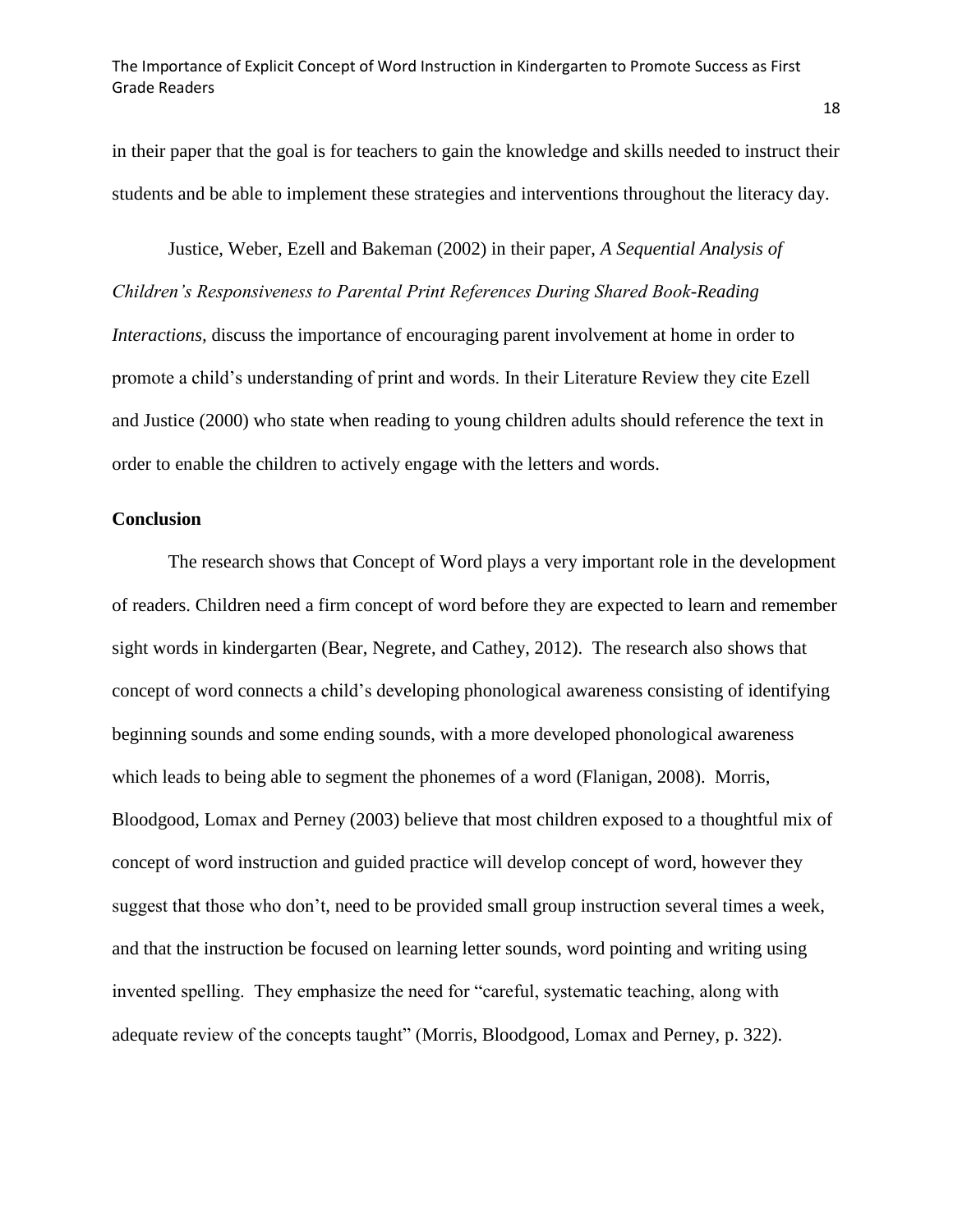### **Methods**

#### <span id="page-19-1"></span><span id="page-19-0"></span>**Introduction**

The purpose of this study was to determine if explicit concept of word instruction could help below benchmark kindergarten students reach the PALS benchmark by the end of their kindergarten year, thus enabling them to enter first grade with the necessary skills needed for a positive and successful reading experience. This study analyzed student growth in concept of word skills through the use of materials developed by the University of Virginia PALS office as well as other books, songs, and poems tied into the kindergarten program, and the use of print referencing (Zucker, Ward, & Justice, 2009). The concept of word skills covered by the Phonological Awareness Literacy Screening assessment included word pointing, word identification, and reading a list of words taken from the text. The students were assessed using the Phonological Awareness Literacy Screening (PALS) three times during the 2018-2019 school year, in October, January and May. The PALS screening is mandated and I gave it per my school district's general requirements. The goal of this study was to determine whether explicit concept of word instruction could help struggling kindergarten students reach a firm concept of word by the end of the school year.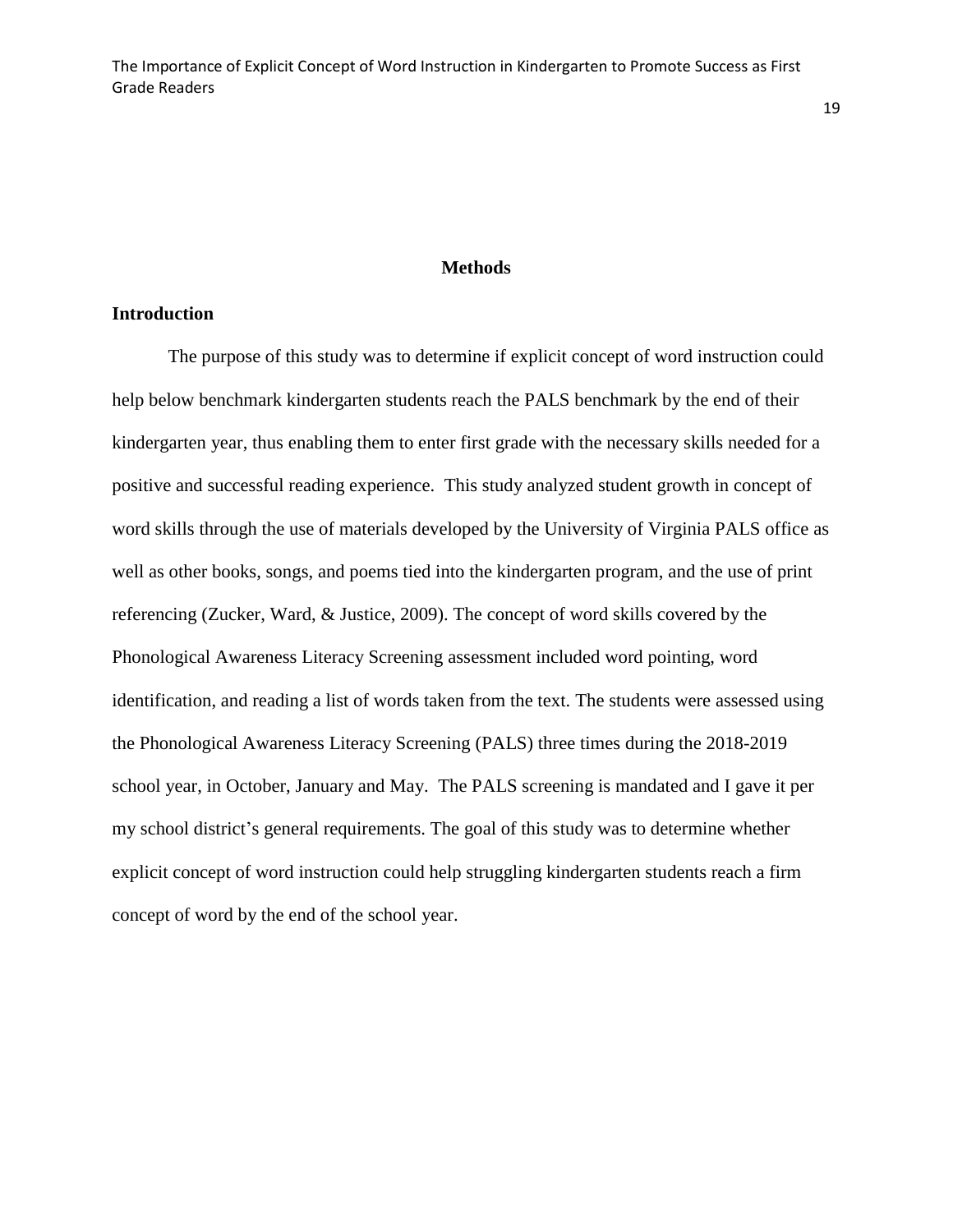#### <span id="page-20-0"></span>Research Design

#### <span id="page-20-1"></span>Setting

The research for this study took place in my elementary reading resource classroom located in rural/suburban northern Virginia, where I pulled two small groups of four students and one small group of five students for twenty minute sessions, five times a week, for six weeks, as part of their Language Arts block rotations. In the 2018-2019 school year, the school's enrollment was 398 and 59 students were divided between three kindergarten classrooms, each containing a teacher and instructional assistant. The school's ethnic make-up is: 78.7% white, 7% Hispanic, 7% two or more races, 4.2% black, 2.6% Asian and 0.5% Native Hawaiian. 8.6% of the student population is identified as economically disadvantaged and 3.4% of the population is identified as English Language Learners.

### <span id="page-20-2"></span>**Participants**

The participants of this study included thirteen out of thirty-three kindergarten children who did not meet the PALS concept of word benchmark during the fall 2018, testing period. The study included five girls and eight boys. The study group's ethnic make-up was: 62% white, 15% Hispanic, 15% Asian, and 8% two or more races. Of the participants, 23% were identified as English Language Learners and 15% had behavior plans in place.

### <span id="page-20-3"></span>**Procedures**

All kindergarteners were given the PALS in September, 2018. Thirty-three kindergarteners did not meet the PALS concept of word benchmark at that time. After the Mid-Year PALS I analyzed the concept of word scores to determine who had not scored within the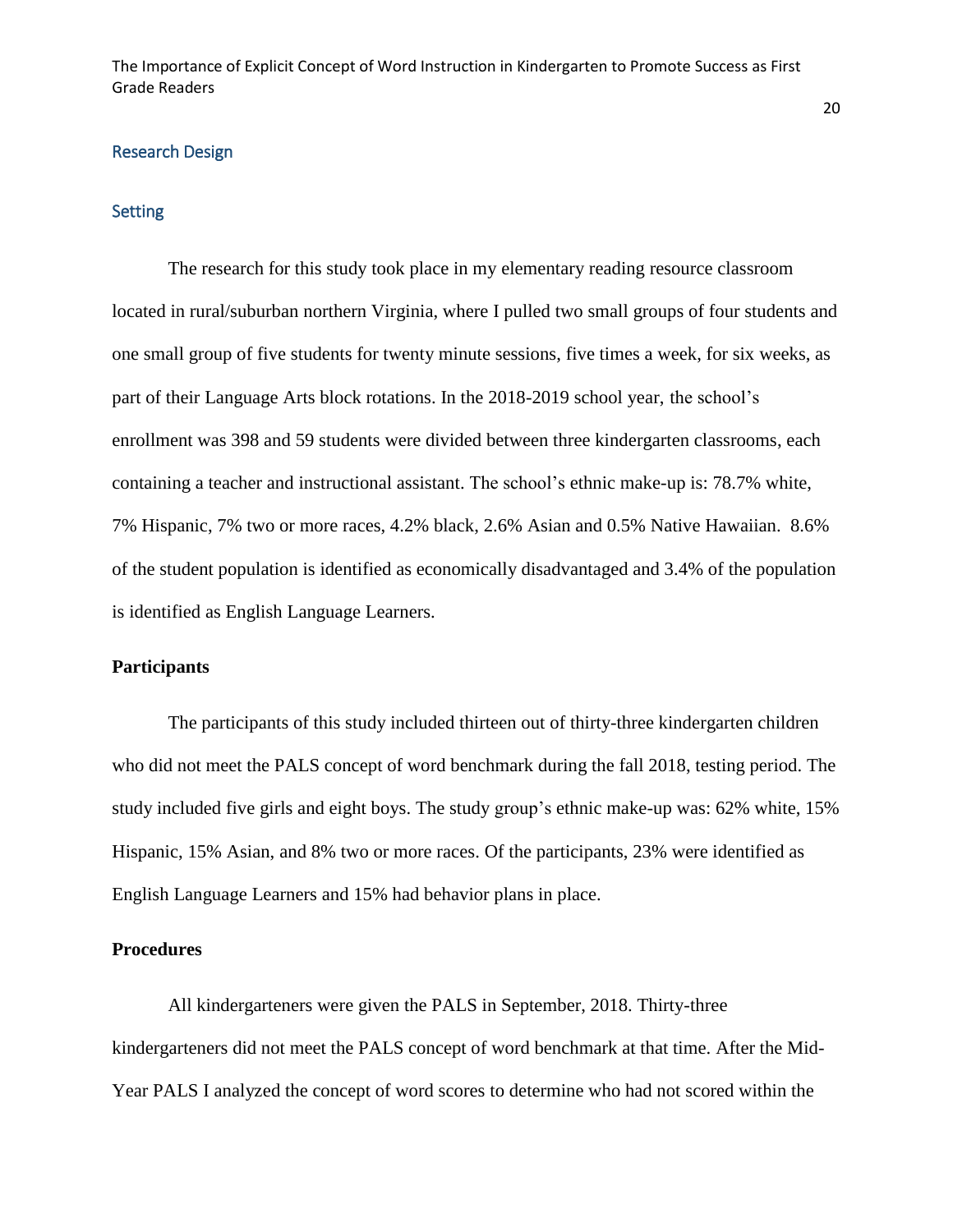PALS concept of word range and determined where they fell on the concept of word in text: developmental continuum (Blackwell-Bullock, Invernizzi, Drake, and Howell, 2008). After collecting and analyzing the data, thirteen children scoring lowest on the PALS concept of word assessment were selected for this study. These children were all identified as being in the developing concept of word stage according to the concept of word continuum. The participants had displayed trouble pointing to words and were confused by multisyllabic words. They were only able to identify zero to three words in and out of context. I met with the kindergarten team to explain the study and offered to share all strategies and information utilized. I planned to meet with the three teachers once a month to discuss our shared students. My intent was for the teachers to integrate some of the strategies into their own large and small group instruction. Study participants were pulled in groups of four or five for twenty minute sessions, five times a week, as part of their Language Arts block rotations. Quantitative data was collected during this study using the PALS concept of word data from the fall 2018 assessment, mid-year assessment and spring 2019 assessment. PALS Quick Checks, criterion-referenced measures, were administered as part of my small group sessions every one to two weeks as a formative assessment to measure progress and to check for effectiveness of instruction.

#### **Concept of Word in Text Lesson Plan Template – Developing COW**

#### **Day 1:**

- Using picture cards introduce the poem build background knowledge by discussing pictures **–** ask who and what questions
- Recite two lines of poem to group while touching pictures have children count words they hear – count syllables in some of the words
- Recite the first line while touching picture and have students echo repeat
- Recite line together (choral reading) repeat as needed
- Children recite sentence independently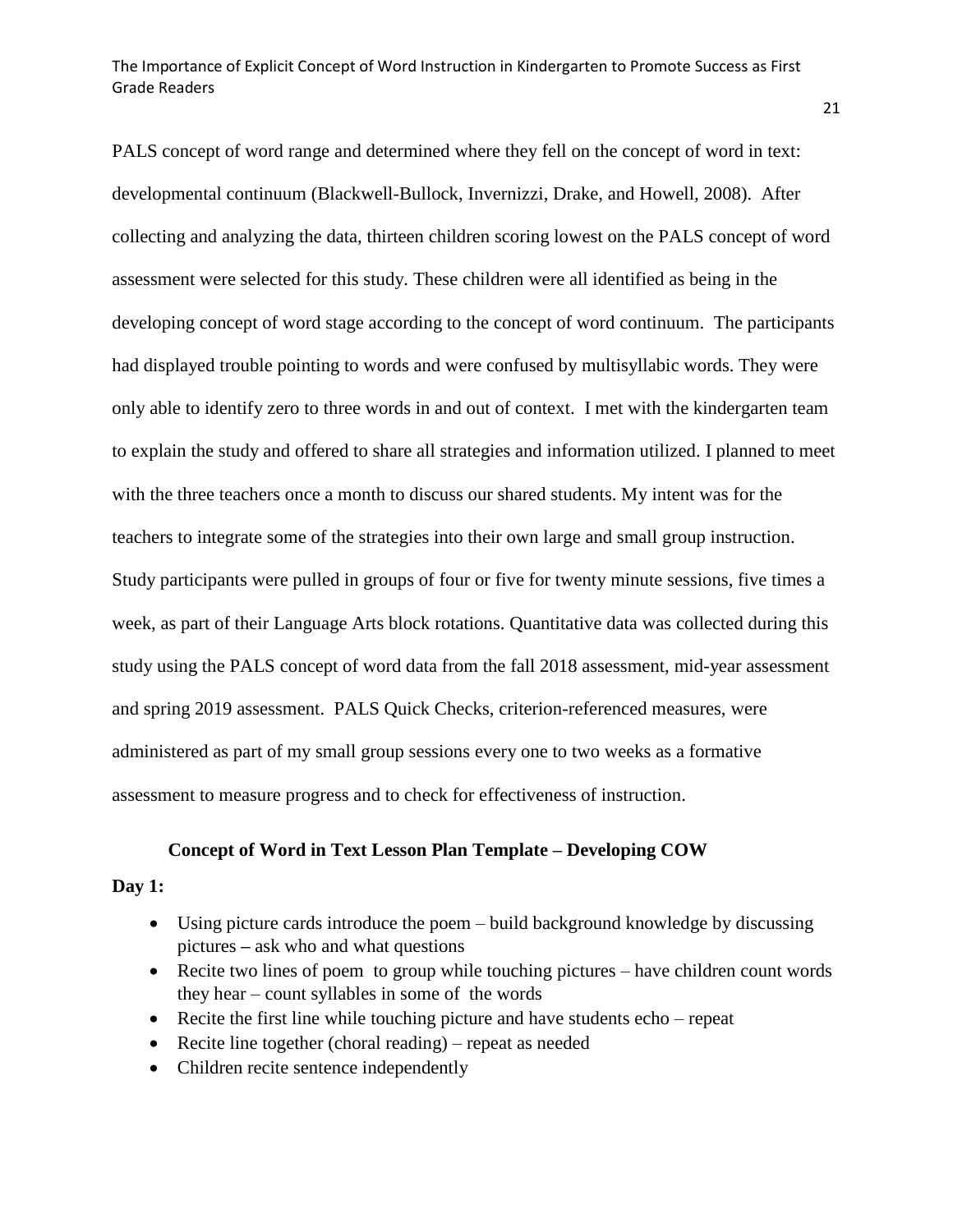- Unifix cubes one cube per word Model breaking a cube off per each spoken word repeat
- Children recite sentence breaking apart a cube for each word count cubes
- When children demonstrate mastery repeat with second sentence
- If time choose one of the Concept of Word Games/Activities or read short book

# **Day 2:**

- Review sentences from Day  $1 -$  use picture echo read choral read independent practice
- Children recite sentence breaking apart a cube for each word practice saying lines while touching cubes – emphasize keeping finger on multisyllabic words
- Introduce text of poem written on chart paper model pointing under each word using a pointer – call on volunteers to try – let them choose pointer to use
- Pass out text use Comic Sans 36 to reproduce text
- Read and finger point
- Students echo read and finger point repeat as needed provide picture if needed
- Students choral read and finger point
- Children are given opportunity to read independently observe for correct finger pointing
- Repeat with each sentence
- Read all sentences
- If time choose one of the Concept of Word Games/Activities or read big book

# **Day 3:**

- Pass out sentences from yesterday Children read chorally while finger pointing
- Children choral read and finger point repeat
- Use unifix cubes if necessary
- Children will identify and match 1-2 word cards in sentence.
- Repeat with each sentence
- Give each child one sentence strip
- Demonstrate how to cut sentence strip apart between each word and lay words in order on table
- Children cut sentence strips and lay their words out Children will touch and say each word in sentence – repeat
- Demonstrate how to scramble words and then put them back in order and finger touch and read
- Observe children if necessary provide an intact sentence strip they can match one to one with – Repeat with other sentence if time allows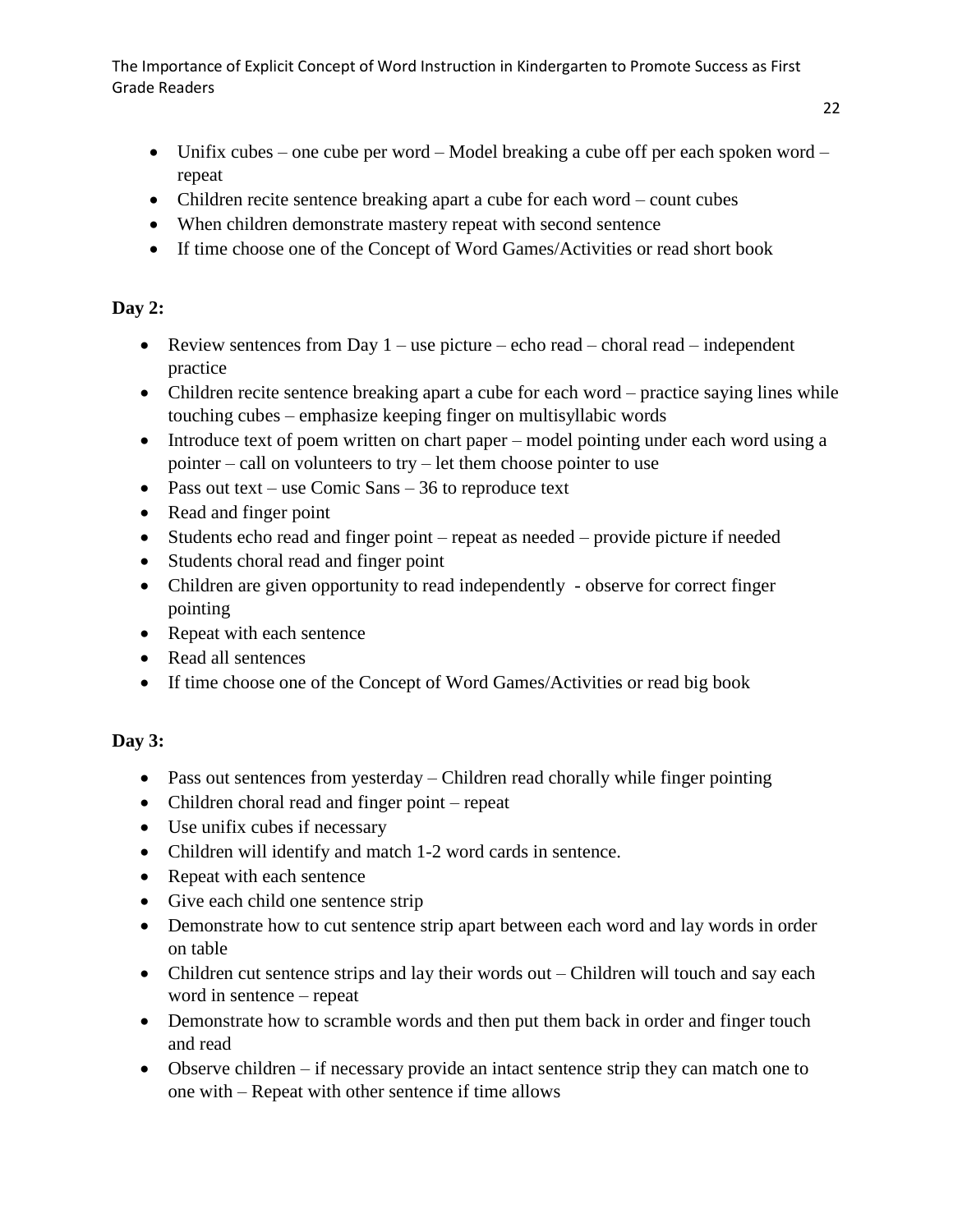### **Day 4:**

- Pass out cut up sentences and intact sentences
- Children will independently read and finger point the sentence read chorally if needed
- Children will match cut up words with text
- Collect word cards and allow children to identify them and match them up again
- Repeat with second sentence
- Let them teach each other ask what is this word?

### **Day 5:**

- Choral and finger point read poem
- Pass out word cards and ask children to identify them out of context
- Let them refer to sentence strip if needed
- Assess each child individually for pointing and ID words in context
- Children will draw picture to go with sentences depending on their skills they can either dictate a sentence or try to write the sentence on their own

Knowing that children in the developmental concept of word stage do not know all of their

letters and sounds yet, I included some letter/sound review daily. I also used the words in the

sentences to work on phonological awareness – ex. What other words start like books? To keep

interest up and help memorize the poem I integrated movement with each poem. Going to and

from my room we spent time walking/stepping for each word in the current poem.

### **Concept of Word in Text Lesson Plan Template – Rudimentary COW**

#### **Day 1 - 5**

Same as Developing COW lesson plan template except use four to five sentence poems.

Flanigan et al. (2006) suggest introducing activities during a small intervention group that can be used in a concept of word center while working with a teaching assistant. I planned on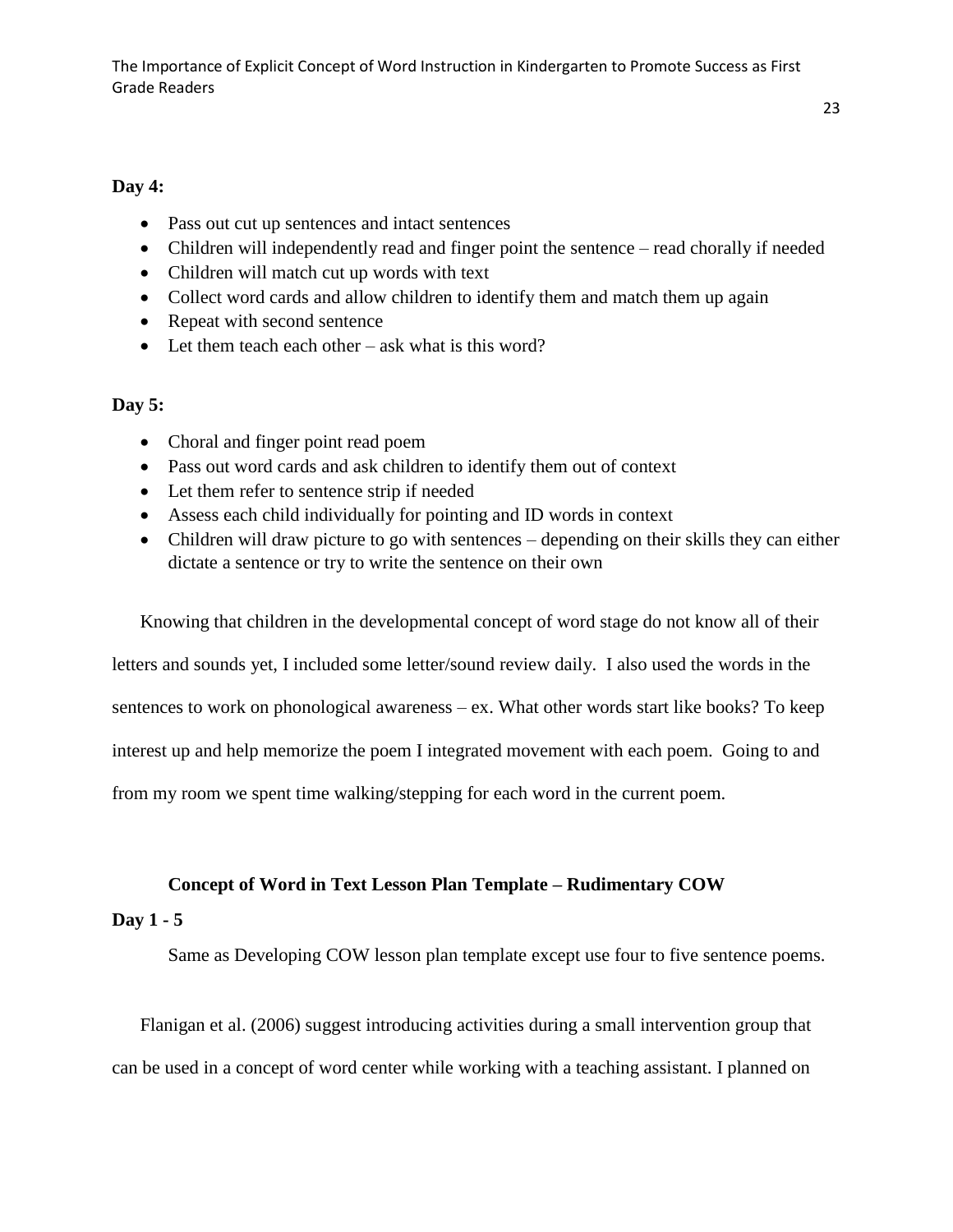trying to integrate some of these activities into my intervention groups throughout my study, however I only used *Unifix Words* and *Cut-up-a-Sentence*. These ideas were shared with the kindergarten teachers in February and hopefully some were integrated into their classroom planning. These activities are listed and described in Appendix B.

### <span id="page-24-0"></span>**Data Sources**

#### <span id="page-24-1"></span>Pre-Assessment

To assess concept of word at the beginning of the year, the University of Virginia Phonological Awareness Literacy Screening (PALS) K Form B – Fall 2018 was given and data was analyzed and noted. This information was used to choose participants as well as provide a base-line as to where the study participants were on the concept of word continuum at the beginning of kindergarten. The PALS – Fall 2018 assessment was used as the pre-test for my research purposes.

#### <span id="page-24-2"></span>**Mid-Year PALS**

Used to assess updated concept of word skills data and to choose students for study. A PALS benchmark score is not given for the mid-year PALS assessment. Instead a mid-year range based on grade-level progress is used to indicate progress being made and to help with planning purposes. The mid-year concept of word data cannot be used as a pre-test because of the lack of benchmark information given.

#### <span id="page-24-3"></span>**Post-Assessment**

Used to assess concept of word at the end of the study, the University of Virginia PALS K Form B – Spring 2019 was given. The PALS K Form B – Spring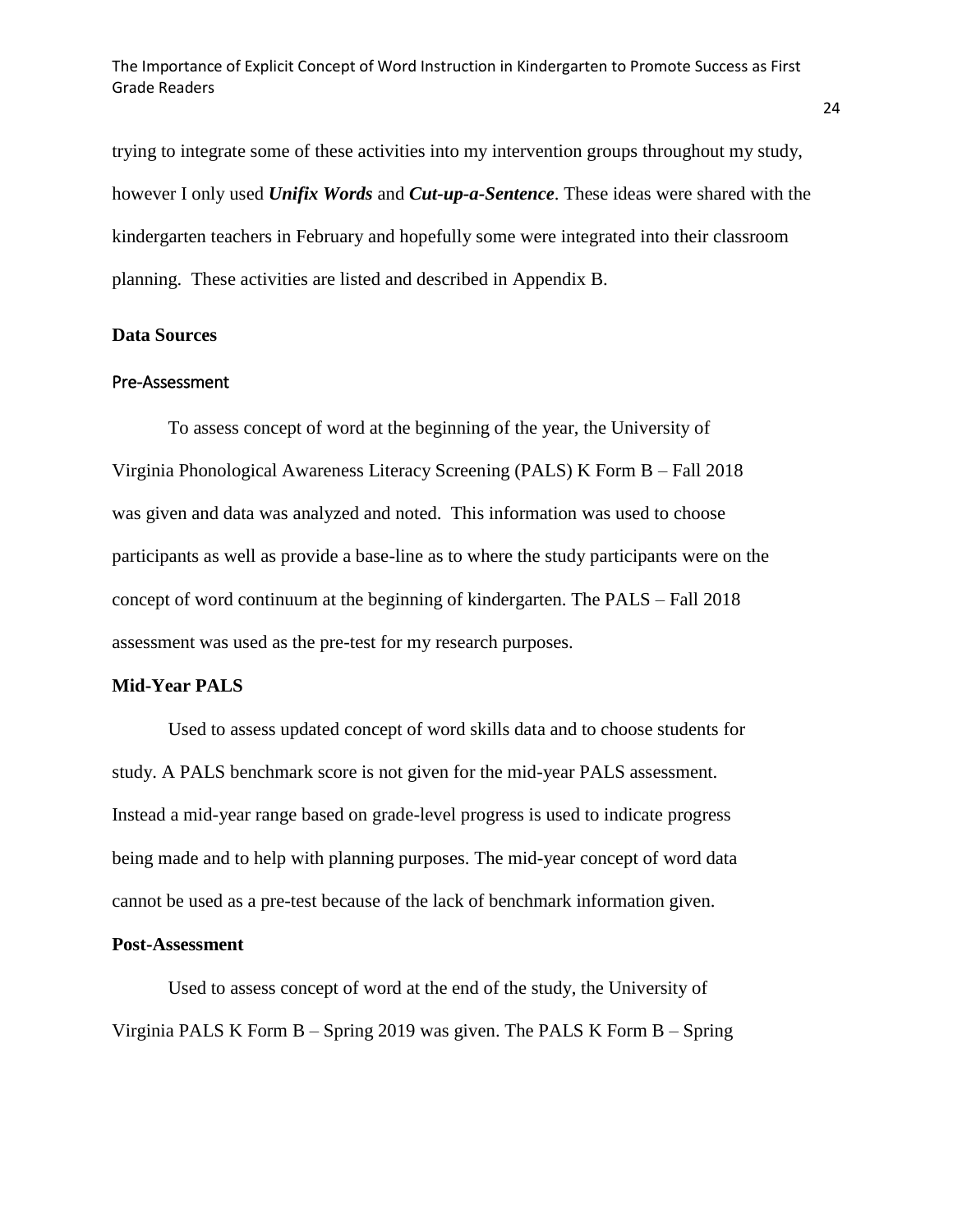2019 concept of word (COW) assessment was used as the post-test data for this study. Results for the 2018-2019 PALS COW assessments can be found in Appendix C.

#### <span id="page-25-0"></span>**PALS Quick Checks**

Given at one to two week intervals during study. Data was used to track students' progress and make changes to instruction as needed. The Quick Checks were used to provide updated data between the pre-test and post-test. Quick Checks consisted of assessing the participants COW skills after memorizing a poem.

### **Reflection Journal**

I kept a journal in which I wrote reflective notes throughout the study. This qualitative information was used to update and revise strategies, as well as plan future professional development opportunities for the kindergarten team.

#### **Data Analysis**

<span id="page-25-1"></span>The quantitative data obtained from bi-weekly PALS Quick Checks was used to plan for the up-coming week as well as determine when children were ready to move from the developmental stage to the rudimentary stage. The spring PALS-K COW data was compared with the fall PALS-K COW data. Once the data was analyzed it was used to determine whether the explicit direct concept of word instruction has helped the students move along the concept of word continuum in order to meet and exceed the concept of word benchmark.

I analyzed and compared the qualitative data I gleaned from my reflection journal as I looked for changes in my kindergarten teachers' attitudes, knowledge and feelings about concept of word and their kindergarten students' concept of word growth.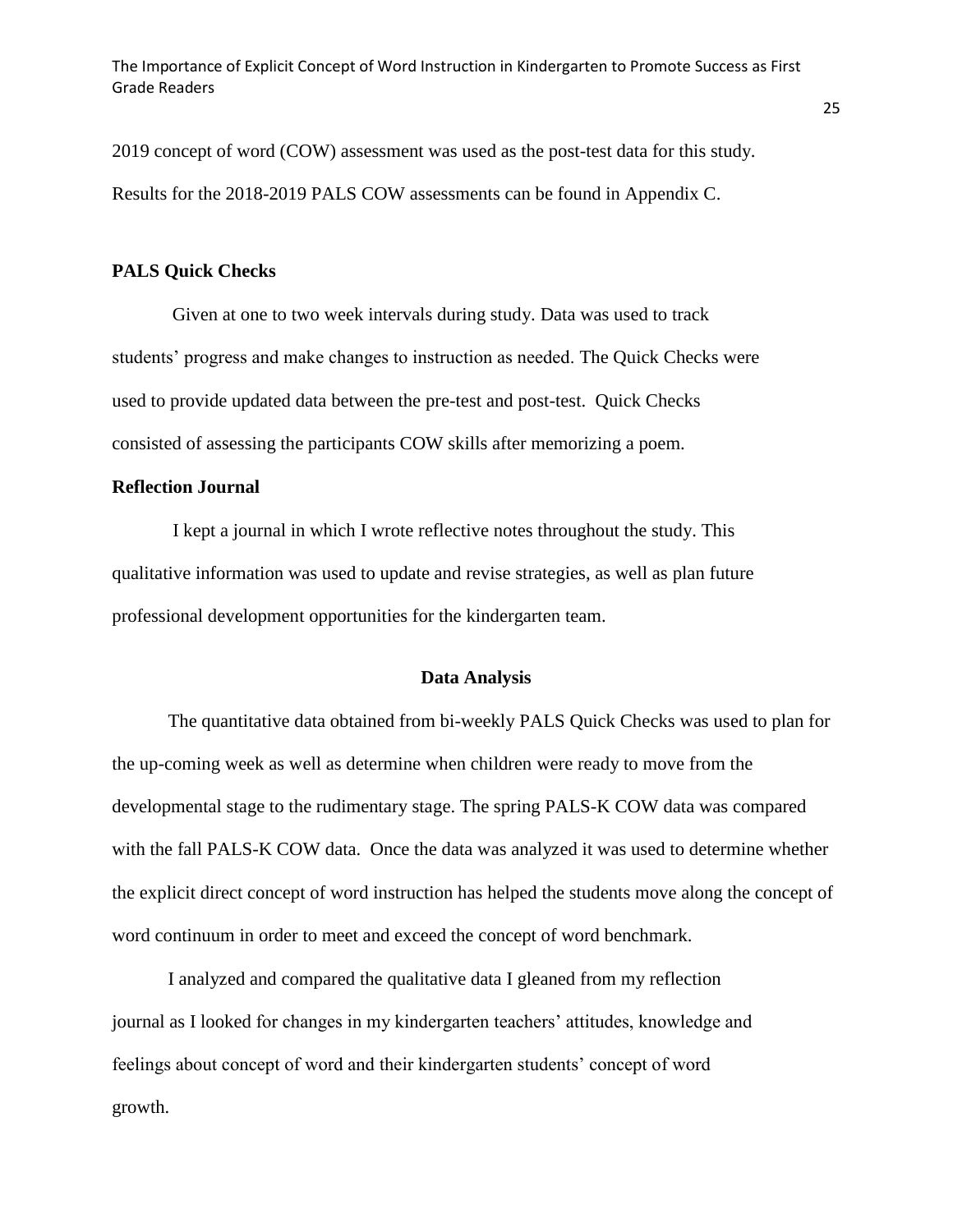#### **Timeline**

#### Timeline for Research

<span id="page-26-0"></span>

| Weeks 1-2   | Mid-year PALS assessment given and data analyzed to determine<br>$\bullet$<br>participants for study<br>Parent information and permission letters sent home<br>$\bullet$<br>Initial informal teacher meetings<br>$\bullet$ |
|-------------|----------------------------------------------------------------------------------------------------------------------------------------------------------------------------------------------------------------------------|
| Weeks 3-8   | Meet with small groups and follow up with PALS Quick Checks every one to<br>$\bullet$<br>two weeks                                                                                                                         |
| Weeks 4 & 8 | Meet with teacher team<br>$\bullet$                                                                                                                                                                                        |
| Week 9      | Spring 2019 PALS K-Form B is given and used to assess growth from the<br>$\bullet$<br>beginning of the study                                                                                                               |

# **Results**

### <span id="page-26-2"></span><span id="page-26-1"></span>**Quantitative Findings**

Results from the quantitative findings of this study are shown below. Though the data presented shows growth for all students involved in the study, the results varied student to student.

#### <span id="page-26-3"></span>**Pre-Assessment and Post-Assessment Data**

Results from the Phonological Awareness Literacy Assessment (PALS) concept of word pre-assessment and post-assessment are shown in Table 1 below. The data shows that all of the participants demonstrated growth over the six week study. In the word pointing post-test assessment 92% of the participants were able to point to words in sentences with 100% accuracy. In the word ID post-test 69% of the participants were able to identify 10 out of 10 words in context, 15% of the participants identified 8 out of 10 words, just missing the benchmark. None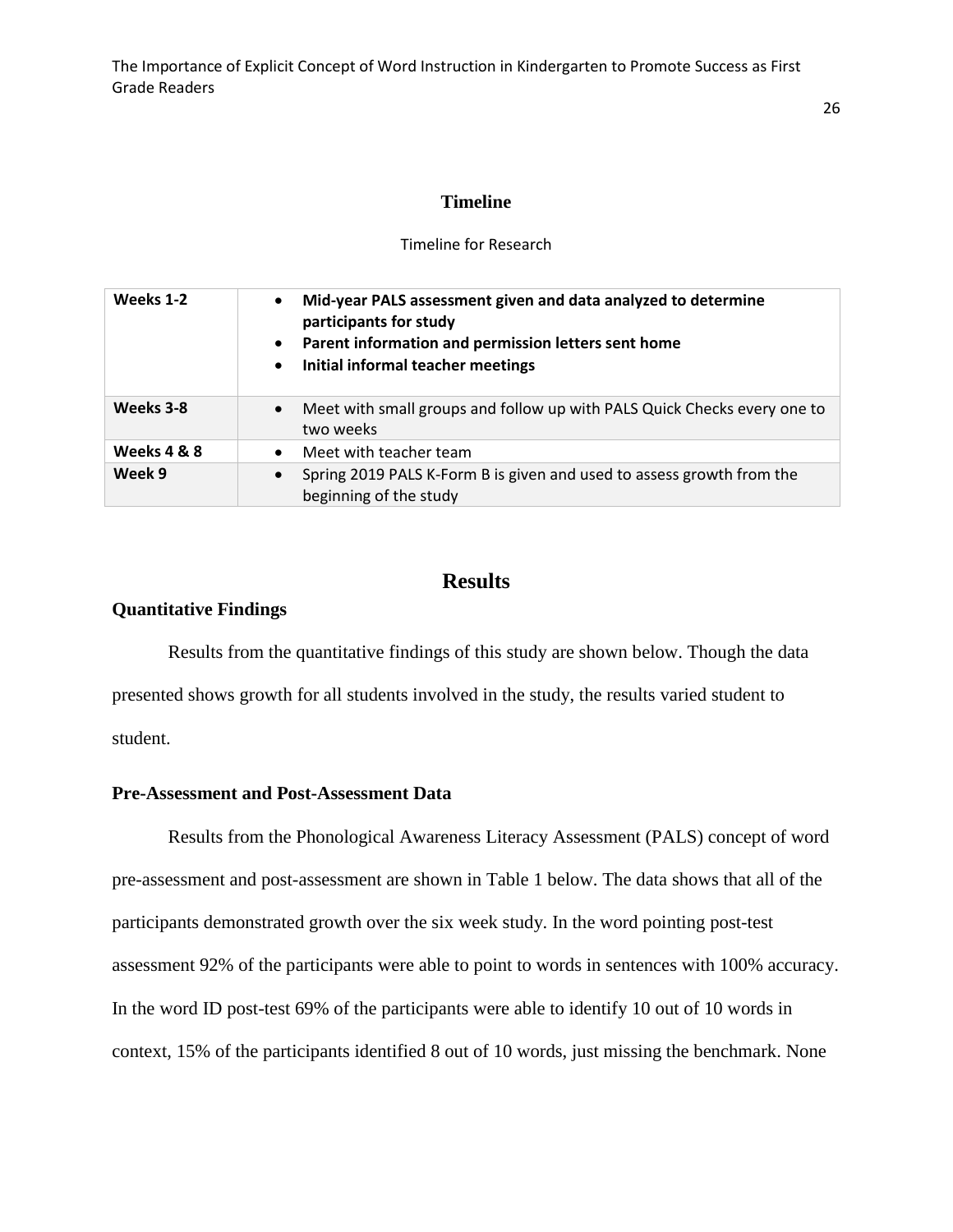of the participants achieved the combined concept of word benchmark on the post-test because

they did not meet the word list benchmark.

### Table 1

|                  | Pre-Test       | Post-Test | Pre-Test       | Post-Test | Pre-Test       | Post-Test      |
|------------------|----------------|-----------|----------------|-----------|----------------|----------------|
|                  | Pointing       | Pointing  | Word ID        | Word ID   | Word List      | Word List      |
| Student#         |                |           |                |           |                |                |
|                  |                |           |                |           |                |                |
|                  | $\overline{0}$ | 4         | $\theta$       | 4         | $\overline{0}$ | $\theta$       |
| $\overline{2}$   | 0              | 5         | $\Omega$       | 10        | $\theta$       | $\overline{2}$ |
| 3                | $\overline{0}$ | 5         | $\theta$       | 10        | $\theta$       | 3              |
| $\overline{4}$   | $\overline{2}$ | 5         |                | 6         | $\overline{0}$ | 3              |
| 5                | 0              | 5         | $\overline{0}$ | 8         | $\overline{0}$ | $\overline{2}$ |
| 6                | 0              | 5         | $\overline{2}$ | 8         | $\overline{0}$ | 3              |
| 7                | $\overline{0}$ | 5         | 3              | 10        | $\overline{0}$ | 3              |
| 8                | $\overline{2}$ | 5         |                | 10        | $\overline{0}$ | 6              |
| 9                | $\overline{0}$ | 5         | 5              | 10        | $\overline{0}$ | 3              |
| 10               | 4              | 5         |                | 10        | $\theta$       | $\overline{2}$ |
| 11               | $\overline{0}$ | 5         |                | 10        | $\overline{0}$ | $\overline{4}$ |
| 12               | 0              | 5         | 5              | 10        | $\overline{0}$ | 5              |
| 13               | $\overline{0}$ | 5         | 7              | 10        | $\overline{0}$ | 5              |
|                  |                |           |                |           |                |                |
| <b>Benchmark</b> | $\overline{2}$ | 5         | $\overline{2}$ | 9         | $\overline{0}$ | 7              |

#### *Concept of Word Pre & Post-Test Scores*

# <span id="page-27-0"></span>**Quick Check Data**

Quick Checks were used to assess participants' growth throughout the study. After working with a poem for five days, the participants were asked to demonstrate their ability by pointing to the text of the memorized poem. The Quick Checks differed from the PALS-K concept of word assessment in that a rubric was used to assess the word pointing skill giving more information to use for future planning. See table 2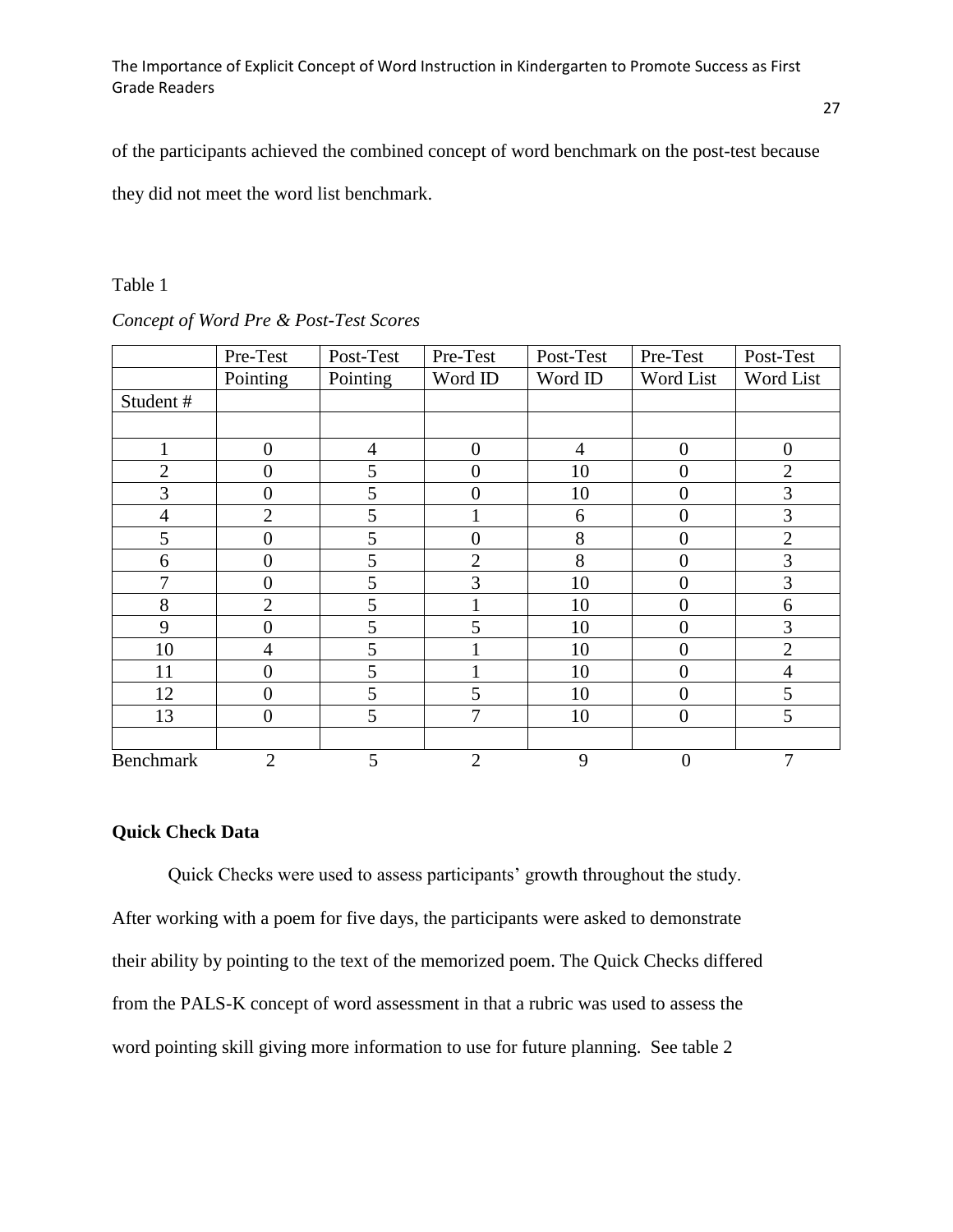below. This information was used to verify when the participants had moved from

developing concept of word to rudimentary concept of word.

Table 2

*Concept of Word rubric used with PALS Quick Checks*

| 0 Points | No left to right finger movement                                                  |
|----------|-----------------------------------------------------------------------------------|
| 1 Point  | Finger movement left to right, but no noticeable pointing to words, letters, etc. |
| 2 Points | Points to different letter for each word said                                     |
| 3 Points | Points rhythmically to beat or syllables                                          |
| 4 Points | Points to words $-$ gets off track on multisyllabic words                         |
| 5 Points | Points to words – may get off track but self-corrects                             |
| 6 Point  | Points to each word correctly                                                     |

Note. Adapted from PALS Quick Checks on PALS website. Retrieved from:

[https://pals.virginia.edu/pdfs/download/QC\\_COWa.pdf.](https://pals.virginia.edu/pdfs/download/QC_COWa.pdf)

Table 3 below shows the participants' Quick Check finger pointing and word

identification scores for each poem. Poems were introduced in their entirety and the

children chose to work with all of the lines as the week progressed.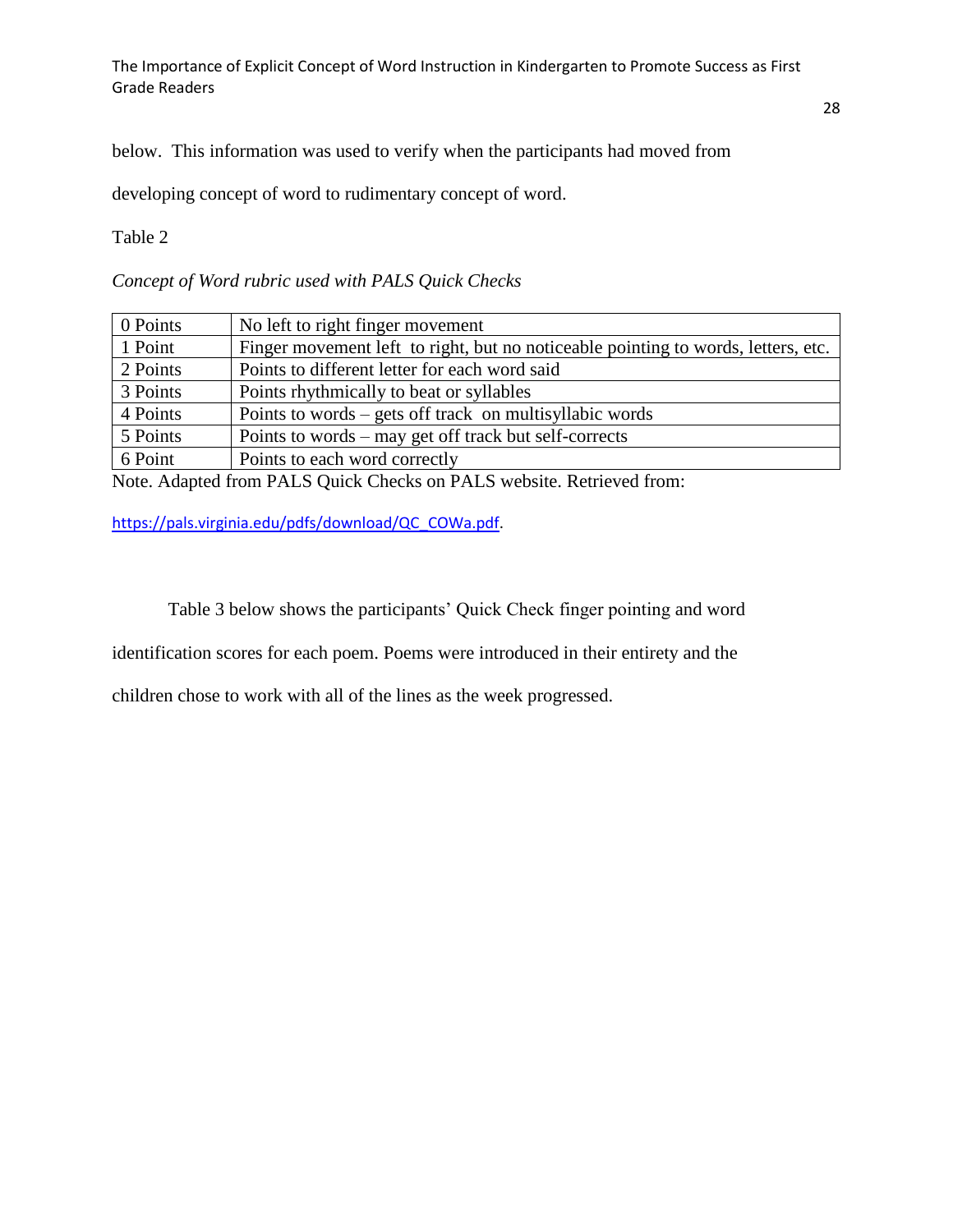# Table 3

| Participant<br># | Poem 1                  |                | Poem 2         |            |                         | Poem 3     |                         | Poem 4     | Poem 5                  |            | Poem 6                  |            |
|------------------|-------------------------|----------------|----------------|------------|-------------------------|------------|-------------------------|------------|-------------------------|------------|-------------------------|------------|
|                  | <b>WP</b>               | <b>WID</b>     | <b>WP</b>      | <b>WID</b> | <b>WP</b>               | <b>WID</b> | WP                      | <b>WID</b> | <b>WP</b>               | <b>WID</b> | <b>WP</b>               | <b>WID</b> |
| 1                | 0                       | $\overline{2}$ | 0              | 0          | $\overline{4}$          | 0          |                         |            | 0                       | 0          | 3                       | 0          |
| 2                |                         |                | $\overline{2}$ | 3          | $\overline{2}$          | 3          | $\overline{\mathbf{4}}$ | 5          | $\overline{4}$          | 7          |                         |            |
| 3                | 3                       | 5              | $\overline{2}$ | 8          | $\overline{4}$          | 8          | $\overline{4}$          | 7          | $\overline{4}$          | 8          | $\overline{4}$          | 8          |
| 4                | 3                       | 6              | $\overline{4}$ | 4          | 1                       | 4          | 3                       | 8          |                         |            | 4                       | 6          |
| 5                | 1                       | 3              | $\overline{4}$ | 6          | 3                       | 3          | 3                       | 3          | $\overline{2}$          | 7          | $\overline{4}$          | 7          |
| 6                | 1                       | 3              | $\mathbf 0$    | 3          | 0                       | 2          | 3                       | 7          | 1                       | 4          | 1                       | 5          |
| 7                | 3                       | 8              | 3              | 8          | $\overline{4}$          | 7          |                         |            | $\overline{4}$          | 7          | 4                       | 8          |
| 8                | $\overline{\mathbf{4}}$ | 7              | $\overline{4}$ | 8          | $\overline{\mathbf{4}}$ | 7          | 3                       | 6          | $\overline{4}$          | 8          | $\overline{4}$          | 8          |
| 9                | $\overline{4}$          | 7              | $\overline{4}$ | 6          | $\overline{4}$          | 7          | $\overline{\mathbf{4}}$ | 6          | $\overline{\mathbf{4}}$ | 8          | $\overline{4}$          |            |
| 10               | $\overline{\mathbf{4}}$ | 6              | $\overline{4}$ | 8          | $\overline{\mathbf{4}}$ | 8          | $\overline{\mathbf{4}}$ | 6          | $\overline{\mathbf{4}}$ | 6          | 3                       | 8          |
| 11               | $\overline{2}$          | 5              | $\overline{4}$ | 8          | $\overline{4}$          | 6          | $\overline{\mathbf{4}}$ | 7          |                         |            | 4                       | 6          |
| 12               | $\overline{\mathbf{4}}$ | 6              | $\overline{4}$ | 7          | $\overline{\mathbf{4}}$ | 8          | $\overline{\mathbf{4}}$ | 7          | $\overline{\mathbf{4}}$ | 8          | $\overline{\mathbf{4}}$ | 8          |
| 13               | $\overline{2}$          | 5              | $\overline{4}$ | 6          | $\overline{\mathbf{4}}$ | 5          | $\overline{\mathbf{A}}$ | 8          | $\overline{4}$          | 8          | 4                       | 8          |

#### *Quick Checks – Weekly Poems - Word Pointing and Word Identification Scores*

Note. WP refers to word pointing and WID refers to word identification.

Table 4 below shows the participants' mean scores for both pointing and word

identification in context from COW Quick Checks.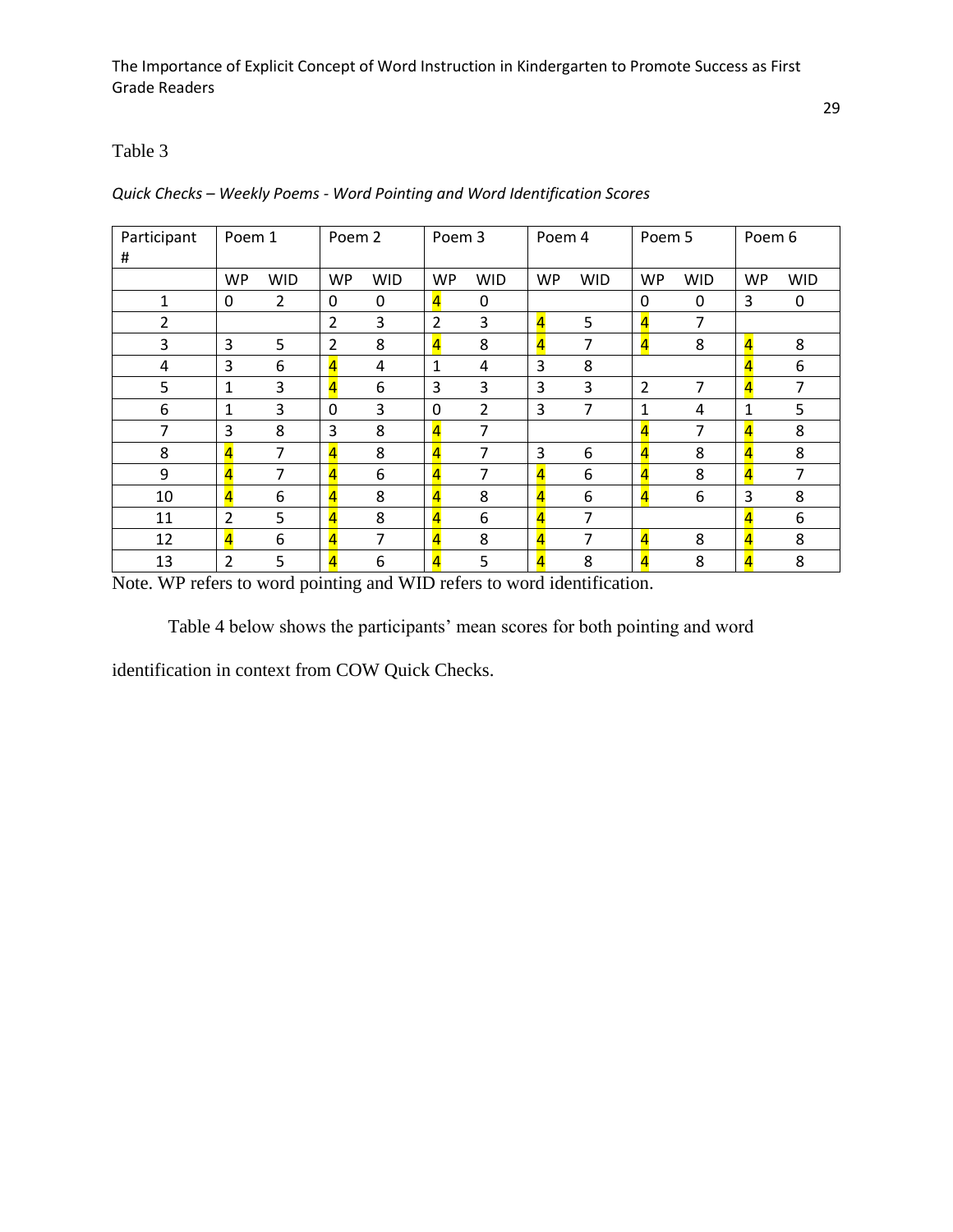Table 4

| Student                   | <b>Mean Pointing Score</b> | Mean Word ID Score |
|---------------------------|----------------------------|--------------------|
| Number                    |                            |                    |
|                           | 1.40                       | 0.40               |
| $\overline{2}$            | 3.00                       | 5.25               |
| 3                         | 3.60                       | 7.14               |
| $\overline{4}$            | 3.66                       | 5.70               |
| 5                         | 2.83                       | 4.33               |
| 6                         | 1.00                       | 4.00               |
| 7                         | 3.60                       | 7.60               |
| 8                         | 3.86                       | 7.43               |
| 9                         | 4.00                       | 6.83               |
| 10                        | 3.83                       | 7.00               |
| 11                        | 3.60                       | 6.40               |
| 12                        | 4.00                       | 7.43               |
| 13                        | 3.67                       | 6.67               |
| Total points per<br>rhyme | 4.00                       | 8.00               |

#### *PALS Quick Check Results – Mean Scores for Pointing & Word ID*

#### <span id="page-30-0"></span>**Qualitative Findings**

A reflection journal was kept throughout the study where anecdotal notes were kept consisting of comments made by both students and kindergarten teachers as well as personal notes reflecting the researcher's thoughts, questions and ideas for change.

The participants' kindergarten teachers were all enthusiastic about their students participating in the study. At the beginning of the study all three teachers' general knowledge about concept of word centered on the idea that their students had concept of word when they could point correctly to the spoken word. They all wrote a daily message and emphasized the letter and sound correspondence of the written words as well as modeled using words around the room. The teachers emphasized the blank space between words, but did not explicitly work with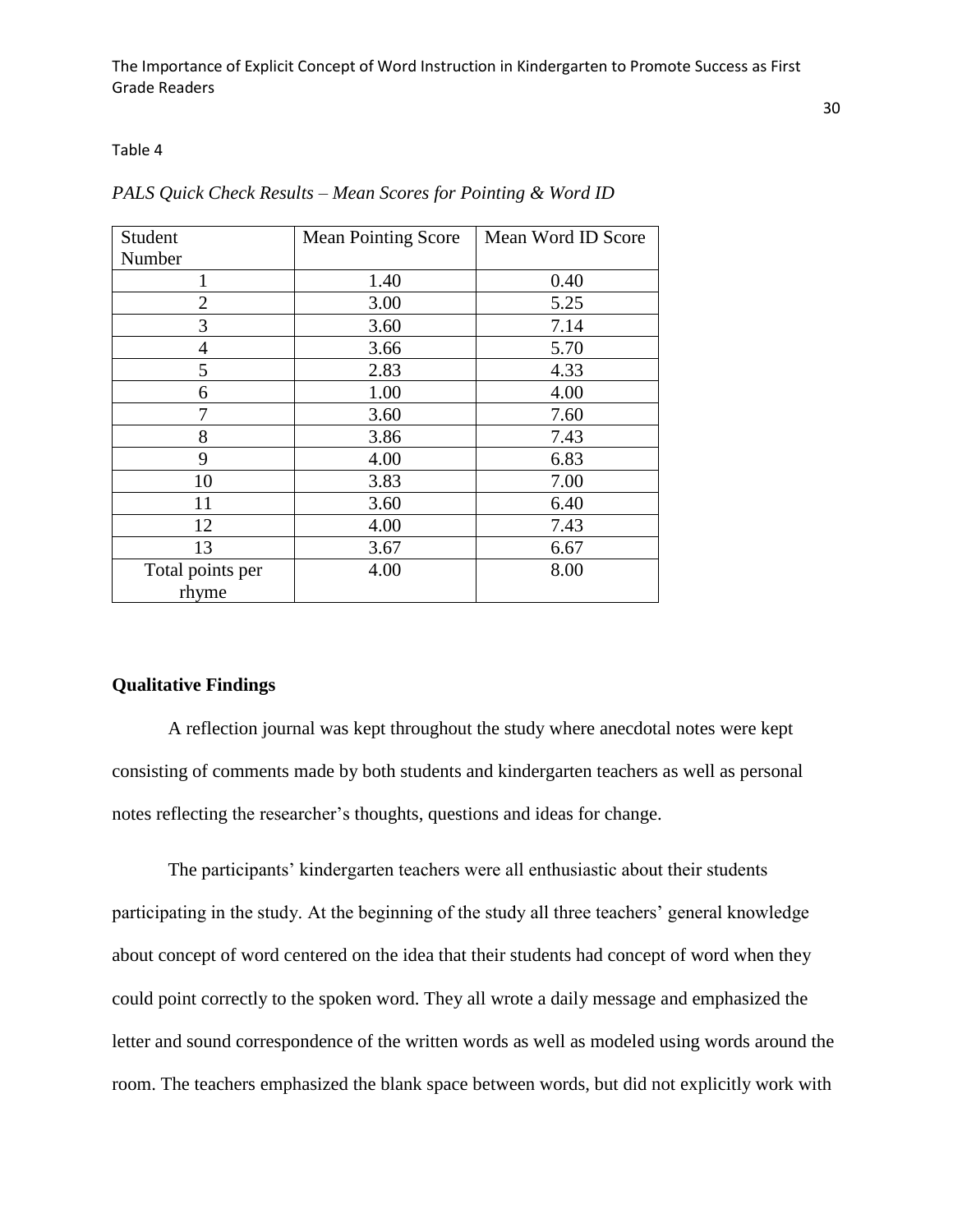word syllabication until I focused on it later in the study. Although the kindergarten teachers were given copies of the small group activity ideas presented in Appendix B, only one acknowledged using *Dictated Captions* and *Sentence Strip Word Awareness* during the study. Two of the three teachers expressed frustration that they didn't have the time to do the small group explicit concept of word instruction and asked for help implementing a concept of word center for use during the daily Language Arts Block. After our discussion about the connection between concept of word and the ability to learn sight words, one teacher was observed asking her students to go on word hunts looking for familiar sight words in the leveled texts in which they were working and then encouraged them to take turns writing them on a word wall. At the end of the study all three teachers noted the progress their students had made as a result of the small group setting. They all commented on the participant's sense of confidence and increased participation in a large group setting, as well as the progress they had made in their writing. Some samples can be found in Appendix D.

The study participants were eager to learn new poems and actively joined in throughout the study. At the beginning of the study, the participants were unable to finger point with accuracy or consistency. Through the use of explicit think alouds, modeling and instruction as well as active involvement of the participants, 70% of them were able to successfully finger point with 100% accuracy and 54% of them could identify six to eight words within the text by the end of the third week of the study. Although ambivalent at times about identifying words within the sentences, the participants used different strategies that worked for them. Many would return to the beginning of the poem or line to point and read the words until they came to the targeted word and excitedly identified it. Some were able to immediately identify the target word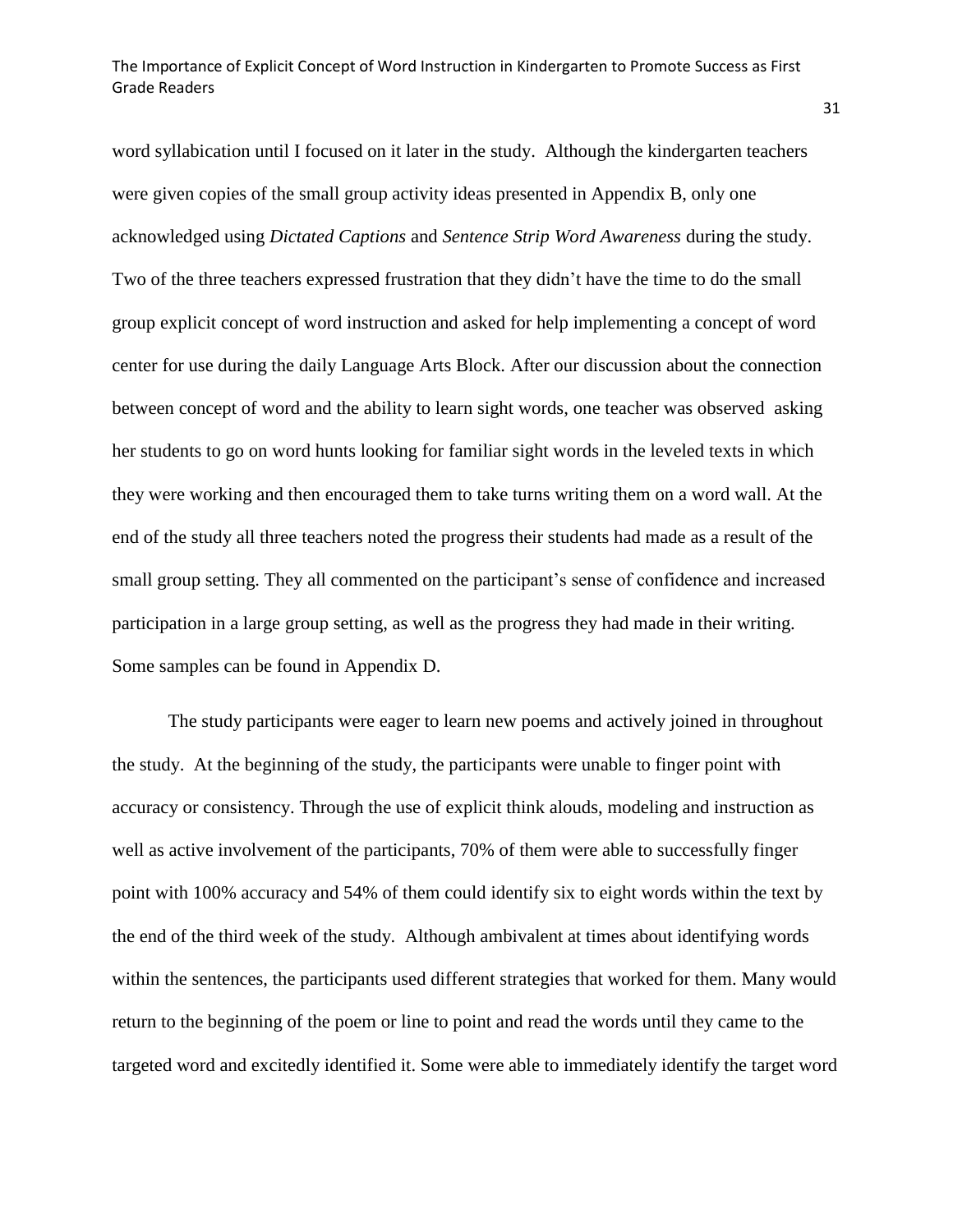with confidence. Student #5 was heard to comment, "This is hard", before she correctly identified six words and looked at me with a huge confident smile.

#### **Discussion/Limitation**

<span id="page-32-0"></span>The purpose of this study was to determine whether explicit concept of word instruction would enable the participants to develop a solid concept of word needed to become successful first grade readers by closing the gap in the participants' concept of word skills. In order to achieve this goal it was important to collaborate with the classroom teachers to ensure carry over and consistency in concept of word acquisition.

Although none of the thirteen participants met the PALS concept of word benchmark by the end of the study, they all demonstrated growth according to their PALS pre and post-test scores. I fully expect that most will reach the benchmark by the end of the school year. According to the PALS website a child has not reached a firm concept of word unless they can identify seven words on the words in isolation word list. However, Blackwell et al. (2009) caution that recognizing the words in isolation is temporary and in order to own the words they need to continue to see and work with them in context and not as flashcards. Unlike the PALS concept of word assessment, Morris et al. (2003) developed a similar concept of word assessment that did not call for identifying words out of context in a word list. Adjusting the results of the given PALS concept of word assessment to not include the word list resulted in 70% of the participants achieving a firm concept of word identification.

Earlier in this study I mentioned Mesmer and Williams' (2025) hypothesis that a child's attentiveness to syllables in words helps a child gain concept of word. I tested this hypothesis by explicitly showing the participants how words were made up of word parts. We would physically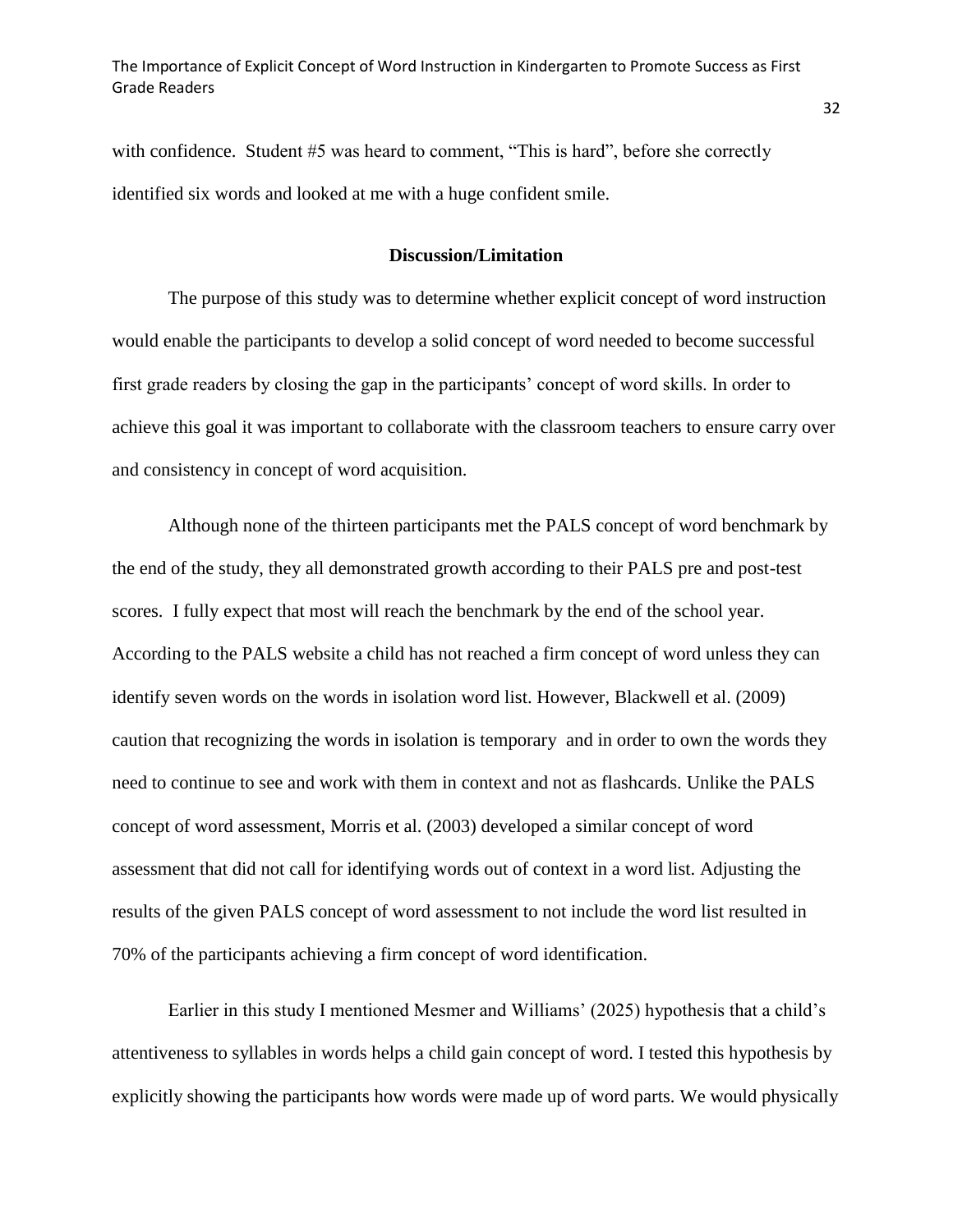put our hands under our jaws in order to feel the jaw drop for each syllable in a word. From there the participants learned to physically tap the number of syllables in a word. Before presenting a new poem in print the children would use unifix cubes to represent each word in a line of a poem making sure to place one cube for each word and not each syllable. Next the participants would recite the poem touching each cube keeping it there for each word, multisyllabic or not. Doing this also made it fun for them to memorize the poems. Once the text was presented the students would take turns putting and touching cubes under the words in a sentence on a large copy of the poem, before individually touching under the words in their own text. Based on the results in both the PALS post-test concept of word assessment as well as results on the Quick Checks I feel that focusing on a student's awareness of syllabication is necessary to accurately point to a memorized text while reading.

Previously I referred to Flanigan's (2006) research in which he wrote that Morris's work stated that concept of word in text is a developmental skill bridging a child's ability to identify beginning consonant sounds with the ability to fully segment simple words into phonemes. Flanigan's research showed that a child who did not have concept of word could not consistently break apart one syllable words into their phonemes. Flanigan's research also found that phonetic spelling and sight word acquisition could not take place until after a child had developed a frim concept of word. I saw evidence of these results in my own study. After several weeks one student was consistently observed using his sound-letter awareness to sound out words out of context. Most of the children were thrilled when they could locate and read sight words that had been presented in their classrooms and were contained within the weekly poem.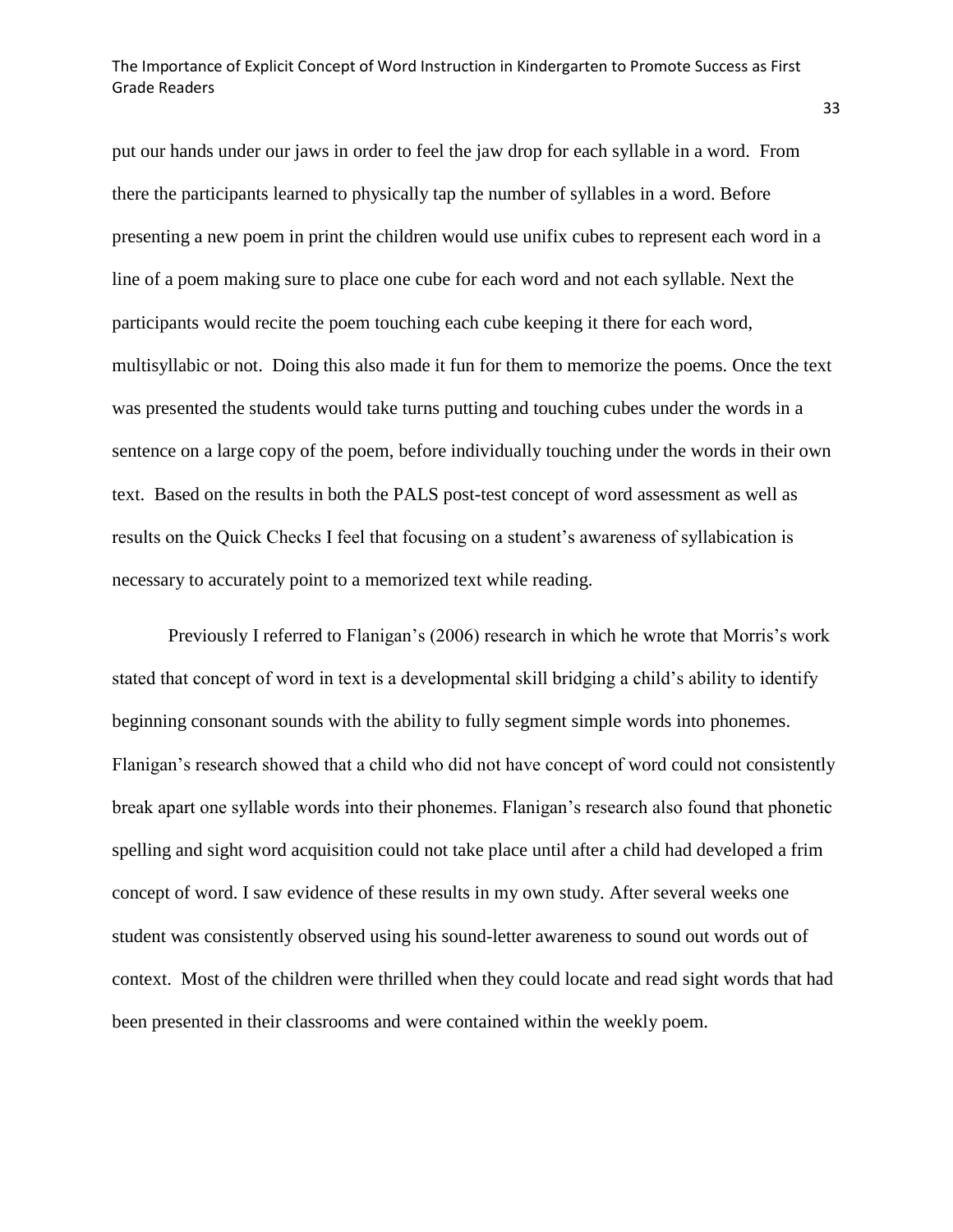I found it very important and productive to keep the participants actively engaged throughout the study. According to Keaton et al. (2007) teachers should provide their students with many experiences where they can actively take part in constructive learning through handson activities. Their study demonstrated that most students' motivation to attend to direct instruction was enhanced by the lively and happy learning environment. These results were replicated in my study as well. The participants were eager to continue working on memorizing a poem while walking back to their own classrooms touching head and shoulders for each word of the new poem.

I've noted in this research that while collaborating with my teachers they expressed frustration with not having the time to implement small group concept of word activities. This is a concern because in their study Segal-Drori (2009) note that a limitation in their research was that the researchers and not the kindergarten teachers implemented the interventions. They found studies that state interventions provided by outsiders may have only a short-term impact. I realize that I was not a complete stranger to the participants, but I agree that for a long-term impact the goal should be for teachers to gain the knowledge and skills needed to instruct their students and implement these strategies and interventions throughout the literacy day (Segal- Drori et al. 2009).

I would argue here, although all of the participants may not have reached the firm concept of word stage, according to the PALS concept of word benchmark, they are well on their way to reaching this goal. With continued work focusing on concept of word in both their large and small group instruction and interventions they will reach them shortly.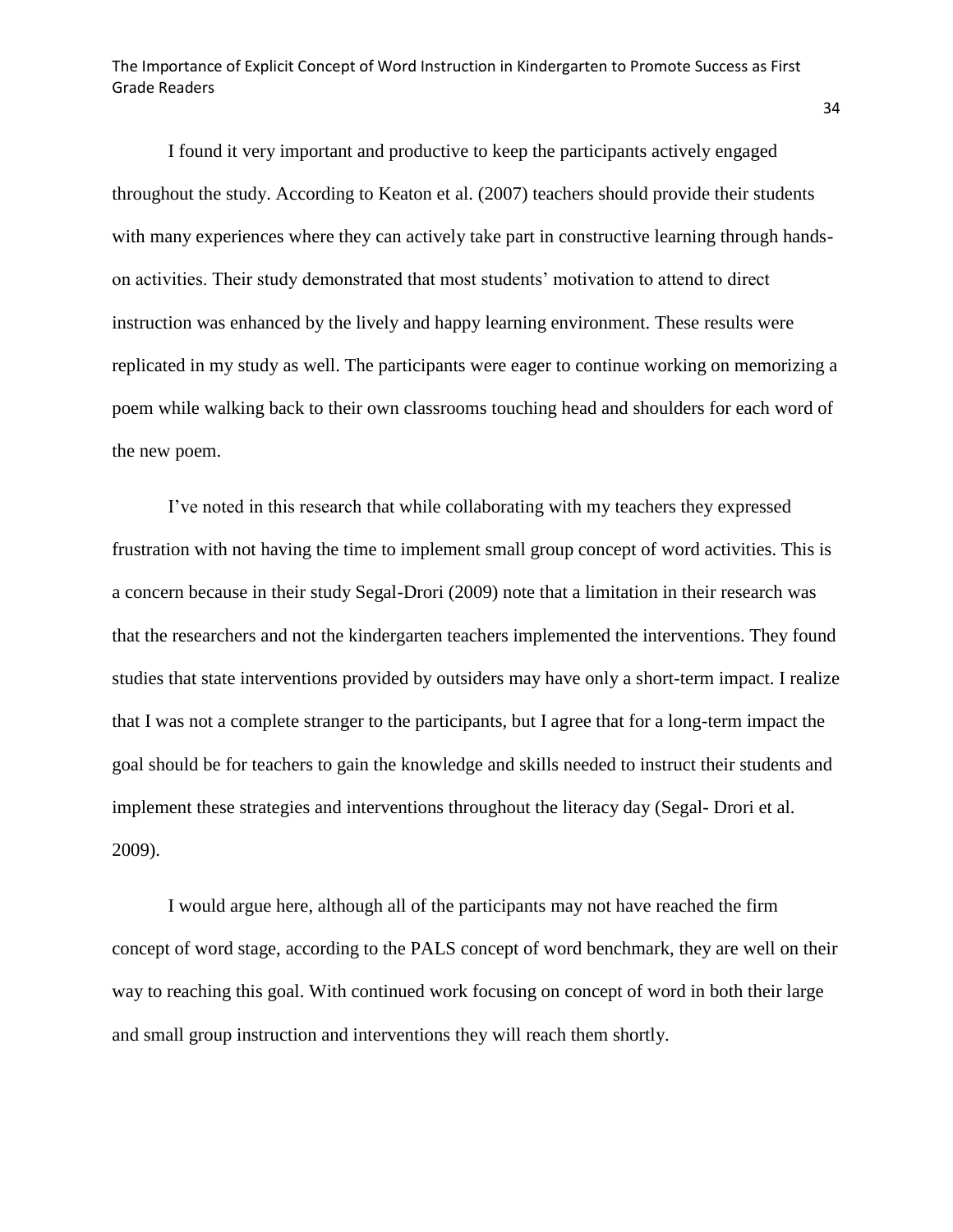While working on this research I discovered some limitations which affected the outcomes and results. One of the biggest limitations was time. The study had to be shortened to six weeks because of a delay getting the okay to work with the children. Also there were several snow days and many children missed school because of illnesses. The post-test was given several weeks earlier than normal in order to meet the time constraints of this study. Another limitation affecting the outcome of the study was gaining cooperation from all of the kindergarten teachers involved. The time factor was an issue for them as well because they felt pressure to cover their curriculum and didn't feel they could do it all during their small group times. They did not want to take time out of their already busy days to attend any explicit professional development that I offered to provide. Instead I needed to make due with quite a few quick conversations while dropping off students.

When looking at the Quick Check data I found that there seemed to be some inconsistency week to week when it came to finger pointing. On closer reflection I realized that this correlated with the inclusion of more complex multisyllabic words and drew more focus and attention to them in the coming weeks. The biggest limitation to this study was the fact that the PALS concept of word assessment consists of a different format then the one I had been using with the children. The study participants had been working with a single sheet of text along with a single sheet of pictures whereas the PALS concept of word assessment was in booklet form, one sentence and picture per page. In the future I will make sure that the students work with both formats. If a child truly has a firm concept of word this probably would not matter, but I think it did have an effect on the final outcome on the PALS post-test.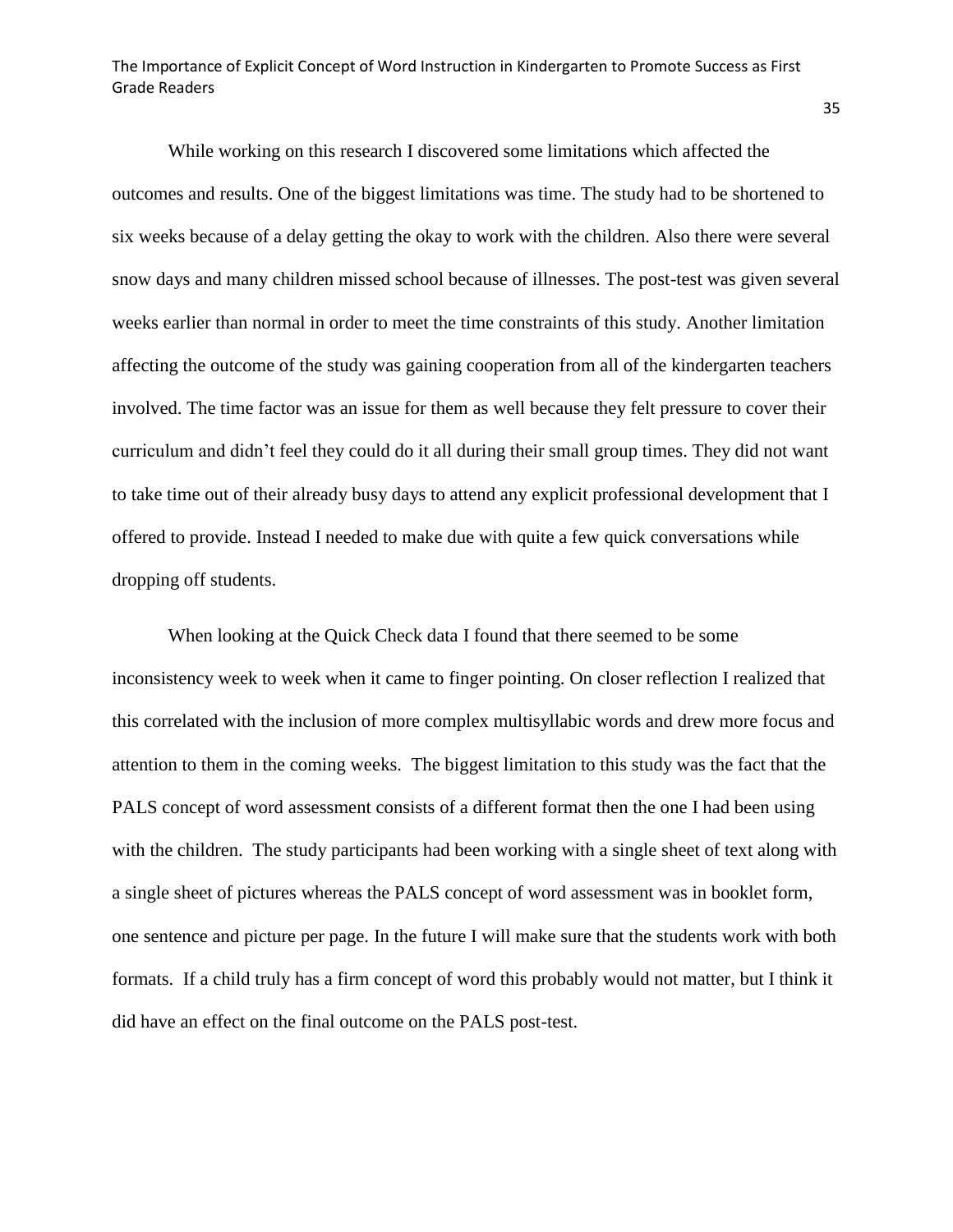#### **Conclusion/Summary**

<span id="page-36-0"></span>The purpose of this research was to study whether explicit concept of word instruction would help children gain this crucial skill needed to progress from having the ability to identify beginning consonant sounds to having the ability to fully segment simple words into phonemes. (Flanigan, 2006). I think that this study helps support others' research that children need a strong concept of word in order to become successful and competent readers in first grade. The gap that some children experience in their concept of word skills can be closed by explicit and direct instruction on a daily basis. As long as students have an opportunity to build on their knowledge base and skill sets in a hands on and interactive approach they will make gains. I am confident that with continued work most of the students who participated in this study will have the concept of word skills needed to become competent first grade readers.

I have concerns about two of the participants who are still very much in the developing stage on the concept of word continuum. However, I realize that concept of word is a developmental skill and when the time is right it will click for them. In the mean time they will continue to work on these skills while enjoying the rhythm and fun of the poems we work on.

Although time was a factor in the outcome of this study, it led the kindergarten team to request that I provide more planned professional development prior to the start of next school year in order to ensure an opportunity for all of their students to be exposed to these proven strategies. They realize the study participants have all made progress and want to learn more by watching me work with their students. I plan on sharing McClure's (2015) predictable charts as an easy way to grow their morning message routines and help build concept of word skills in a large group setting. In order to provide all kindergarteners with small group experiences working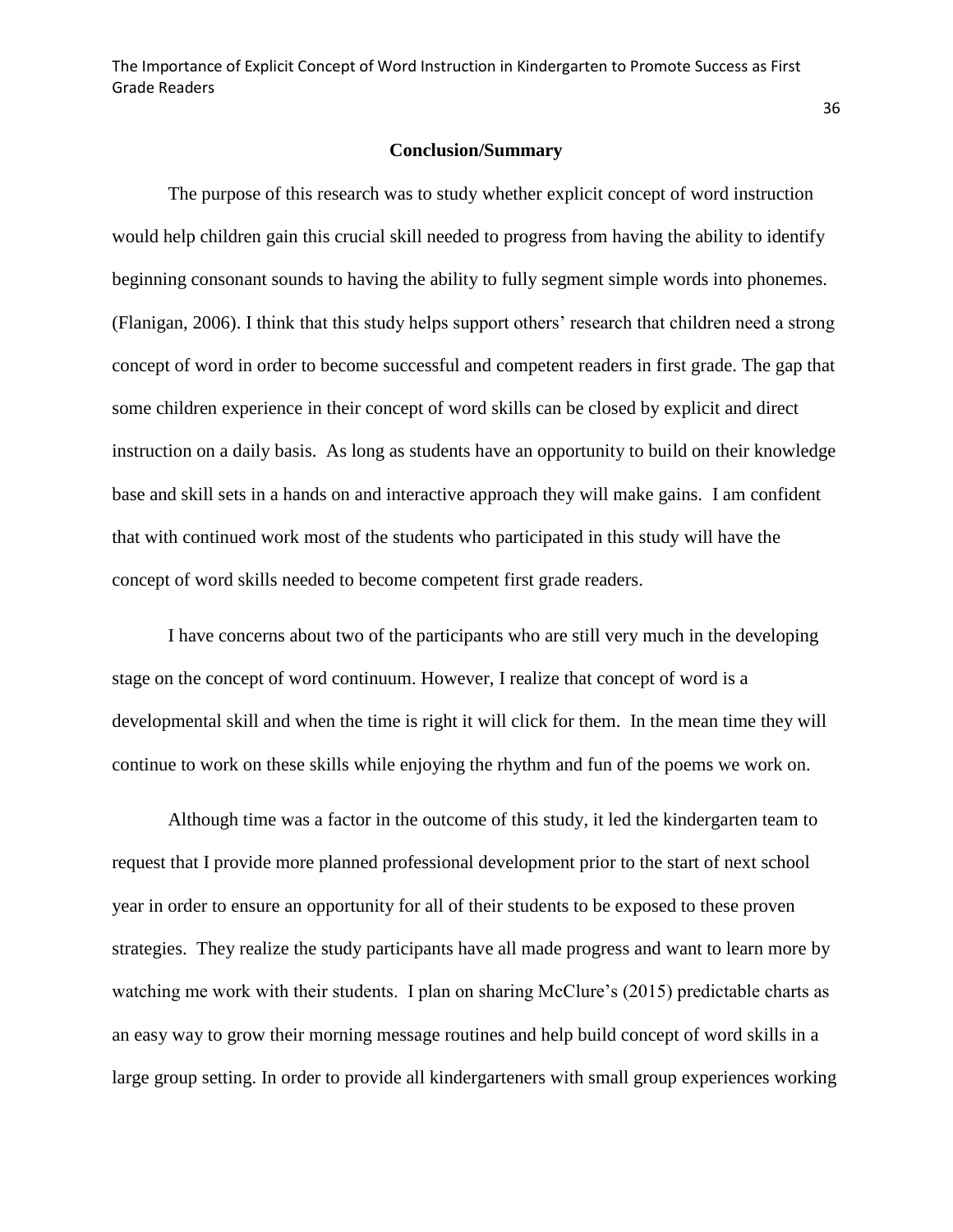with concept of word, I will collaboratively work with the kindergarten team to show them how they can take the poems they already use to create Brain Gym activities similar to the ones I use.

Although the participants receiving explicit concept of word instruction have not yet met the end of the year PALS benchmark they have made great strides along the concept of word continuum and with continued work will be successful first grade readers. Teachers who are well informed about concept of word will ensure the success of their students when they incorporate these important skills into their daily literacy programs.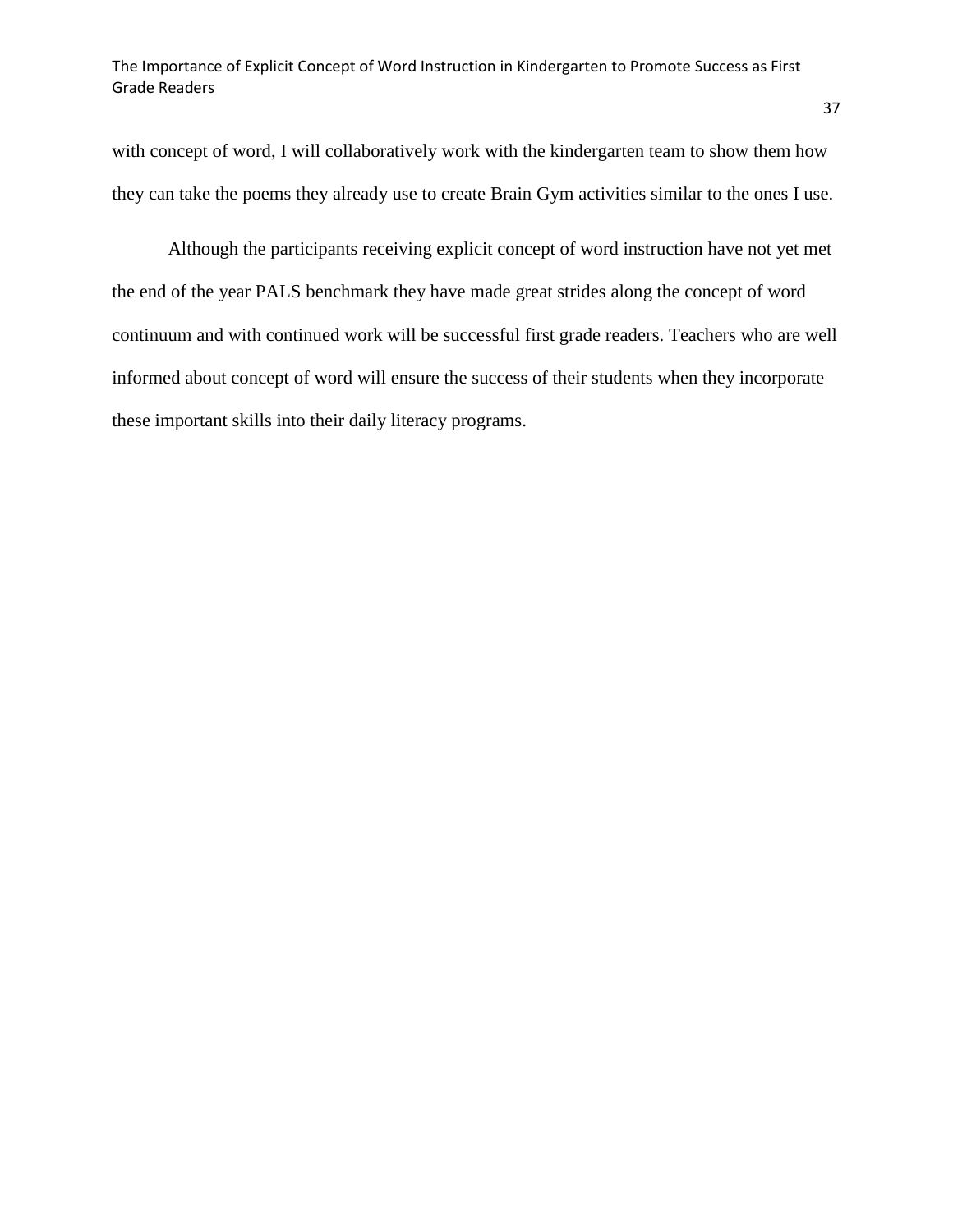#### **References**

- Barone, D., & Mallette, M. (2013). *Best practices in early literacy instruction*. New York, NY: The Guildford Press.
- Bear, D., Invernizzi, M., Templeton, S. & Johnston, F. (2008). *Words their way: Word study for phonics, vocabulary, and spelling instruction*. New Jersey: Pearson Education, Inc.
- Bear, D., Negrete, S., & Cathey, S. (2012). Developmental literacy instruction with struggling readers across three stages. *The NERA Journal, 48*(1), 1-9.
- Blackwell-Bullock, R., Invernizzi, M., Drake, A., & Howell, J. (2009). Concept of word in text: An integral literacy skill. *Virginia State Reading Association XXXI,* 30-35.
- Clay, M. (1991). *Becoming literate: The construction of inner control.* Portsmouth, NH: Heinemann.
- Clay, M. (2001). *Change over time in children's literacy development.* Portsmouth, NH: Heinemann.
- Collier, C. (2016). PALS interventions…Part 3 (Concept of Word). *Cathy Collier's The W.I.S.E. Owl.* Retrieved from [http://wiseowlcathy.blogspot.com/2016/07/pals-interventionpart-3](http://wiseowlcathy.blogspot.com/2016/07/pals-interventionpart-3-concept-of-word.html) [concept-of-word.html.](http://wiseowlcathy.blogspot.com/2016/07/pals-interventionpart-3-concept-of-word.html)
- Collier, C., & Estill, B. (2014). In practice…How C.O.W. can change the world of emergent readers. *Educational Practice & Reform. 1*(1). Retrieved from [http://journals.radford.edu/index.php/EPR/issue/view/16.](http://journals.radford.edu/index.php/EPR/issue/view/16)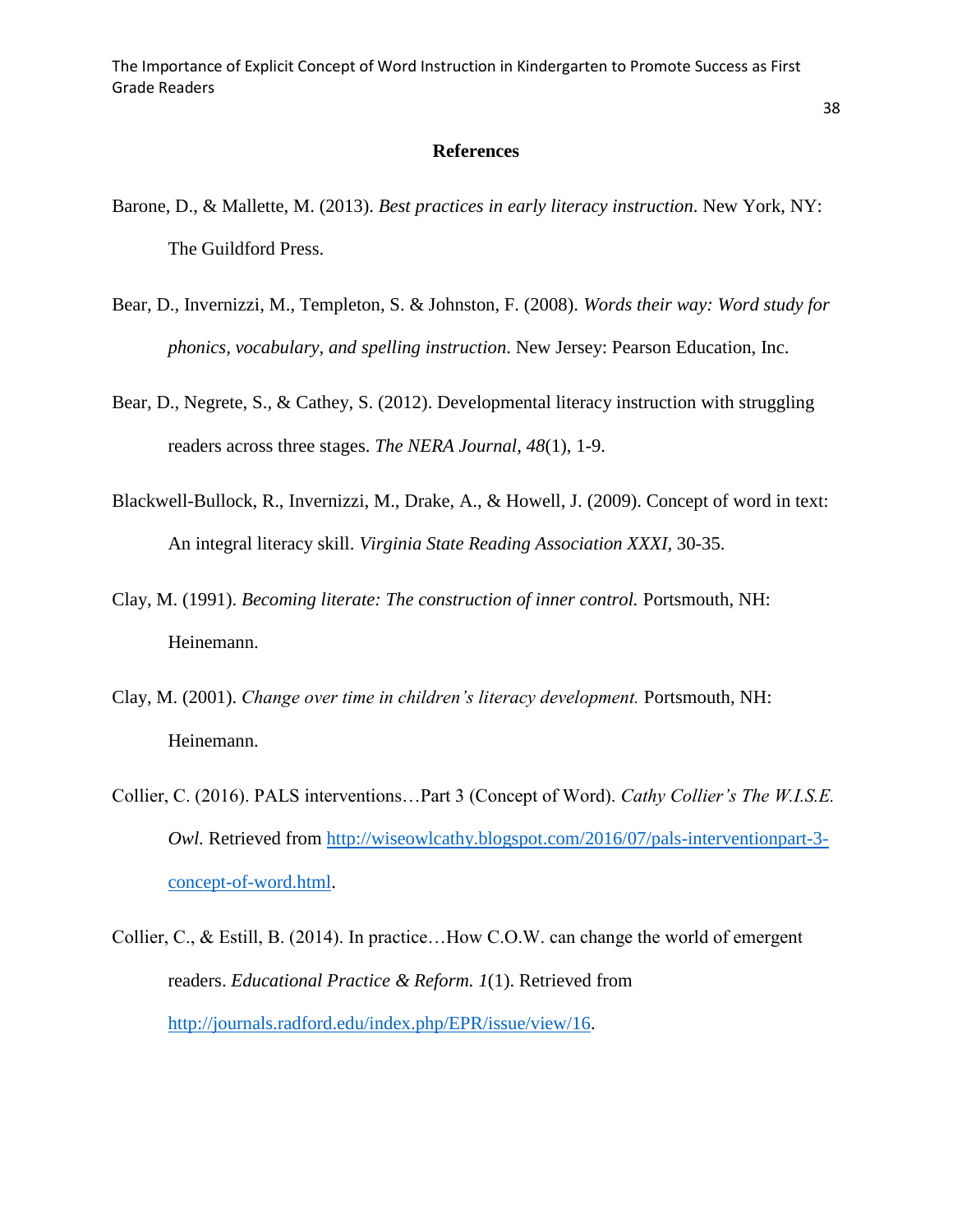Crawford, A. (2014). Developing a concept of word with emergent readers. *Adventures in Literacy Land.* Retrieved from

[http://www.adventuresinliteracyland.com/2014/developing-concept-of-word-with.html.](http://www.adventuresinliteracyland.com/2014/developing-concept-of-word-with.html)

Ezell, H. & Justice, L. (2000). Encouraging the print focus of shared reading sessions through observational learning. *American Journal of Speech-Language Pathology, 9,* 36-47.

Fedeler, Carla. (2017). Developing a concept of word and more with animal poetry. Comprehension Connection. Retrieved from [http://www.comprehensionconnection.net/2017/03/developing-concept-of-word-and](http://www.comprehensionconnection.net/2017/03/developing-concept-of-word-and-more.html)[more.html.](http://www.comprehensionconnection.net/2017/03/developing-concept-of-word-and-more.html)

Flanigan, K. (2006). "Daddy, where did the words go?: How teachers can help emergent readers develop a concept of word in text. *Reading Improvement 43*(1), 37-49.

Flanigan, K. (2007). A concept of word in text. *Journal of Literacy Research 39*(1), 37-70.

- Gately, S. (2004). Developing concept of word: The work of emergent readers. *Teaching Exceptional Children 36*(6), 16-22.
- Geiger, A. (n.d.). Transportation: Voice to print activity. The measured mom. Retrieved from [www.themeasuredmom.com](http://www.themeasuredmom.com/) .
- Invernizzi, M., Justice, L., Landrum, T., & Booker, K. (2004/2005). Early literacy screening in kindergarten: Widespread implementation in Virginia. *Journal of Literacy Research 36*(4), 479-500.
- Invernizzi, M., Swank, L., Juel, C., & Meier, J. (2003). *Phonological Awareness Literacy Screening-Kindergarten.* Charlottesville, VA: University Printing.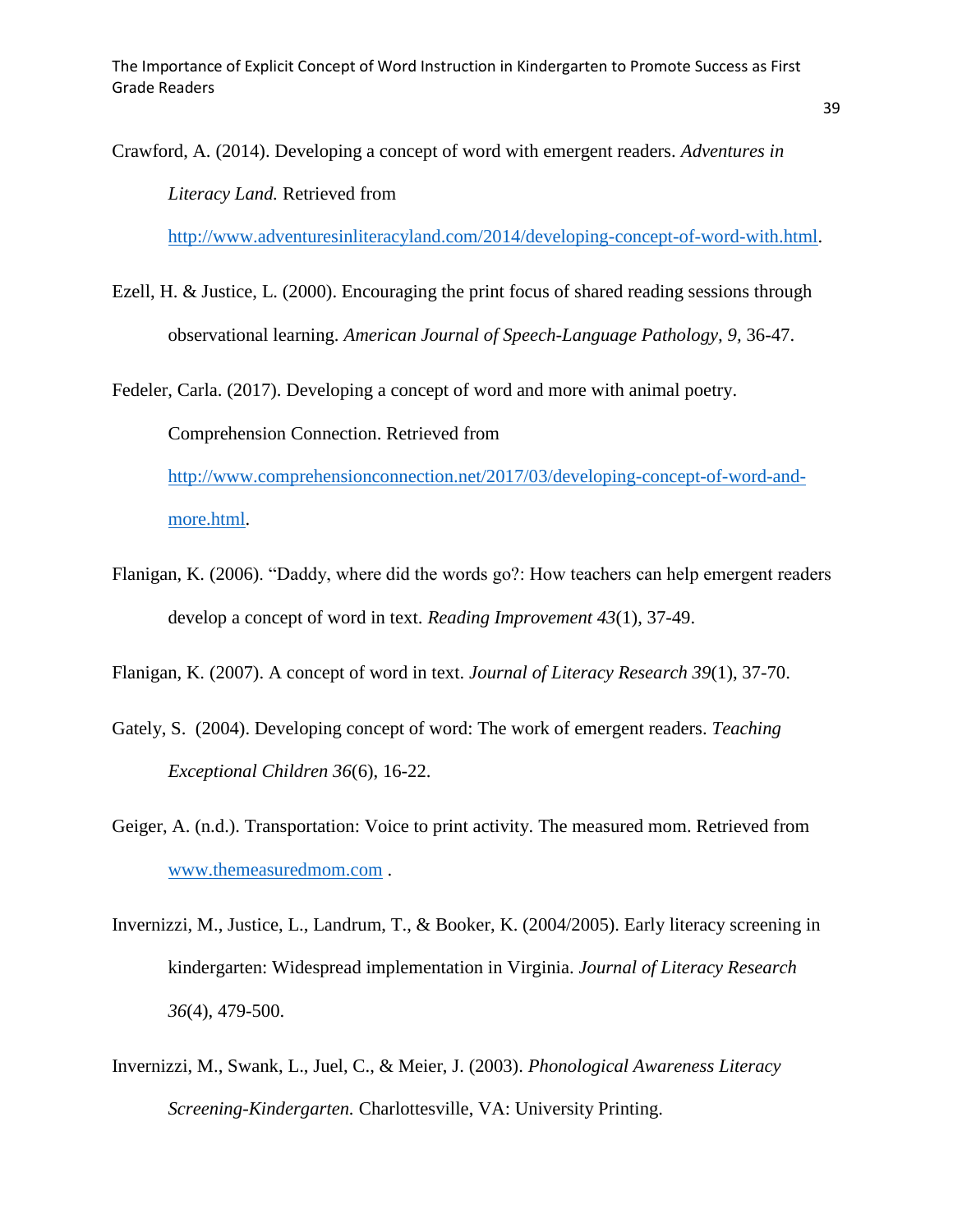- Justice L., Weber, S., Ezell, H., & Bakeman, R. (2002). A sequential analysis of children's responsiveness to parental print references during shared book-reading interactions. *American Journal of Speech-Language Pathology 11,* 30-40.
- Keaton, J., Palmer, B., Nicholas, K., & Lake, V. (2007). Direct instruction with playful skill extensions: Action research in emergent literacy development. *Reading Horizons 47(3)*, 230-250.
- Klein, P., Nir-Gal, O., & Darom, E. (2000). The use of computers in kindergarten, with or without adult mediation: Effects on children's cognitive performance and behavior. *Computers in Human Behavior, 16* (6), 591-608. Doi:10.1016/S0747-5632(00)00027-3.
- Lauren, L., & Allen, L. (1999). Factors that predict success in an early literacy intervention project. *Reading Research Quarterly, 34*(4). 404-424. Doi:10.1598/RRQ.34.4.2.
- McClure, E. (2015). Predictable charts an effective strategy to engage and impact learners. *The Reading Teacher, 69(5),* 505-508.
- Mesmer, H., & Williams, T. (2015). Examining the role of syllable awareness in a model of concept of word: Findings from preschoolers. *Reading Research Quarterly 50*(4), 483- 497.
- Morris, D., Bloodgood, J., Lomax, R., & Perney, J. (2003). Developmental steps in learning to read: A longitudinal study in kindergarten and first grade. *Reading Research Quarterly 38*(3), 302-328.
- Morris, D., Bloodgood, J., & Perney, J. (2003). Kindergarten predictors of first- and secondgrade reading achievement. *The Elementary School Journal, 104(*2), 93-109.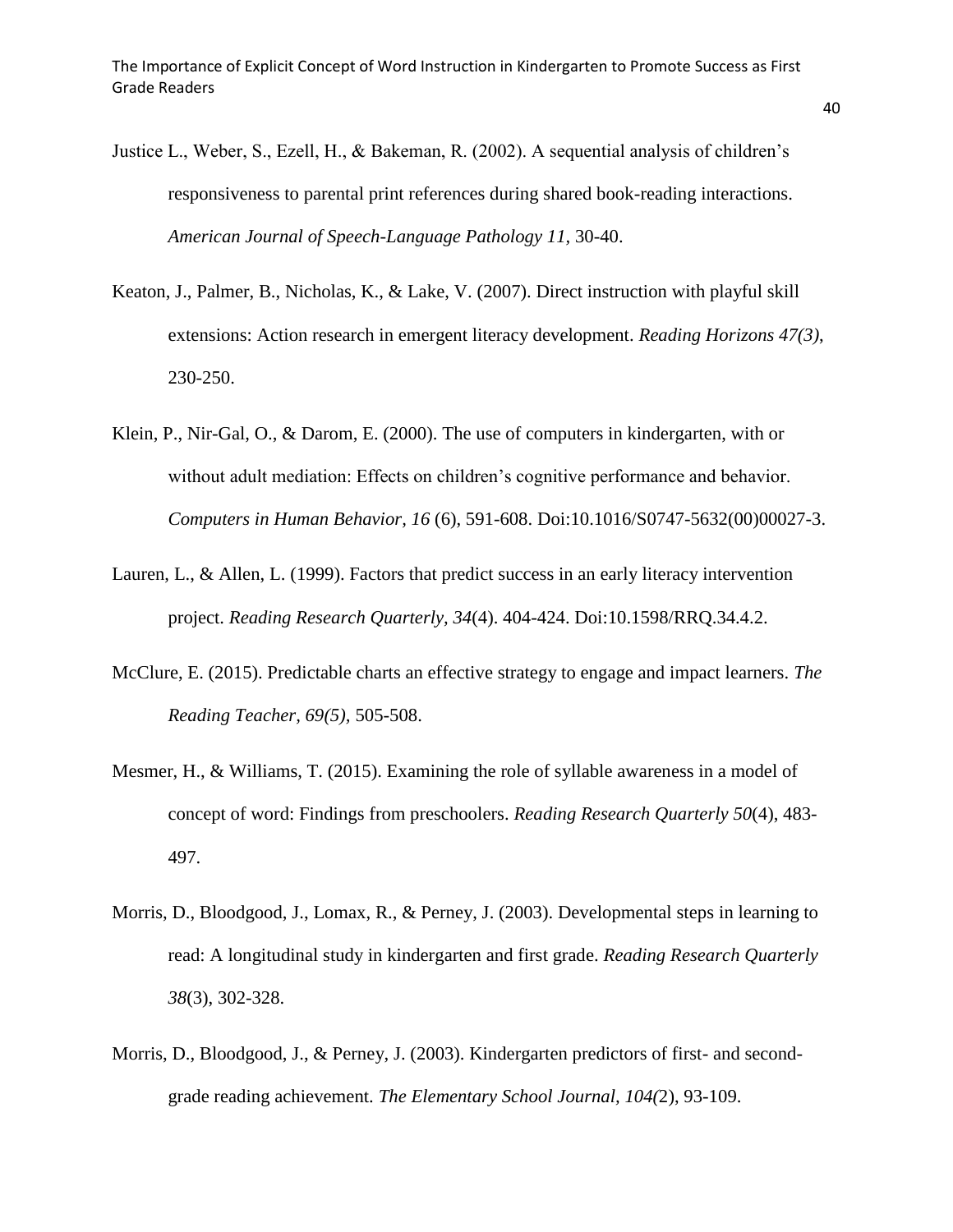Neuman, S., &Copple, C. (2001). Letters and words: The building blocks of print. *Scholastic Early Childhood Today, 16*(2), 10-11.

PALS. Retrieved from [https://pals.virginia.edu/.](https://pals.virginia.edu/)

- Pinker, S., (1994). *The Language Instinct: How the Mind Creates Language.* New York, NY: Harper Perennial Modern Classics.
- Pool, J. & Johnson, E. (n.d.). Screening for reading problems in preschool and kindergarten: An overview of select measures. *RTI Action Network.* Retrieved from [http://www.rtinetwork.org/essential/assessment/screening/screening-for-rerading](http://www.rtinetwork.org/essential/assessment/screening/screening-for-rerading-problems-in-preschool-and-kindergarten)[problems-in-preschool-and-kindergarten.](http://www.rtinetwork.org/essential/assessment/screening/screening-for-rerading-problems-in-preschool-and-kindergarten)
- Reading Rocket, (n.d.). Concept of word games. Retrieved from [http://www.readingrockets.org/strategies/concept\\_of\\_word.](http://www.readingrockets.org/strategies/concept_of_word)
- Schwanenflugel, P., & Knapp, N. (2016). *The Psychology of Reading*. New York, NY: The Guildford Press.
- Segal-Dori, O., Korat, O., Shamir, A., & Klein, P. (2010). Reading electronic and printed books with and without adult instruction: Effects on emergent reading. *Reading and Writing 23*(8), 913-930.
- Understanding the PALS concept of word tasks (2016). Retrieved from [https://va.pals.virginia.edu/index.cfm?fuseaction=home.showLogin.](https://va.pals.virginia.edu/index.cfm?fuseaction=home.showLogin)
- Warley, H., Landrum, T., & Invernizzi, M. (2005). Prediction of first grade reading achievement: A comparison of kindergarten predictors. In B. Maloch, J. Hoffman, D. Schallert, C.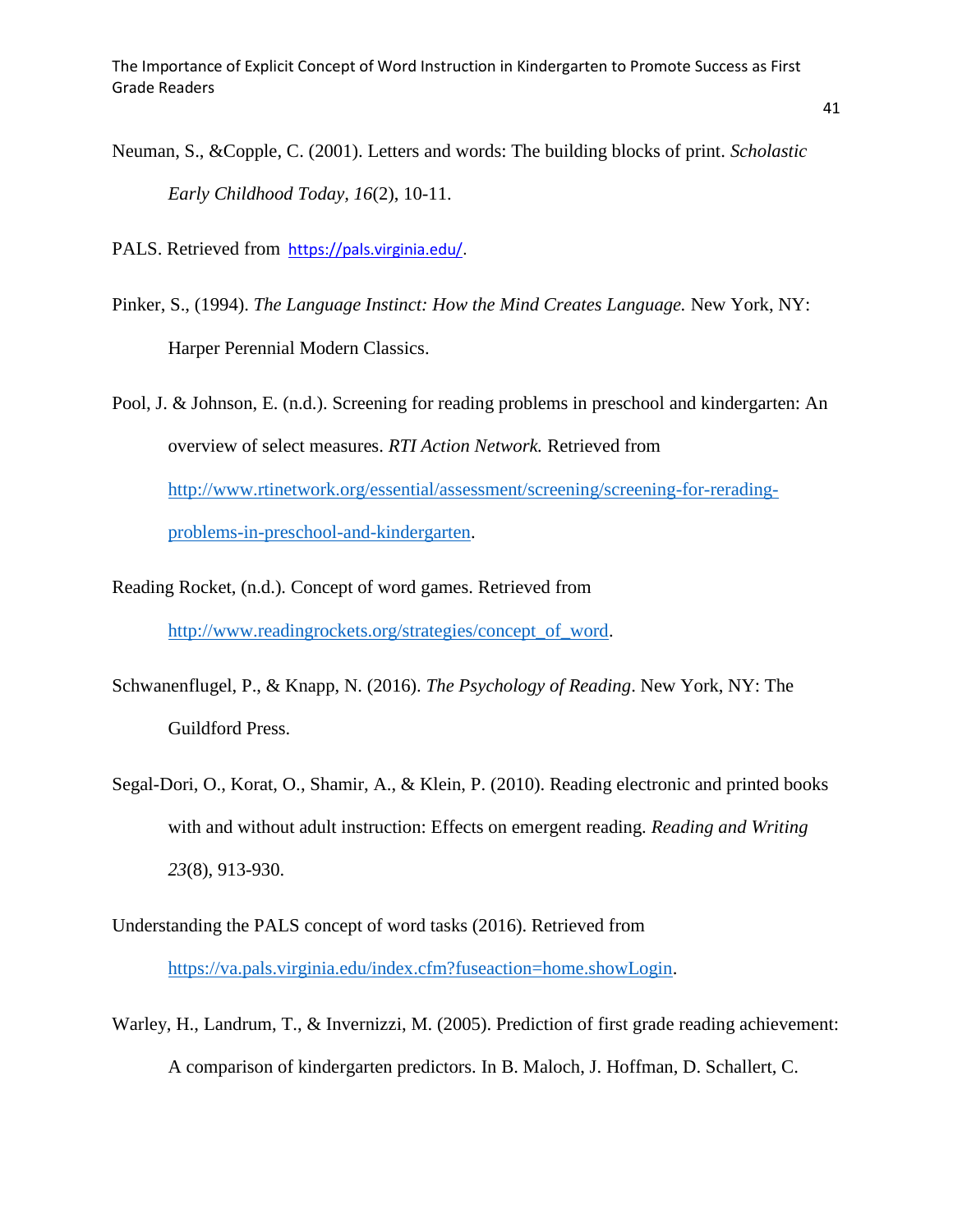Fairbanks, & J. Worthy (Eds.), 54<sup>th</sup> Yearbook of the National Reading Conference (pp.

428-442). Oak Creek, WI: National Reading Conference.

White, J., (n.d.). Developing concept of word. Play to Learn Preschool. Retrieved from [https://playtolearnpreschool.us/developing-concept-of-word/.](https://playtolearnpreschool.us/developing-concept-of-word/)

Zucker, T., Ward, A., & Justice, L. (2009). Print referencing during read-alouds: A technique for increasing emergent readers' print knowledge. *The Reading Teacher, 63*(1), 62-72.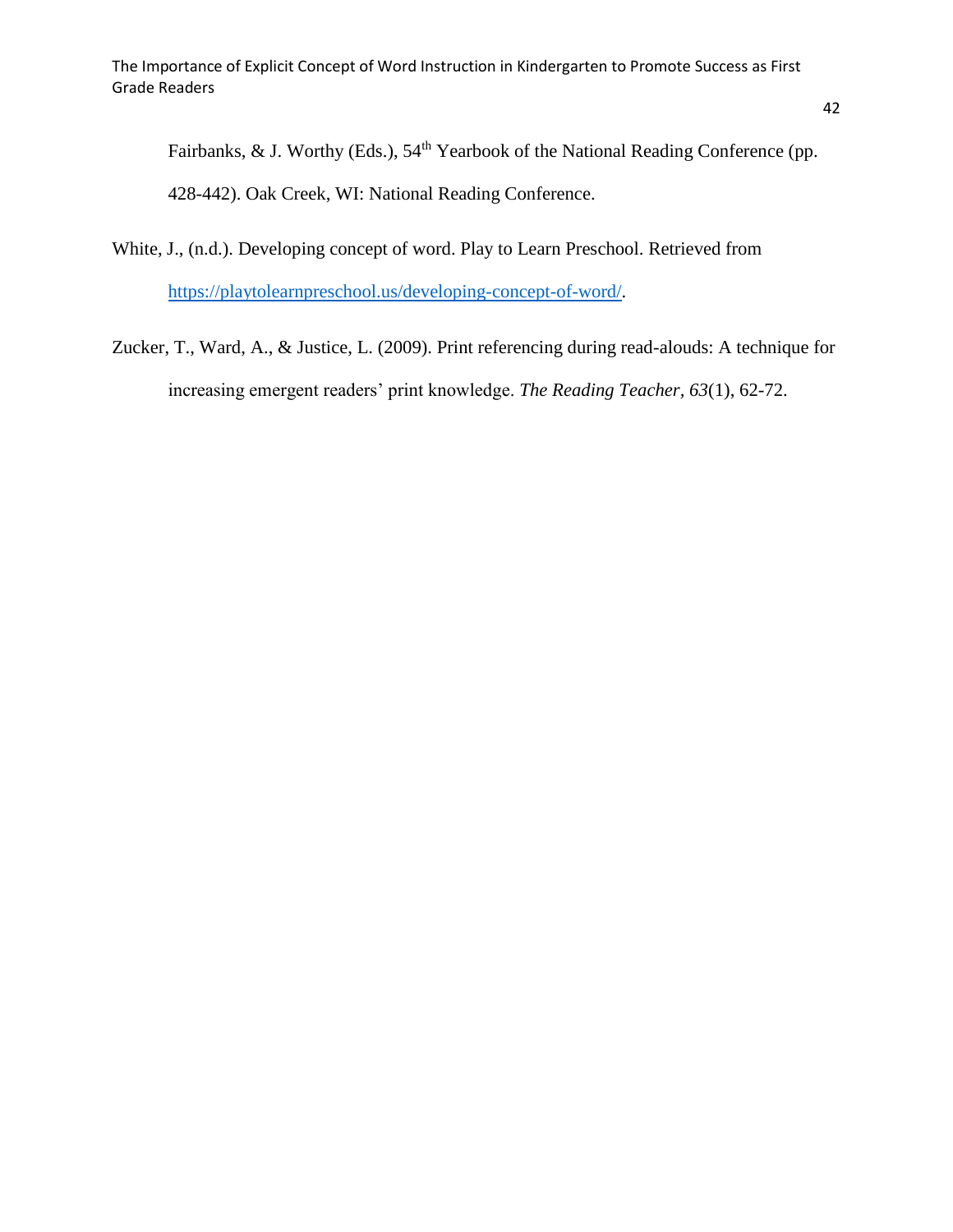# <span id="page-43-0"></span>**Appendix A**

# Concept of Word in Text

# Developmental Continuum

| <b>COW-T Stage</b>   | Developing           | Rudimentary          | Firm                   |  |
|----------------------|----------------------|----------------------|------------------------|--|
| Speech to Print      | Directionality not   |                      | Accurately and         |  |
| Matching             | firm; Pointing not   | 1-syllable words;    | consistently points to |  |
| <b>COW</b> Pointing  | accurate             | Gets off-track on    | memorized text         |  |
|                      |                      | multisyllabic words; |                        |  |
|                      |                      | Self-corrects        |                        |  |
| Word Recognition in  | Identifies no or few | Identifies many      | Immediately            |  |
| Context              | words in context     | words in context     | identifies words in    |  |
| COW Word ID          |                      |                      | context                |  |
| Word Recognition in  | Identifies no or few | Identifies few to    | Identifies many to     |  |
| Isolation            | words in isolation   | some words in        | most words in          |  |
| <b>COW Word List</b> |                      | isolation            | isolation              |  |

Note. Adapted from PALS. Retrieved from [https://pals.virginia.edu/resources/COW-](https://pals.virginia.edu/resources/COW-T_Continuum_Ranges_Benchmarks.pdf)[T\\_Continuum\\_Ranges\\_Benchmarks.pdf](https://pals.virginia.edu/resources/COW-T_Continuum_Ranges_Benchmarks.pdf)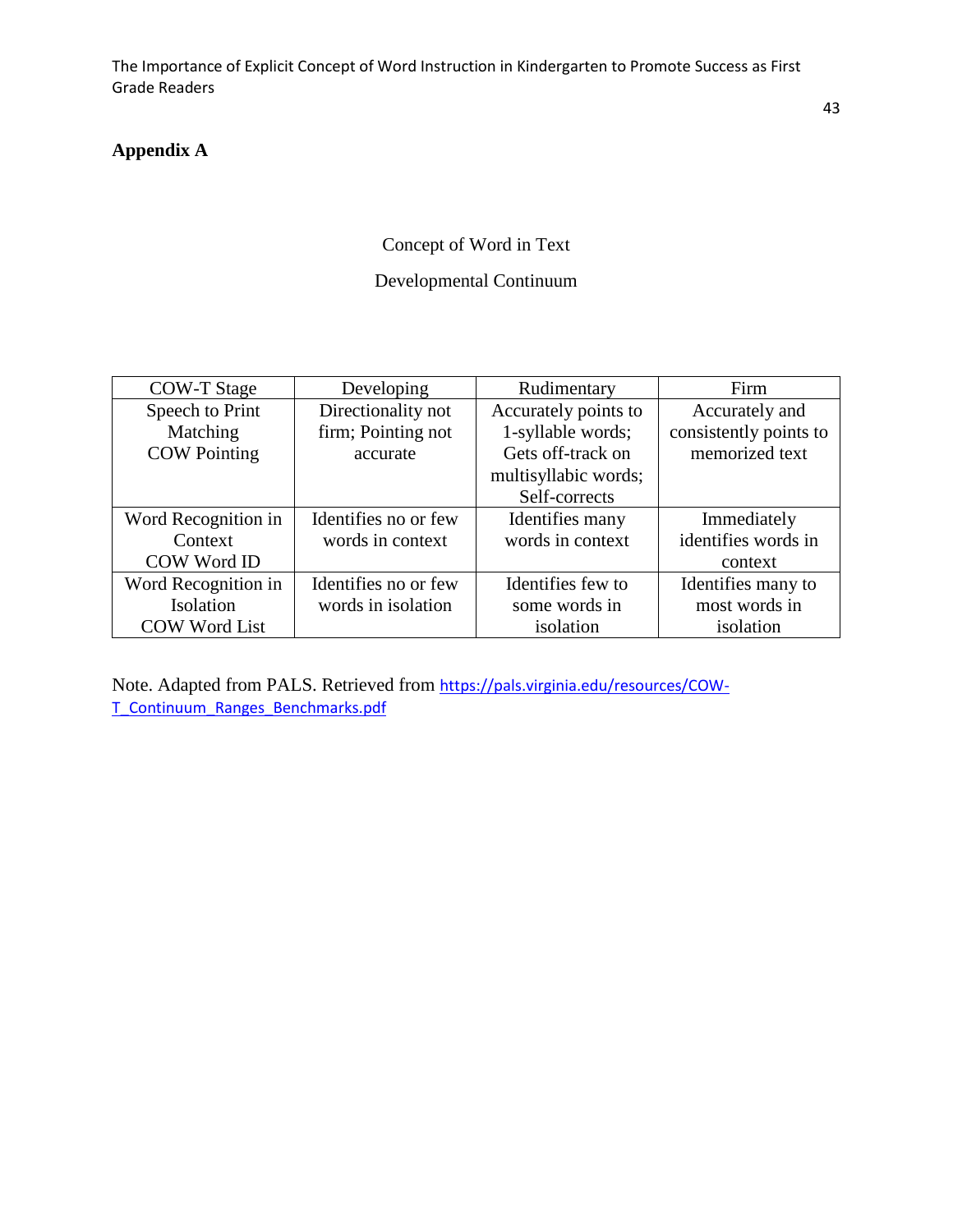## **Appendix B**

**Concept of Word Games and Activities** - taken from the following resources: Flanigan (2006), Bear, Invernizzi, Templeton and Johnston (2008), the PALS website as well as other websites, Reading Rockets (2018), The Measured Mom (2018), Play to Learn Preschool (2018), The Comprehension Connection (2018) and The W.I.S.E. Owl (2018)

GAME/ACTIVITY MATERIALS PROCEDURES

| Cut-up-a-Sentence        | Sentence Strip, Scissors | 1. Adult copies familiar sentence and cuts -<br>stressing breaks between words |
|--------------------------|--------------------------|--------------------------------------------------------------------------------|
|                          |                          | 2. Student puts words back in order                                            |
|                          |                          | 3. Provide second copy of sentence to use as a<br>model if necessary           |
| Buy My Sentence!         | Pennies & Pictures       | 1. Each child thinks up a sentence to go with<br>picture                       |
|                          |                          | 2. Each student counts words in sentence as                                    |
|                          |                          | teacher buys their words with pennies                                          |
|                          |                          | 3. Students lay pennies in front of them $-$                                   |
|                          |                          | repeat sentence – tap each penny as they say a                                 |
|                          |                          | word                                                                           |
|                          |                          |                                                                                |
| Be the Sentence          | Sentence Strip, scissors | 1. Write familiar sentence on sentence strip                                   |
|                          |                          | 2. Cut and give each child a word                                              |
|                          |                          | 3. Mix children up - they need to put themselves                               |
|                          |                          | back in order                                                                  |
|                          |                          | 4. Another child rereads sentence                                              |
| <b>Dictated Captions</b> | Paper & pencils          | 1. Write dictated caption under child's picture                                |
|                          |                          | 2. Read each word to child $&$ highlight                                       |
|                          |                          | individual letters and sounds                                                  |
|                          |                          | 3. Model appropriate finger pointing                                           |
|                          |                          | 4. Practice reading and pointing with children                                 |
| A Sentence A Day         | Plain white paper,       | 1. Start a class story by sharing and writing an                               |
|                          | pencils & crayons        | opening line, for example "You won't believe                                   |
|                          |                          | what my dog did this morning."                                                 |
|                          |                          | 2. Each day ask one child to add one sentence                                  |
|                          |                          | to the story.                                                                  |
|                          |                          | 3. Once all children have added something to                                   |
|                          |                          | story, type each sentence on a separate page                                   |
|                          |                          | for children to illustrate.                                                    |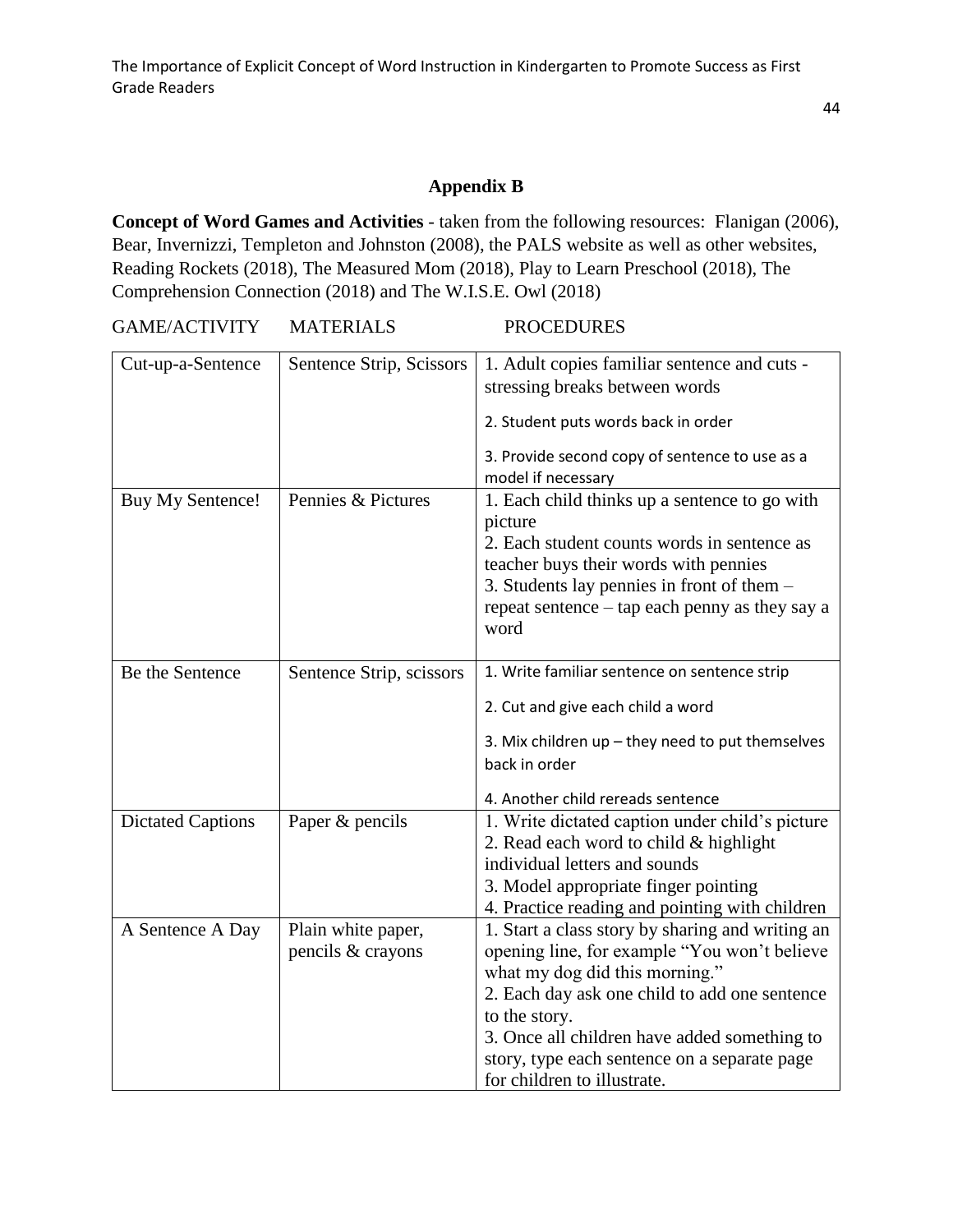| 4. Publish and read the book to the children      |
|---------------------------------------------------|
| modeling finger pointing. Ask how many            |
| words in each sentence? Let them read and         |
| point to their own sentence words.                |
| Copy sentences onto word strips and cut up        |
|                                                   |
| 1. Place one blank card on rug or table for       |
| each word in sentence. Review sentence then       |
| point to each card as you say the sentence        |
| 2. Say a word and invite a child to touch the     |
|                                                   |
| 3. Say sentence again but change one word -       |
| sentence sleuth touches card for word             |
|                                                   |
| 1. Talk about how long and short words feel       |
| differently when saying them and look             |
| different when reading them $-$ for example rat   |
|                                                   |
| 2. Ask students to hold up sentence strip that    |
| best fits elephant then which one best fits rat - |
| continue in this way $-$ clap syllables as well   |
| 1. Each child thinks up a sentence                |
| 2. Give them one unifix cube for each word in     |
|                                                   |
| 3. Have children build their sentences by         |
| connecting unifix cubes. Explain that             |
| multisyllable words get only one cube.            |
|                                                   |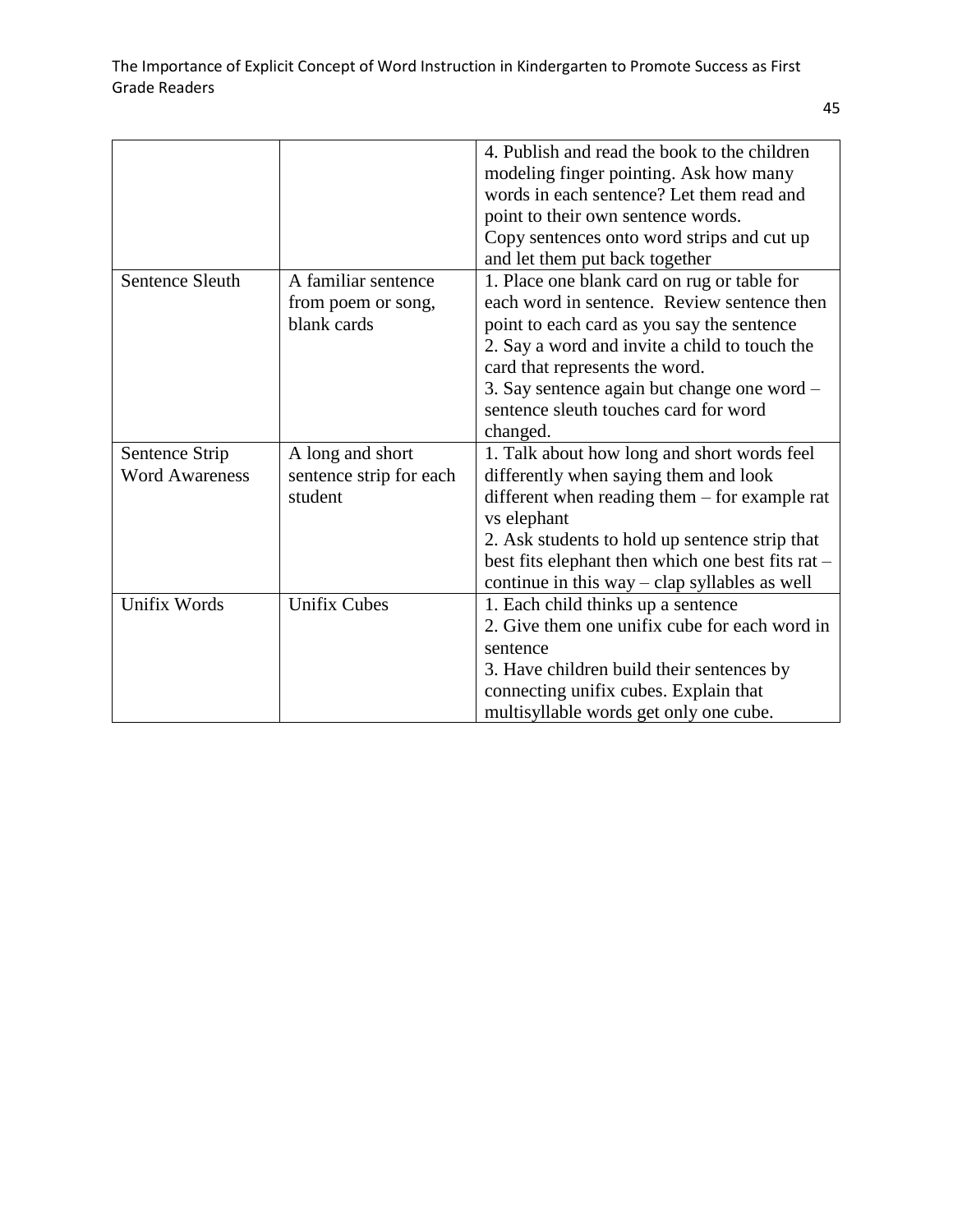# **Appendix C**

| Student# |                | Fall           |                  |                | Mid-Year         |                |                | Spring         |                |
|----------|----------------|----------------|------------------|----------------|------------------|----------------|----------------|----------------|----------------|
|          |                | Word           | Word             |                | Word             | Word           |                | Word           | Word           |
|          | Pointing       | ID             | List             | Pointing       | ID               | List           | Pointing       | ID             | List           |
|          |                |                |                  |                |                  |                |                |                |                |
| #1       | $\overline{0}$ | $\theta$       | $\overline{0}$   | $\overline{0}$ | $\boldsymbol{0}$ | $\overline{0}$ | $\overline{4}$ | $\overline{4}$ | $\overline{0}$ |
| #2       | $\overline{0}$ | $\overline{0}$ | $\overline{0}$   | $\overline{0}$ | $\overline{2}$   | 1              | 5              | 10             | $\overline{2}$ |
| #3       | $\overline{0}$ | $\overline{0}$ | $\overline{0}$   |                | $\overline{2}$   | $\mathbf{1}$   | 5              | 10             | 3              |
| #4       | $\overline{2}$ | 1              | $\overline{0}$   |                | 3                | $\overline{0}$ | 5              | 6              | 3              |
| #5       | $\overline{0}$ | $\overline{0}$ | $\overline{0}$   | $\overline{0}$ | $\overline{4}$   | 1              | 5              | 8              | $\overline{2}$ |
| #6       | $\overline{0}$ | $\overline{2}$ | $\overline{0}$   | 3              | $\overline{2}$   | 1              | 5              | 8              | $\overline{3}$ |
| #7       | $\overline{0}$ | 3              | $\boldsymbol{0}$ |                | 3                | 3              | 5              | 10             | 3              |
| #8       | $\overline{2}$ | 1              | $\overline{0}$   | 3              | $\overline{2}$   | $\overline{2}$ | 5              | 10             | 6              |
| #9       | $\overline{0}$ | 5              | $\overline{0}$   | 3              | $\overline{2}$   | $\overline{2}$ | 5              | 10             | 3              |
| #10      | 4              |                | $\overline{0}$   | $\overline{2}$ | $\overline{4}$   | 1              | 5              | 10             | $\overline{2}$ |
| #11      | $\overline{0}$ | 1              | $\boldsymbol{0}$ | 3              | $\overline{4}$   | 1              | 5              | 10             | $\overline{4}$ |
| #12      | $\overline{0}$ | 5              | $\overline{0}$   | 4              | 5                | 1              | 5              | 10             | 5              |
| #13      | $\overline{0}$ | 7              | $\overline{0}$   | $\overline{4}$ | 6                | $\overline{2}$ | 5              | 10             | 5              |

Phonological Awareness Literacy Screening (PALS) for Concept of Word – 2018-2019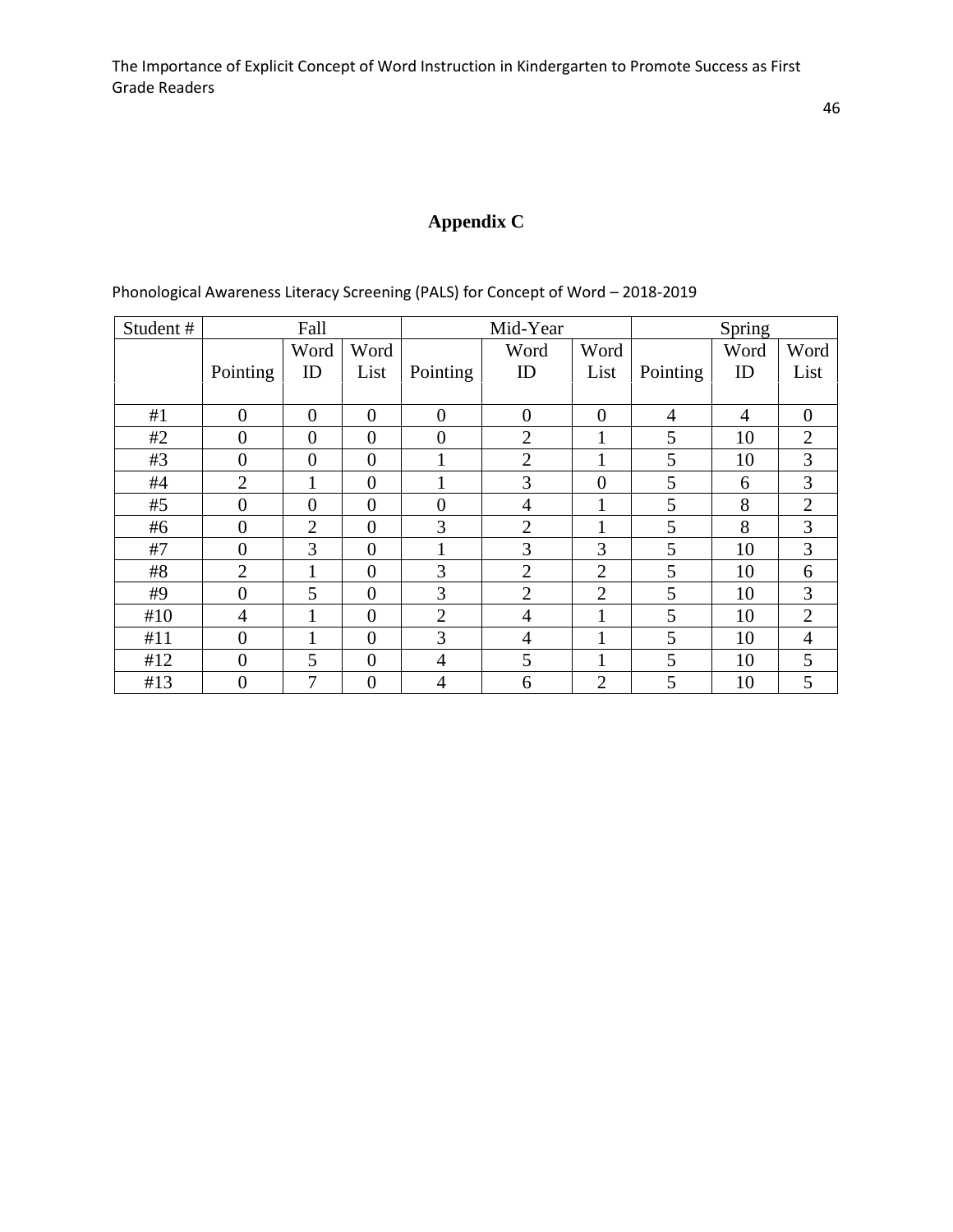# **Appendix D**

Student writing based on McClure Predictable Charts

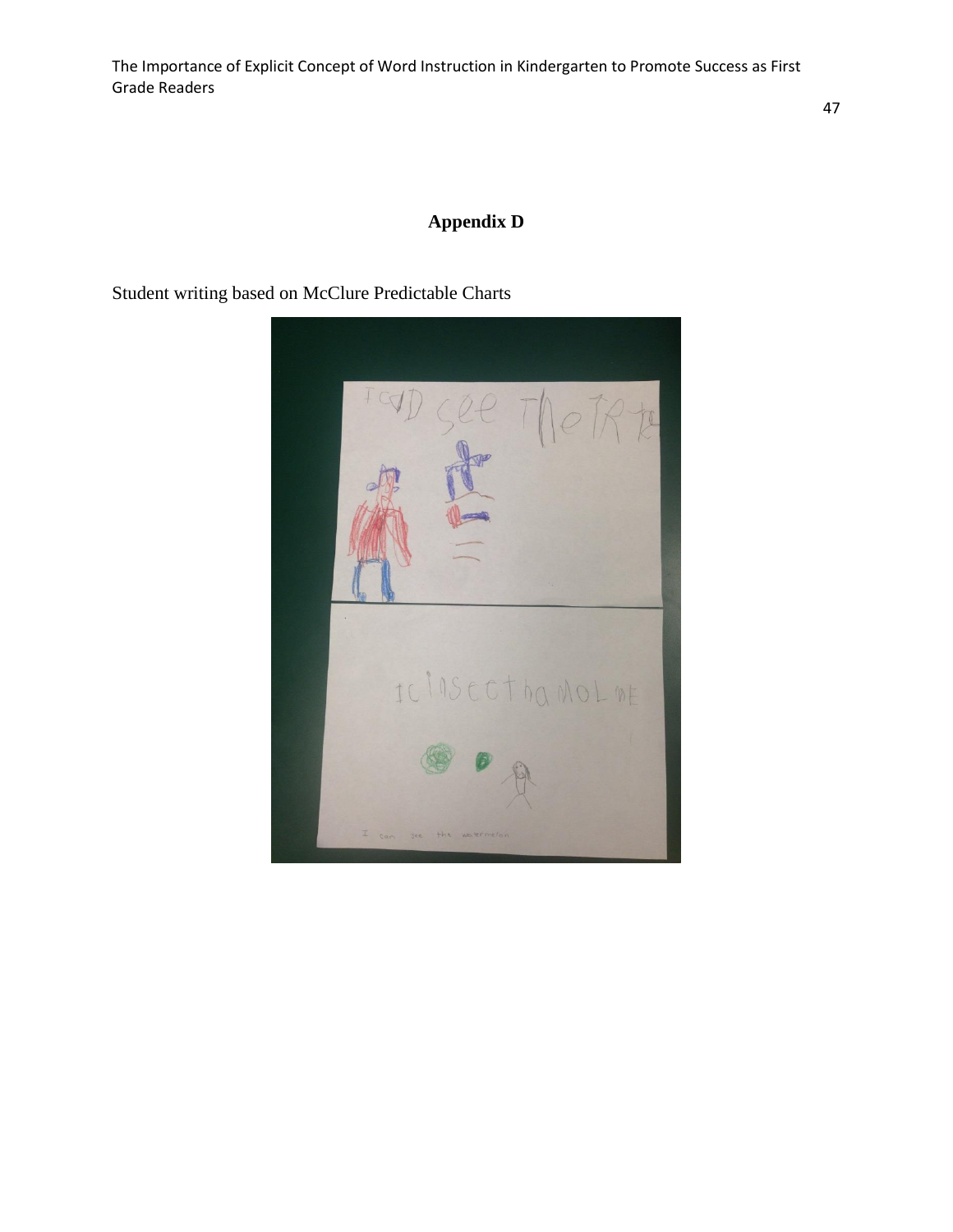# **Appendix E**

## Concept of Word Poem and Pointer

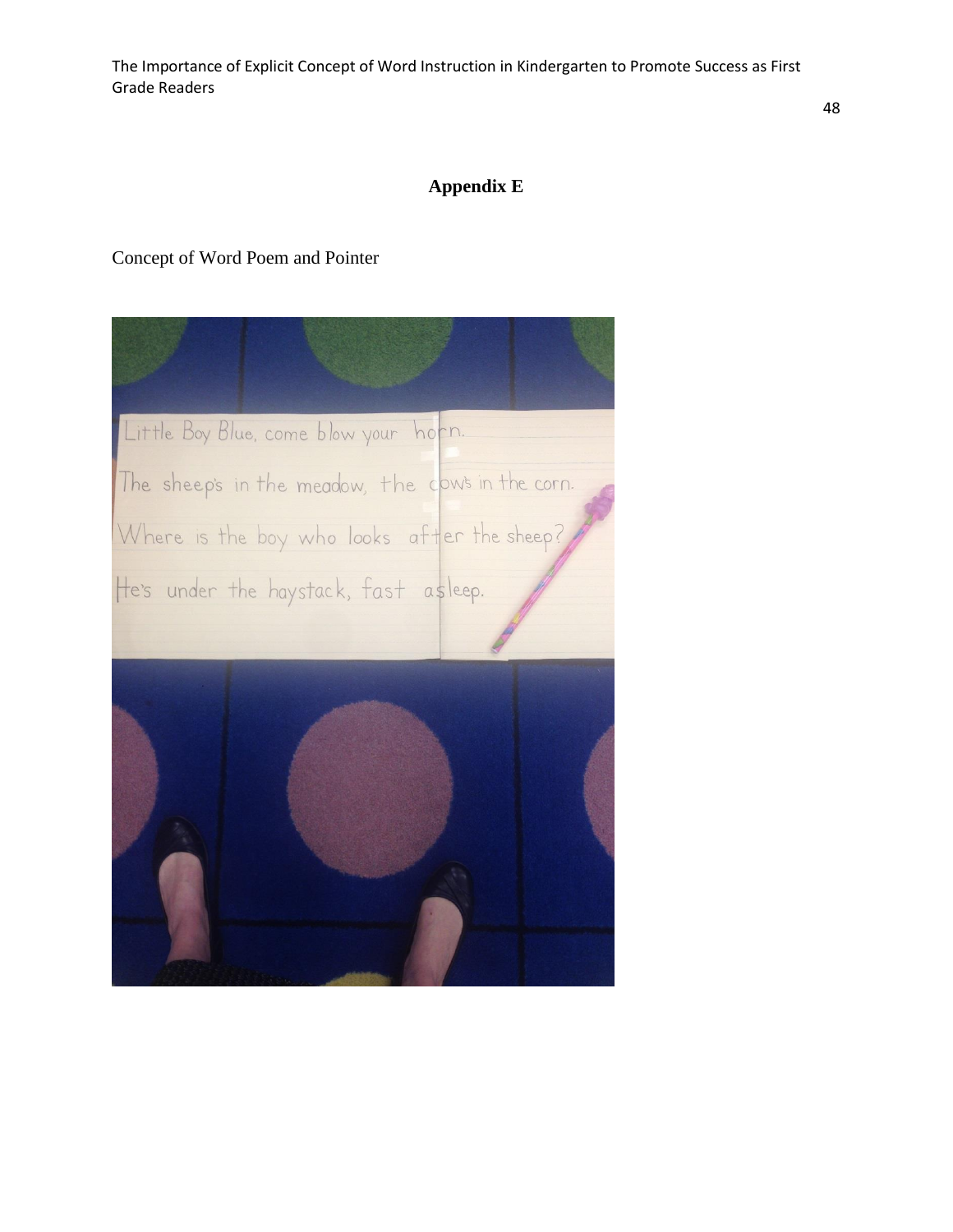Appendix F

Concept of Word Poem & Unifix Cubes